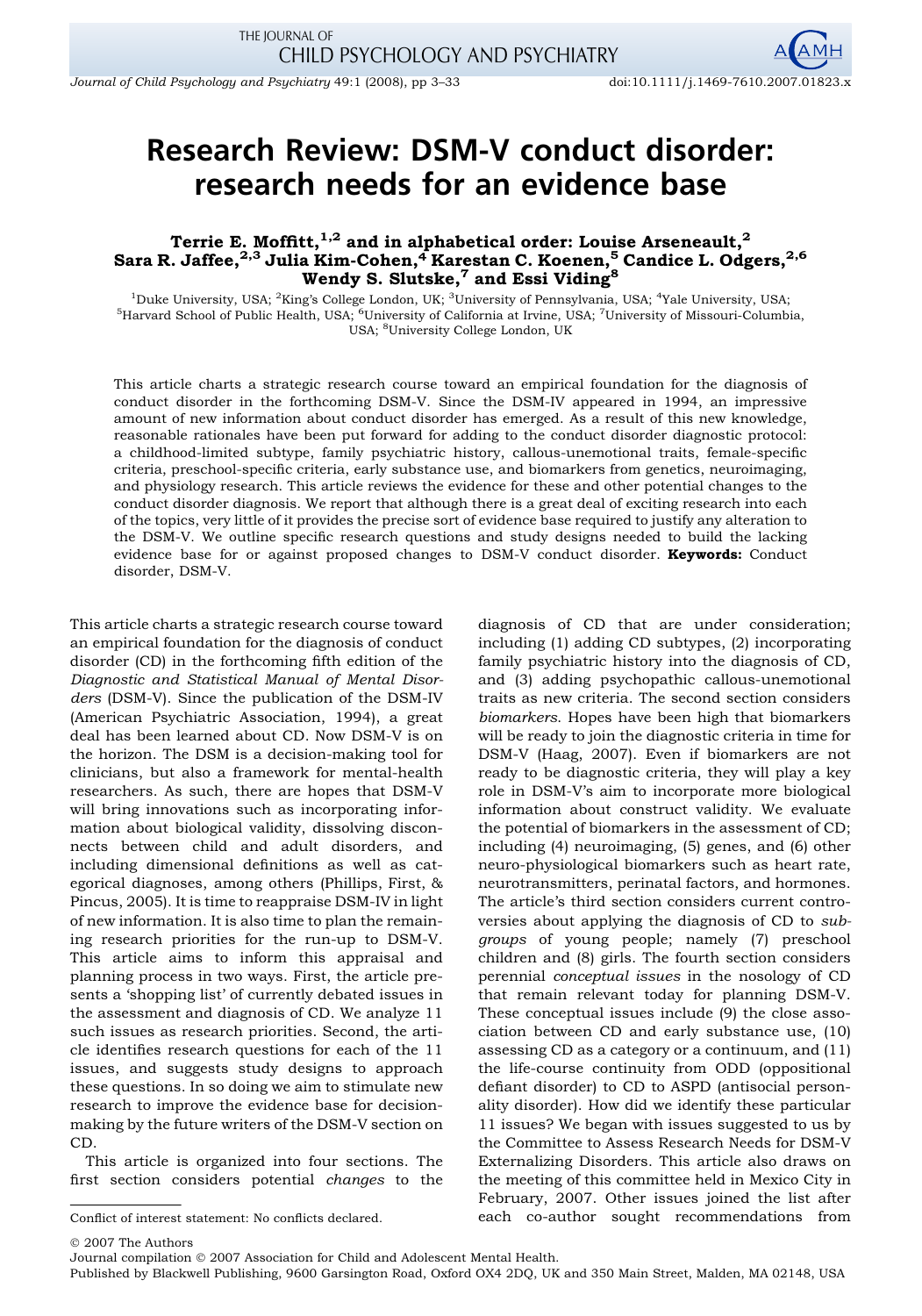clinicians and researchers in her sub-branch of the field. New issues will undoubtedly arise before DSM-V appears, but at present, these 11 seemed uppermost in the minds of CD professionals.

Our analysis of the aforementioned diagnostic issues follows certain guiding principles. Where possible we referenced reviews of the literature; if an authoritative review was not available to us, we cited key papers as examples instead of trying to include every relevant study. We considered each issue's predictive validity, assessment reliability, and rationales for and against incorporating it into the DSM-V diagnostic protocol for CD. We limited our focus to DSM-V, because regrettably we found little research into ICD-10 CD.

First, this article emphasizes the raison d'être of diagnosis: predictive validity. Our view is that even the most exciting research finding about CD will not be ready to inform DSM-V if its predictive validity is unknown. For each of the 11 issues, we ask if empirical evidence demonstrates that the information can improve clinicians' ability to predict patient outcomes. For example, can the information help to foretell CD patients' long-term prognosis, identify the subgroup of CD patients most in need of treatment, identify the most impaired or distressed CD patients, or predict CD patients' response to available treatments?

Second, this article emphasizes the pragmatics of diagnosis: assessment reliability. Even the most predictive research finding about CD will not be ready to inform DSM-V if it is too unwieldy, costly, or temporally unstable to be translated for use in clinical and forensic settings. For each issue, we asked if empirical evidence demonstrates that the information can be assessed reliably by clinicians at work in day-to-day practice. For example, are tools or protocols available that satisfy basic pragmatic criteria for test–retest reliability, inter-rater reliability, efficient use of clinician time, and affordable cost?

Third, as well as describing the rationale that supports considering each of the 11 diagnostic issues in discussions of DSM-V, this article articulates potential disadvantages of each issue. Typically the literature argues the case for adding a new criterion to DSM-V. In contrast, we noted that considering the case against a new criterion often generated a clearer picture of the unanswered questions, and pointed toward needs for research.

## Issue 1, child-onset versus adolescent-onset subtypes of CD

#### Definition of the issue

DSM-IV distinguishes two subtypes of CD. The childhood-onset subtype (312.81) is defined by onset of at least one CD criterion prior to age 10 years, and the adolescent-onset type (312.82) is defined by the absence of any CD criterion prior to age 10 years.

DSM-IV notes that subtyping on the basis of age of onset captures differential information about the likely nature of a patient's characteristic presenting problems, developmental course, and prognosis (p. 86). The primary question for this section is: should this DSM-IV subtype system be kept? If age-of-onset subtyping is retained for DSM-V, must it be updated?

#### Rationale for reconsidering age-of-onset subtyping before DSM-V

Age-of-onset subtyping warrants reconsideration now for three reasons. First, at the time the DSM-IV was drafted, the evidence base to support subtyping on the basis of age of onset was rather sparse, consisting of just a few relatively short-term longitudinal studies (Lahey et al., 1998; Moffitt, 1993). Since then, the relevant literature has grown substantially, inviting us to revisit whether or not the evidence still supports the predictive validity of age-of-onset subtyping; does it really convey information about patients' characteristic problems, course, and prognosis, as the DSM-IV says? Second, we must query the reliability of the age-of-onset diagnosis. Can age of onset be assessed reliably in clinical as well as research settings? Third, we must query the utility of age-of-onset subtyping. Are clinicians using it? Does it generate useful information regarding treatment choice or treatment response? Challenging the status quo in this way is necessary because previous subtyping systems did not last. DSM-III laid out a matrix of four subtypes: socialized versus unsocialized, crossed with aggressive versus nonaggressive (American Psychiatric Association, 1980). DSM-IIIR presented three subtypes; solitary-aggressive, socialized, and undifferentiated with mixed features (American Psychiatric Association, 1987). These subtyping systems came and went rapidly for lack of predictive validity, assessment reliability, and clinical utility.

## Predictive validity of age-of-onset subtypes

The evidence base provides good consensus for the distinction between a childhood-onset life-course persistent subtype and an adolescent-onset subtype, in both girls and boys. This evidence comes from longitudinal studies that have followed cohorts from childhood to adulthood and measured antisocial conduct at multiple time points. Many of these studies have now been analyzed using modern statistical methods that can detect subtype groups characterized by differential age of onset and longterm developmental course (Muthén & Muthén, 2004; Nagin, 2005). The resulting models typically uncover the expected large adolescent-onset group and a small childhood-onset group whose antisocial conduct persists for several years (Fergusson & Horwood, 2002; Lahey et al., 2006; Odgers et al.,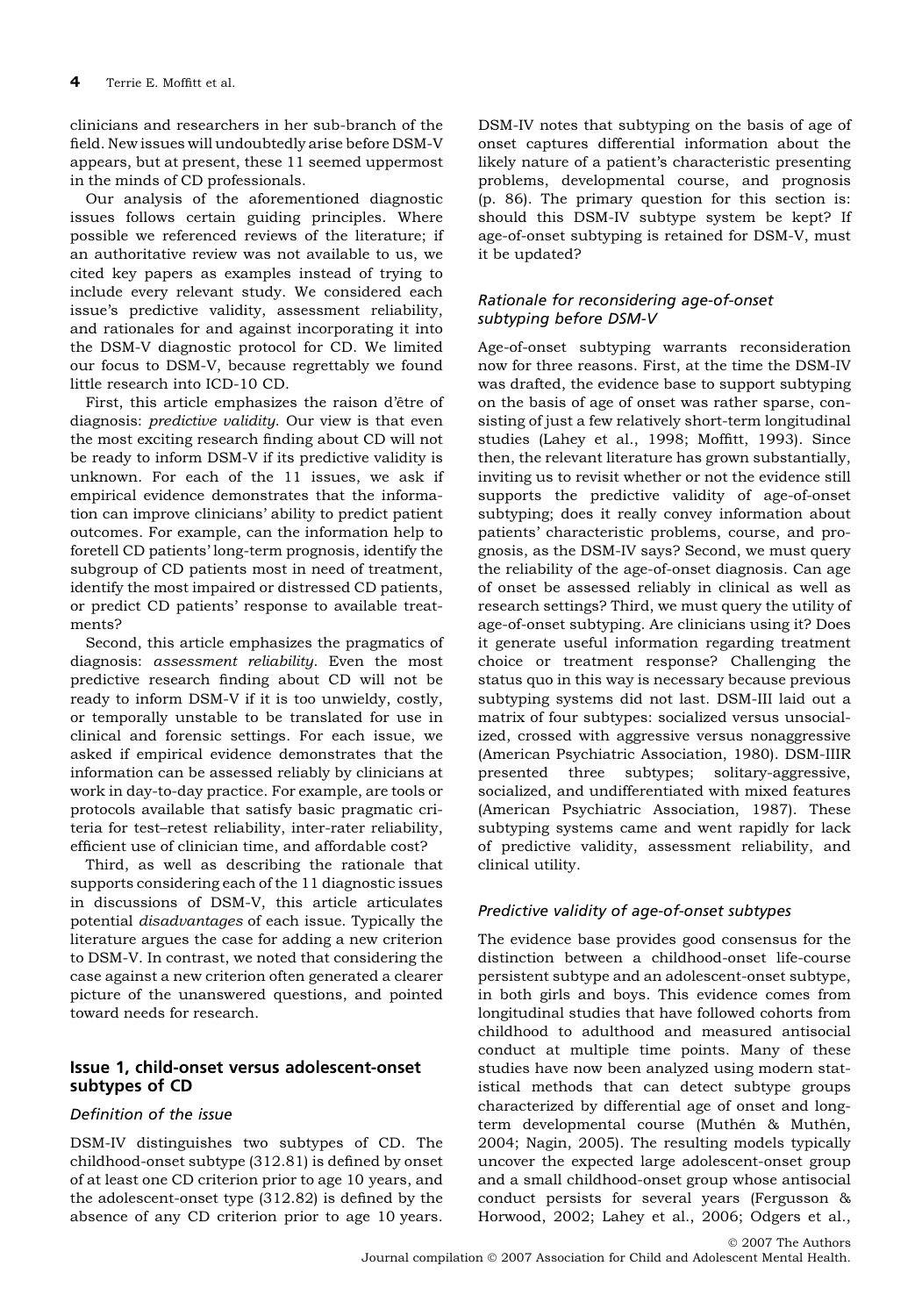2007; Piquero, 2005; Wiesner, Kim, & Capaldi, 2005).

The evidence base confirms that these two subtypes convey differential information about patients' characteristic problems. The evidence comes from longitudinal studies of cohorts from over a dozen countries (Moffitt, 2003, 2006). Briefly, the childhood-onset persistent type is frequently characterized by severe family adversity, parental antisocial behavior and greater genetic liability, perinatal complications, neurocognitive deficits, low IQ, hyperactivity, inattention, impulsivity, school difficulties, and peer difficulties as children. The adolescent-onset type, by contrast, tends to score within normal limits on such problems. Research suggests that adolescent-onset CD youth are influenced by association with other delinquent youths, or by seeking social status through delinquent behaviors.

Evidence also indicates that these two subtypes predict patients' differential course and prognosis. Follow-ups to adulthood reveal relatively poorer adult outcomes for the childhood-onset persistent group in domains of violence, conviction, incarceration, personality disorder, other mental disorders, substance abuse, work life and family life (reviewed by Moffitt, 2003, 2006) as well as compromised physical health as shown by increased injuries, primary-care and hospital visits, sexually transmitted infections, systemic inflammation, periodontal disease, smoking, and chronic respiratory illness (Odgers et al., 2007; Odgers et al., in press; Piquero, Gibson, Daigle, Piquero, & Tibbetts, 2007).The adolescent-onset subtype fares relatively better. Their education, work, health and family-life outcomes are relatively unimpaired, but their adult prognosis includes substance abuse and crimes that go largely undetected (Odgers et al., 2007; Nagin, Farrington, & Moffitt, 1995). Thus both childhood-onset and adolescent-onset CD warrant intervention, but nevertheless it is worthwhile to diagnose the subtypes because they are thought to require different intervention goals and approaches (Howell & Hawkins, 1998; Scott & Grisso, 1997).

#### A possible childhood-limited developmental subtype

The evidence base suggests that a third subtype, not mentioned in DSM-IV, should also be considered here: childhood-limited CD. Robins (1966) first pointed out that one half of childhood-onset conductproblem children do not grow up to have antisocial personality disorder. Longitudinal studies that track the continuity of conduct problems from childhood to adulthood have revealed the existence of an exceptional group of children who lack such continuity. These children are often termed the 'childhood-limited' conduct problem group (for a review see Moffitt, 2003, 2006). Some studies define this childhood-limited group broadly as a large group of children having any elevated disruptive behavior; such studies remind us that mild, temporary conduct problems are ubiquitous in healthy young children. Studies of children with mild childhoodlimited conduct problems report that such problems need not portend poor prognosis (Odgers et al., 2007; Tremblay, 2003). In contrast, other studies define this childhood-limited group narrowly as a small group of children exhibiting extreme, pervasive, and persistent conduct problems only during childhood. Follow-up studies indicate that these children with childhood-limited CD do not become antisocial adults, but they do become adults who are depressed, anxious, socially isolated, and financially dependent on others (Farrington, Gallagher, Morley, St. Ledger, & West 1988; Moffitt, Caspi, Harrington, & Milne 2002; Wiesner & Capaldi, 2003).

#### Reliability of assessing age-of-onset subtypes

Evidence suggests that clinicians are using the age-of-onset distinction; it is a key feature of manual-guided assessment protocols. The Structured Assessment of Violence Risk in Youth specifies 'early initiation' (SAVRY; Borum, Bartel, & Forth, 2006). The Early Assessment Risk List for Boys specifies first symptoms 'under age 6, versus age 7–12, versus over age 12' (EARL-20B; Augimeri, Koegl, Webster, & Levene, 2001). These widely used protocols assist clinicians in assessing the best known predictors of a child patient's prognosis, violence risk, and treatment engagement versus resistance, for case management purposes. However, diagnosing subtypes based on age of onset can be difficult during two developmental periods, childhood and adolescence, albeit for different reasons.

First, when a child presents for assessment, the task is to make a differential diagnosis between childhood-onset CD that will be only childhood-limited, versus childhood-onset CD that will follow a persistent course toward adult antisocial personality disorder. The age-of-onset distinction cannot help with this task because all child patients, by definition, have childhood onset. In the absence of advance knowledge of long-term persistence, the childhood-onset diagnosis does not reliably identify which CD children most need intervention, and may result in false-positive predictions of antisocial prognosis (Kim-Cohen et al., 2005; Lahey et al., 2005; Maughan & Rutter, 2001; Tremblay, 2000). Researchers have tried to distinguish life-course persistent versus childhood-limited trajectory groups by using childhood risk factors, without success (for a review see Moffitt, 2003, 2006).

Second, when an adolescent presents for assessment, the task is to make a differential diagnosis between adolescent-onset CD, versus childhoodonset CD that is already persistent and well on the way to a pathological adult prognosis. It seems obvious to ascertain age of first symptom to make the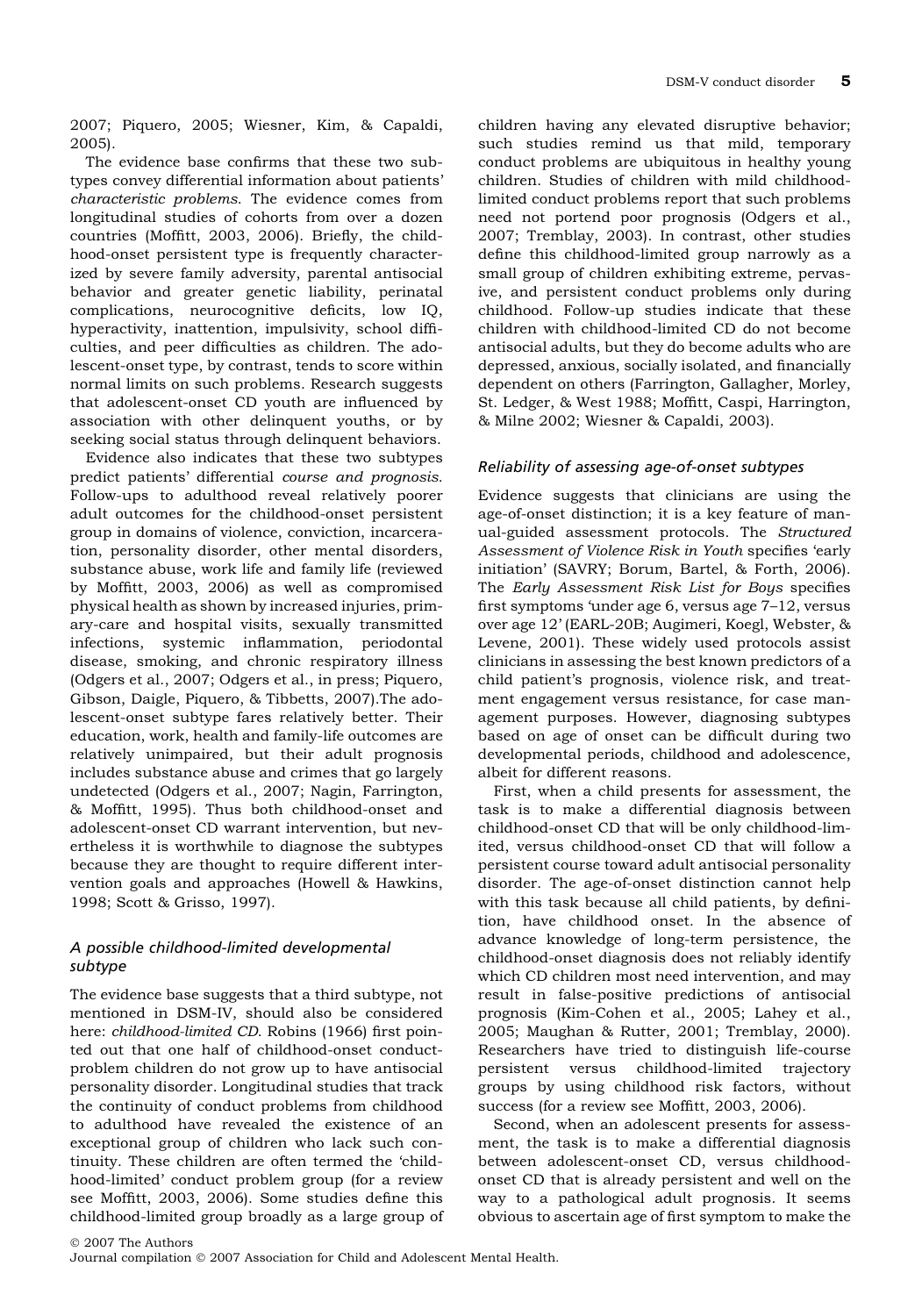subtype diagnosis, but this is easier said than done. A clinician may lack access to information about an adolescent patient's symptom history; credible reporters about the adolescents' childhood behavior may not be available, and even if reporters are at hand, retrospective reports are famously subject to memory failure (Simon & VonKorff, 1995). Research has shown that the age of onset of conduct problems is generally recalled as years later than it truly was (telescoping) (Henry et al., 1994). Official records of age at first police arrest also lag 2 to 5 years behind true age at first illegal act (Moffitt, Caspi, Rutter, & Silva, 2001). Good age-of-onset information is hard to get.

### Possible disadvantages of onset-age subtypes

Although the adolescent-onset versus childhoodonset persistent CD subtypes offer good predictive validity and clinical utility, the current subtype system has disadvantages, as noted above. First, differential diagnosis of age-of-onset subtypes in adolescent clinical settings is not as reliable as it should be. Second, initial evidence suggests that the childhood-onset subtype may need to be further divided into life-course persistent versus childhoodlimited groups, but it is not yet clear whether this division is necessary or how to accomplish it. Some but not all studies identify the childhood-limited group. Moreover, there is no consensus about whether the childhood-limited group's adult prognosis is good or poor, and if poor, what clinical outcomes the prognosis involves.

#### What research on the CD subtypes is needed?

First, research is needed to clarify the nature of the putative childhood-limited subtype of CD. Basic descriptive information is needed, as well as consensus about whether outcome always involves depression, anxiety, and social isolation. Short-term and long-term follow-up studies of both clinical and cohort samples are needed.

Second, given that age of onset is uninformative for subtyping child patients and tricky to assess in adolescent patients, research is needed to identify other factors that diagnosticians can use to differentiate between CD subtypes. These should be enduring characteristics of the child, not dependent on retrospective assessment. Possibilities include comorbid ADHD, biomarkers, psychopathic traits, male sex, and family history. Later sections of this paper will review research into these possibilities. Research is needed to test whether these factors differentiate CD subtypes in clinical and forensic settings.

Third, we need to ascertain how well results of trajectory analyses map onto DSM-IV CD. For example, do trajectory analyses support the age-10 cut off between the DSM-IV subtypes, or suggest a

new age cut-off? Also, how many members of trajectory groups would meet formal criteria for CD? In the Dunedin cohort, 100% of childhood-onset persistent trajectory members and 89% of adolescent-onset trajectory members met criteria for at least mild CD (3 + symptoms). More comparisons between trajectories and diagnoses are needed.

Fourth, we need information about how the subtypes might inform treatment choice, and predict treatment response. Much has been learned about the differential etiology of age-of-onset CD subtypes, and their differential long-term prognosis when left untreated, but very little is known about how these fundamental differences relate to intervention. Now that clinicians can choose among many different effective treatment approaches for CD (NIH State of the Science, 2004), any subtype system in DSM-V should help clinicians decide which treatment to choose. Future intervention research should compare the age-of-onset CD subtypes on key treatment measures.

Fifth, research is needed to determine whether or not developmental subtypes apply to children and adolescents from ethnic minority groups. Longitudinal cohort research has documented that the childhood-onset persistent and adolescent-onset subtypes apply to girls as well as boys (see this article's section on female-specific CD protocols), but findings with African-American cohorts are only suggestive (Moffitt, 2006), and other ethnic groups in the USA and other countries have not been studied.

## Issue 2, family psychiatric history as an aid to diagnosing CD?

#### Definition of the issue

DSM-IV does not currently include family history information among the criteria for CD. However, family history information is routinely queried as part of the diagnostic protocol for many medical illnesses (Hunt, Gwinn, & Adams, 2003) and has been considered as a potential criterion for psychiatric illnesses such as depression (Kendler & Roy, 1995; Zimmerman et al., 2006). Conduct problems are known to be concentrated in families, and a family history of antisocial behavior is a robust predictor of offspring conduct problems (Farrington et al., 2001; Farrington & Loeber, 2000). Thus, the primary questions for this section are: Can family psychiatric history assist clinicians to predict CD prognosis or diagnose subtypes? If so, should family history be considered for inclusion in DSM-V?

### Rationale for considering family psychiatric history for DSM-V

Three findings support the inclusion of familyhistory information in the CD criteria for DSM-V. First, family liability to antisocial behavior is at the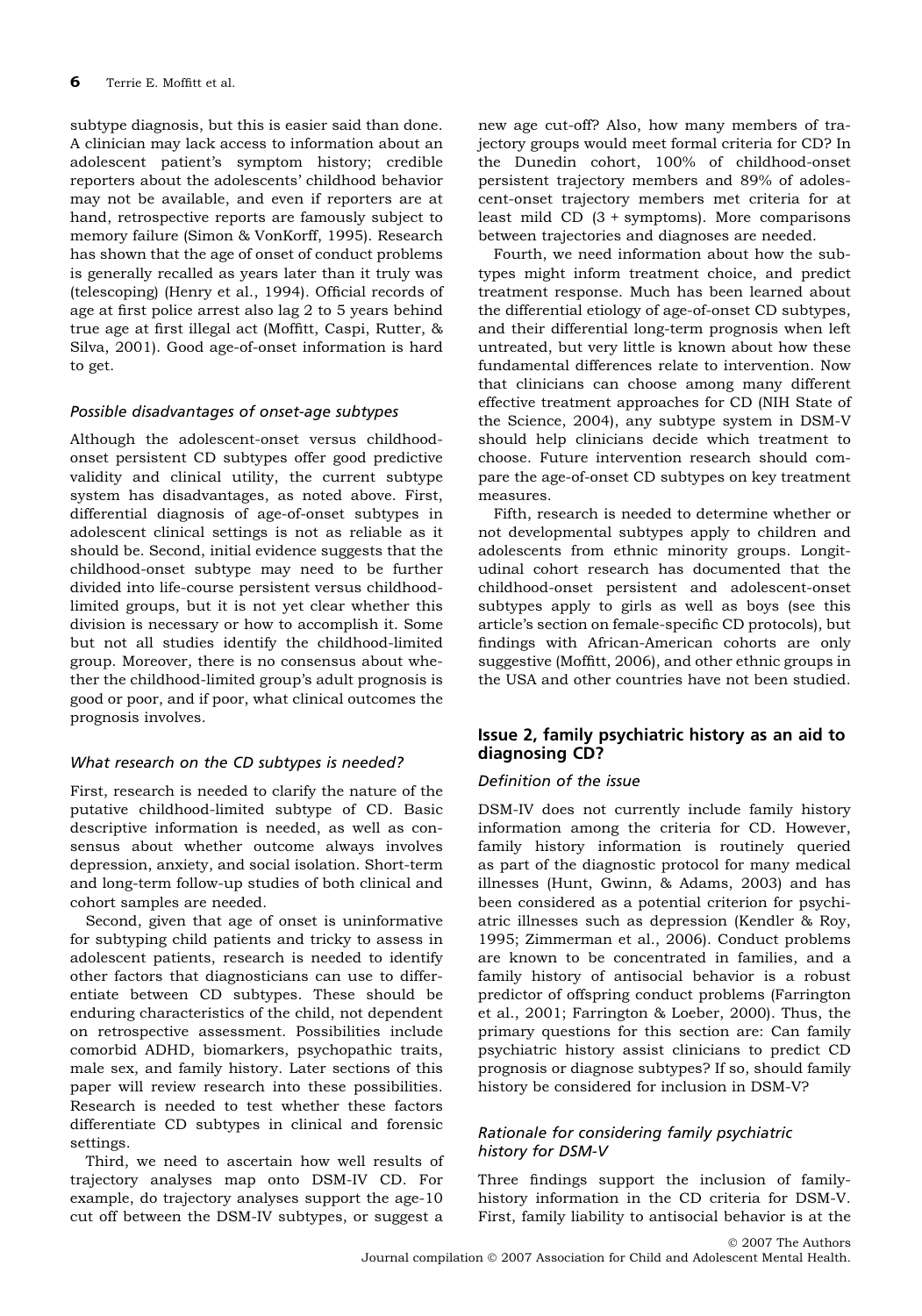etiological core of CD. Meta-analysis of behavioral genetic studies has shown that CD is under moderate genetic influence (Rhee & Waldman, 2002). Genetic influence is very strong for the particular subtype of CD that has an early age of onset and is pervasive, persistent and severe (Arseneault et al., 2003; Moffitt, 2005a). Research on how genes may contribute to CD is well under way (Moffitt, 2005b) and genetic testing has been proposed for future classification systems (Charney et al., 2002). Taking a cautious view, however, it is unlikely that genetic markers will be included in DSM-V. In contrast, family history assessments are routinely used in medical practice to improve prediction of disease prognosis (Yoon, Scheuner, & Khoury, 2003) and are more feasible than genetic tests for marking the familial transmission of CD risk. Family history assessments can be powerful predictors because they have the advantage of comprising information about two causes of childhood-onset CD: familial genetic loading plus parents' environmental influences on their children's conduct.

Second, family history information may help clinicians make differential diagnosis between CD subtypes. Accurately diagnosing CD is complicated by the fact that the majority of children and adolescents who exhibit CD symptoms desist before they reach young adulthood and do not achieve the same level of poor prognosis as their childhood-onset life-course persistent counterparts (Robins, 1978; Rutter, Kim-Cohen, & Maughan, 2006; Tremblay et al., 2004). As noted in this article's section on CD subtypes, when a child presents for assessment, the clinician must make a differential diagnosis between childhood-onset CD that will be only childhoodlimited, versus childhood-onset CD that will in future have a life-course persistent course and pathological prognosis. Likewise, when an adolescent presents for assessment, the clinician must make a differential diagnosis between adolescentonset CD, versus childhood-onset CD that is already persistent and well on the way to a pathological adult prognosis. Longitudinal research has identified risk factors that reduce false positives in research settings (for a review see Moffitt, 2006), but many of these factors cannot be reliably or economically assessed in clinical settings. Initial research suggests that family history information may be able to resolve the clinician's subtyping dilemma (Odgers et al., in press). This research will be described below.

Third, knowledge of parental history of antisocial behavior may inform treatment planning for CD children. Parents with histories of CD provide suboptimal parenting and chaotic home environments (Jaffee et al., 2006). Children of antisocial mothers grow up in caregiving environments characterized by physical abuse, exposure to domestic violence, and maternal hostility (Kim-Cohen et al., 2006). The most effective interventions for CD invariably require the participation of parents (McCart et al., 2006), but antisocial parents are at highest risk for terminating treatment (Kazdin, Holland, & Crowley, 1997). Thus, knowledge of family history could provide useful information to clinicians about both the child's and the family's potential amenability and responsivity to treatment.

#### Predictive validity of family psychiatric history

The Dunedin cohort study reported that a family history of externalizing disorders assessed in parents and grandparents (particularly conduct disorder/antisocial personality disorder; alcohol abuse; drug abuse) characterized the CD subgroup with a childhood-onset and subsequent persistent course of antisocial behavior to adulthood. However, family history did not characterize the CD subgroups which were childhood-limited or adolescent-onset. In this study, family history identified the childhoodonset persistent CD subtype that needed treatment most, with negative and positive predictive values of .70, and specificity of .95, suggesting little risk of false positives. Family history also provided incremental prediction for poor prognosis over and above CD symptom levels and key childhood-risk factors, including ADHD (Odgers et al., 2007). A similar finding was reported from a Minnesota sample; early-starter delinquents had more relatives who were offenders, as compared to late-starter delinquents (Taylor, Iacono, & McGue, 2000).

#### Reliability of assessing family psychiatric history

Brief family history assessments are routine in clinical settings when screening for medical diseases (Hunt et al., 2003) and have a relatively long history within psychiatric research settings (Andreasen et al., 1977). In research settings, family psychiatric health is commonly assessed via instruments such as the Family-History Screen (FHS), which has acceptable psychometric properties (Weissman et al., 2000). Moreover, clinicians working in pediatric treatment settings are often involved with multiple informants when treating a child (e.g., case workers, teachers, and caregivers) and, therefore, are likely to have access to information – albeit limited – regarding family members' history of antisocial behavior.

#### Possible disadvantages of a family psychiatric history criterion

Clinicians are unlikely to have time or resources to carry out detailed family history interviews, reliable informants may not be available (particularly in high-risk or juvenile justice settings), and social stigma may lead parents to under-report family history of criminal behaviors (Andreasen et al., 1977; Thompson et al., 1982). Thus, it may be difficult to obtain reliable family history information in clinical or forensic settings, as compared to in research. To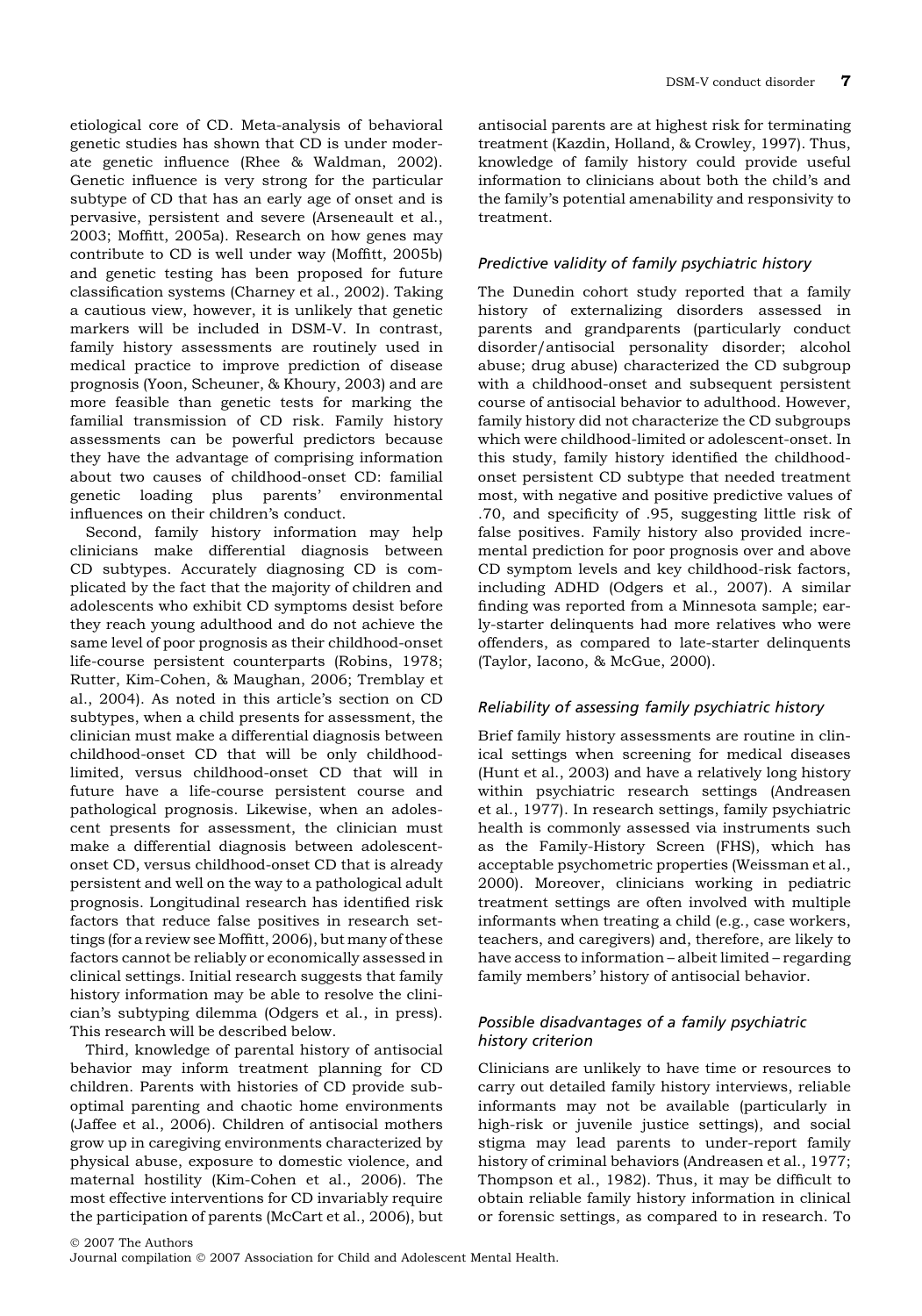meet clinicians' needs, the above-mentioned Dunedin family history study tested the minimal subset of items and reporters that would yield useful diagnostic information about children's CD. Mothers' responses to three items about alcohol problems among the child's parents and grandparents discriminated between CD subgroups as well as the full family history interview, and helped to identify the childhood-onset life-course persistent CD subgroup that required treatment most (Odgers et al., 2007). Because alcohol problems are not inherently illegal, it may prove more practical to assess family histories of alcohol problems than family histories of criminal behavior.

## What research on family psychiatric history is needed?

Family history information has demonstrated potential for improving prognosis prediction in research settings, but replication is needed to evaluate whether this initial finding extends beyond the Dunedin study. In preparation for DSM-V, epidemiological studies are needed to: (1) assess the sensitivity and specificity with which family history predicts CD, (2) estimate how many false-positive CD diagnoses would result from using family history, (3) determine which family members' psychiatric history should be assessed, and (4) evaluate whether a specific disorder among family members best predicts poor CD prognosis. Since data on family history are routinely collected in psychiatric epidemiologic studies, secondary analyses of existing data sets may address these issues. Research in clinical settings is also needed to determine (5) whether family psychiatric history helps to predict long-term prognosis and treatment response and, if so, (6) whether and how family psychiatric history can be assessed reliably by clinicians working in treatment settings.

## Issue 3, callous-unemotional traits as criteria for CD?

#### Definition of the issue

The publication year of DSM-IV coincided with the first published research that attempted to extend the construct of psychopathy to children (Frick, O'Brien, Wootton, & McBurnett, 1994). The psychopathic personality in children was operationalized as 'callous-unemotional traits'. Regardless of whether callous-unemotional traits index later psychopathy, this line of research has evolved to identify a subgroup of children with CD who have a distinct neurological profile and worse prognosis than CD children without callous-unemotional traits. Some symptoms of these traits are mentioned in DSM-IV as an 'associated feature' of CD (p. 87). The question here is whether callous-unemotional traits should be added to DSM-V in some more formal way. This

addition could be accomplished in two ways. First, callous-unemotional features could be used as a criterion for subtyping CD children, much as psychopathy scores are sometimes used by researchers to subtype adults within the diagnosis of ASPD. Second, callous-unemotional trait behaviors could be added to the existing list of CD criterion symptoms. Both options should be evaluated.

#### Rationale for considering callous-unemotional traits for DSM-V

Current findings suggest that callous-unemotional traits may define CD children who have extreme behavior problems, stronger genetic risk, and at-risk neurocognitive profiles, when compared to other children with CD. Children with callous-unemotional traits show more conduct problems, more severe aggression and more proactive aggression than other children with CD (Frick & Marsee, 2006). Antisocial behavior is more heritable among children with callous-unemotional traits versus among other children (Viding, Blair, Moffitt, & Plomin, 2005). Children with callous-unemotional traits also show a specific neurocognitive profile suggestive of amygdala/orbitofrontal dysfunction, as manifested by insensitivity to punishment and distress cues (Blair, Peschardt, Budhani, Mitchell, & Pine, 2006; Dadds et al., 2006). The neurocognitive profile is similar to that seen in adult psychopaths (Lynam & Gudonis, 2005). Further, the profile differs from that of other children with CD, who do not show comparable punishment insensitivity, and, if anything, can be hypersensitive to anger and punishment cues (Blair et al., 2006).

Callous-unemotional traits may also be important when implementing treatment with CD children. In one study, children with callous-unemotional traits did not benefit from punishment-oriented behavior modification programs such as 'time-out,' which appear to work for other children with CD (Hawes & Dadds, 2005). There is also some evidence that children with CD and callous-unemotional traits may be less responsive to typical parental socialization practices than other children with conduct problems (Hipwell et al., 2007; Oxford, Cavell, & Hughes, 2003: Wootton, Frick, Shelton, & Silverthorn, 1997), possibly because they are less distressed by the effect their behavior has on others (Pardini, Lochman, & Frick, 2003).

## Predictive validity of callous-unemotional traits

There is a relative lack of longitudinal follow-up data on the unique, incremental predictive value of callous-unemotional traits for antisocial outcomes (Frick & Dickens, 2006). However, the available evidence indicates that these traits index a relatively stable characteristic that predicts poor outcome. For example, callous-unemotional traits predict more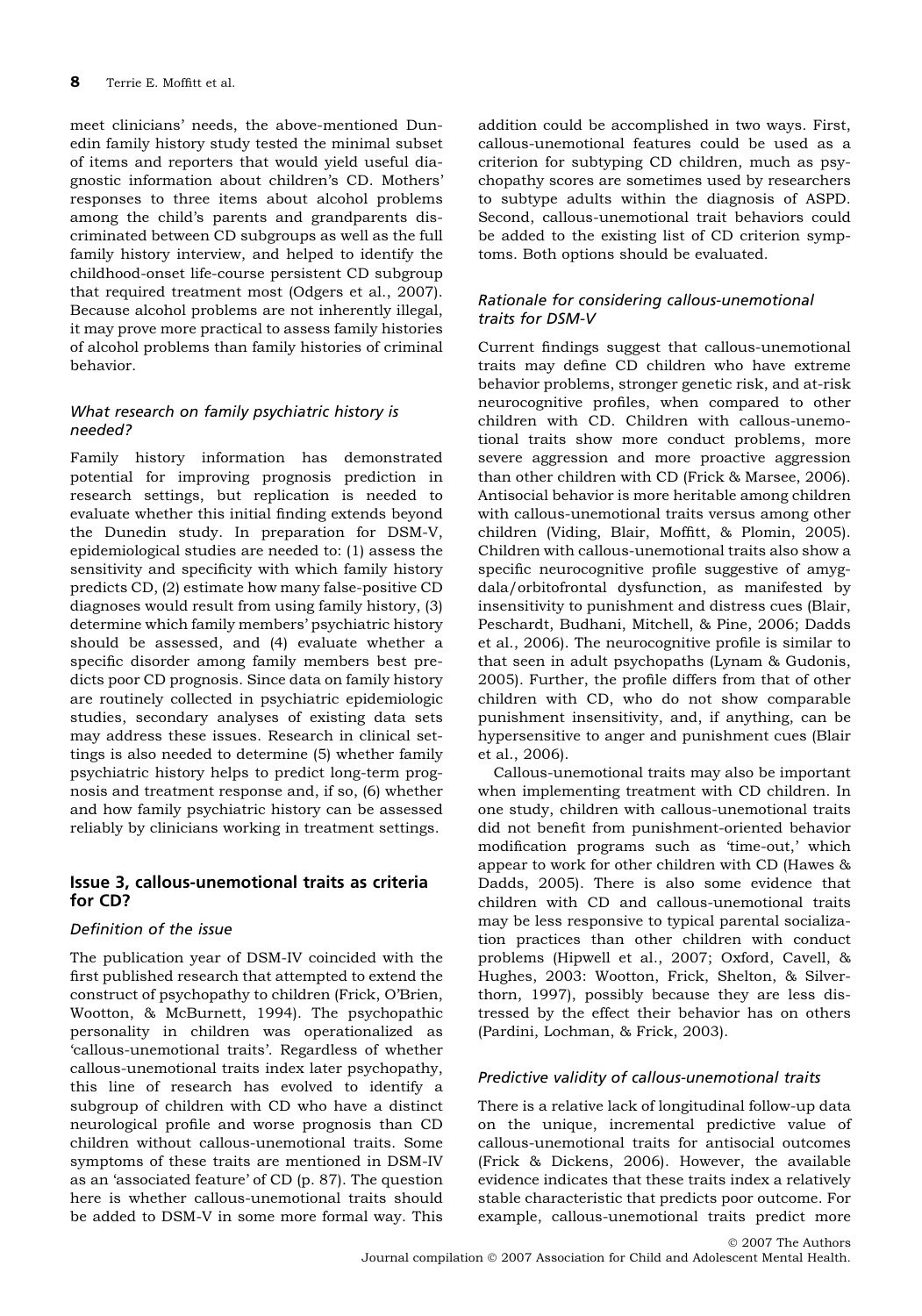severe antisocial acts, delinquency, and higher rates of recidivism for adolescent offenders (Frick & Dickens, 2006; Frick, Stickle, Dandreaux, Farrell, & Kimonis, 2005; Forth, Kosson, & Hare, 2003). In one longitudinal study, callous-unemotional traits emerged alongside depression and drug use as the strongest predictors of later antisocial behavior (Burke, Loeber, & Lahey, 2007; Loeber, Burke, & Lahey, 2002). In another longitudinal study, psychopathy ratings at age 13 years predicted adult psychopathy status 11 years later, over and above

prediction by other age-13 conduct problems (Lynam, Caspi, Moffitt, Loeber, & Stouthamer-Loeber, 2007).

### Reliability of assessing callous-unemotional traits

The most widely used and best validated research measures of callous-unemotional traits are the Antisocial Process Screening Device (APSD; Frick & Hare, 2001), the Child Psychopathy Scale (CPS; Lynam, 1997), and the Psychopathy Checklist:Youth Version (PCL:YV; Forth, Kosson, & Hare, 2003). Different instruments have been used to assess callous-unemotional traits across studies, which has the advantage of showing the construct is robust, but may have the disadvantage of making comparison across samples difficult (Frick & Marsee, 2006; Lynam & Gudonis, 2005). We focus on the APSD and CPS here because they were designed to be used with young children.

The APSD callous-unemotional trait scale shows acceptable internal consistency (teacher  $\alpha = .75$ , parent  $\alpha = .70$ ) (Frick & Hare, 2001). Inter-rater agreement (teacher-parent) is in the range of .30–.40, which is typical of most behavioral rating scales (Frick & Hare, 2001). Test–retest reliability coefficients are only available for teacher ratings of the APSD; and these range from .73–.87. Callousunemotional traits as measured by the APSD showed considerable stability  $(r > .70$  across all time points) over a four-year period in a small longitudinal study (Frick, Kimonis, Dandreaux, & Farrell, 2003).

The CPS total score shows excellent internal consistency (parent  $\alpha = .91$ ). Individual subscales of the CPS are fairly reliable. However, the subset of items that specifically assess callous-unemotional traits shows more modest reliability. Parent–adolescent inter-rater agreement on the total score is .37, which again is typical of most behavioral scales. Test–retest reliability for the CPS has not been reported. A longterm follow-up study using the CPS at age 13 years demonstrated that the psychopathy construct showed moderate stability to age 24 years  $(r=.32)$ , despite different informants and assessment instruments used across the two age periods (Lynam et al., 2007). This 11-year correlation is equivalent to that typically seen when different informants use the same instrument at the same time-point to rate an individual's behavior on a construct.

Currently, callous-unemotional traits are not routinely assessed when making a clinical diagnosis of CD. The assessment of callous-unemotional traits in research settings has generally relied on parent and teacher ratings. Such assessments could be easily adapted for clinical use to supplement standard diagnostic interviews.

### Possible disadvantages of considering callous-unemotional traits in CD

Critics express concern about labeling children as having callous-unemotional traits or psychopathy. This concern emerges mainly because adult psychopaths are presumed to be untreatable. Clinicians rightly wish to avoid applying a label to children that implies they cannot be treated. However, identifying and treating callous-unemotional traits in children offers an important opportunity for prevention (see Lynam et al., 2007, for a discussion of this issue). Labeling is clearly a legitimate concern. However, this concern should not curb research that may lead to treatment options for vulnerable youngsters. Personality is more malleable in childhood than during older developmental stages (Roberts & DelVecchio, 2000). Thus treatment of psychopathic traits may be more effective for children than adults.

### What research on callous-unemotional traits is needed?

First, psychometric evaluations in clinical settings are needed to assess the reliability of callousunemotional assessment tools in these settings. Longitudinal follow-ups of clinical samples assessed for callous-unemotional traits should test whether they inform course and prognosis in clinical settings. Such research should clarify whether callousunemotional traits have better predictive validity when used as a category or as a continuum. Because callous-unemotional traits are a relatively novel construct in child psychopathology research, continued psychometric work on optimizing the measurement of core callous-unemotional traits is warranted. In past versions of the DSM, observable behaviors were favored and personality traits were eschewed in the interest of attaining diagnoses with strong reliability; callous-unemotional traits were excluded from the criteria for CD and ASPD on that basis. Research will need to show that callousunemotional traits improve the CD diagnosis, and do not reduce the internal consistency reliability of the CD construct.

Second, research is needed to ascertain any relation between callous-unemotional traits and the current subtypes of CD defined on the basis of age of onset. Extreme aggression, neurocognitive deficits, and poor prognosis characterize children with callous-unemotional traits, which suggests the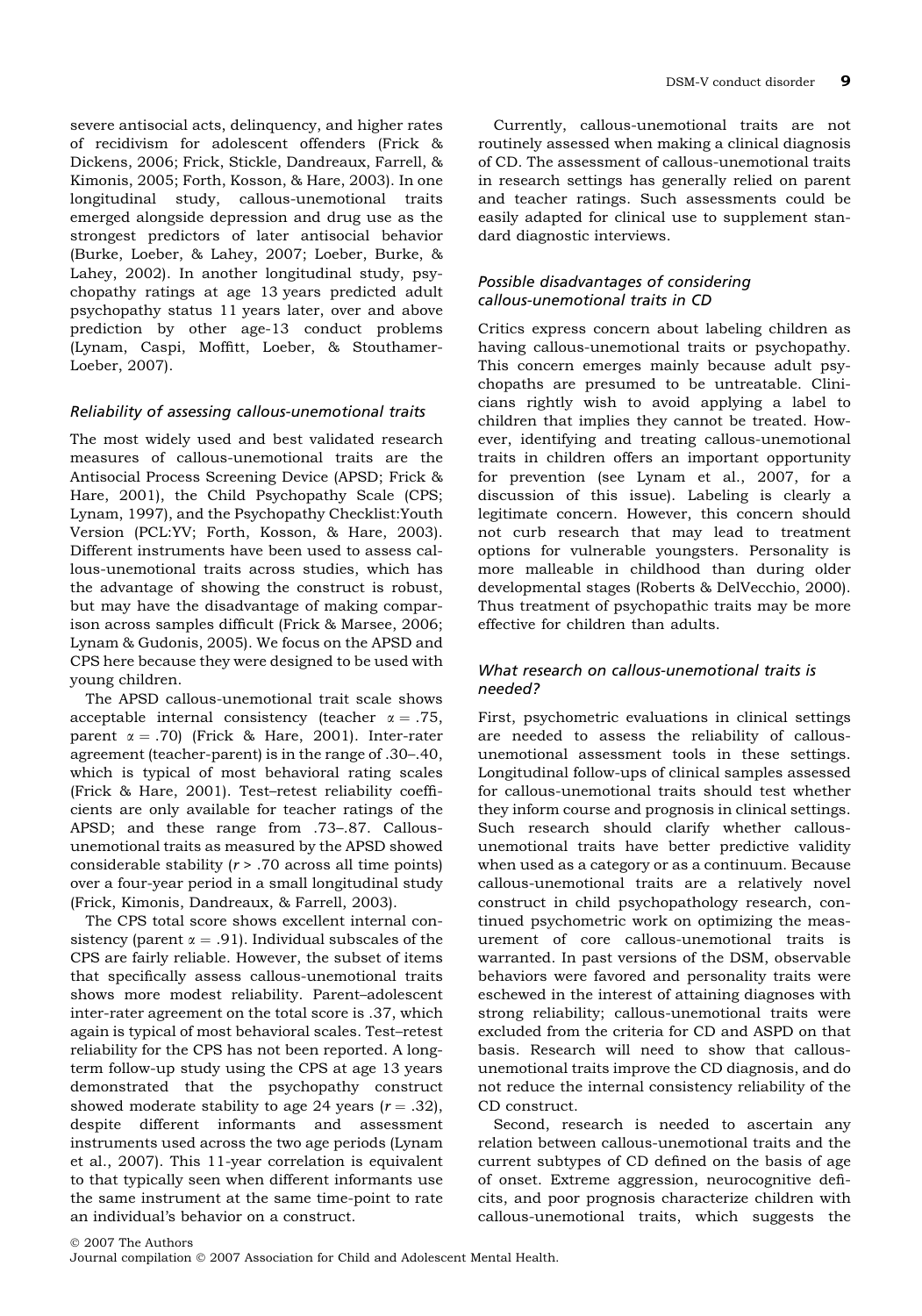hypothesis that these traits typify the childhoodonset life-course persistent CD subtype. However, this hypothesis has not been directly tested. The question is important because CD already has a subtyping system, and we must know whether childhood-onset persistent children and callousunemotional children are the same children. If callous-unemotional traits were deemed a useful addition to DSM-V, then research must determine if we should add callous-unemotional trait behaviors to the existing CD criteria, or alternately, consider callous-unemotional traits as an aid for subtyping.

Third, callous-unemotional traits should be incorporated into intervention research. There is a widespread belief that adult psychopaths are untreatable, making the notion of extending the psychopathy construct to children reprehensible to many mental health professionals. However, current treatments for CD may not meet the needs of children with callous-unemotional traits. Specifically, punishment-based approaches may not work optimally. Translational research is needed to develop and evaluate treatments incorporating strict boundaries, consistent rewards, and appeal to selfinterest. Callous-unemotional traits should be studied as a moderating factor for response to current CD treatments.

Fourth, more research is needed into girls with callous-unemotional traits. Because most studies focus solely on boys, it is not clear whether callousunemotional traits or psychopathy ratings capture the same latent constructs in boys and girls. There is some suggestion that girls with callous-unemotional traits engage in more relational vs. overt aggression (Penney & Moretti, 2006), and callousunemotional relational aggression may be particularly related to girls' victimization experiences (Odgers, Reppucci, & Moretti, 2005). Research is also needed to ascertain whether callous-unemotional traits have good construct validity among ethnic minority children.

Fifth, research to identify indicators of callousunemotional traits in preschool-aged children is needed. There is some suggestion that fearlessness in early childhood may be one index of risk for callous-unemotional traits and conduct problems (Frick & Marsee, 2006; Kochanska, Gross, Lin, & Nichols, 2002).

Sixth, epidemiological cohort studies are needed to report the prevalence of 'abnormal' callous-unemotional trait scores in the healthy, non-CD population. For example, teachers' and mothers' ratings of lack of remorse, 'does not seem guilty after misbehaving,' applied to 9–14% of 10-year-olds in the representative E-risk birth cohort, most of whom did not meet criteria for CD. If callous-unemotional traits were used routinely to aid diagnosis, what rate of false positives would be expected, and how could the rate be reduced?

## Issue 4, neuroimaging biomarkers for CD?

### Definition of the issue

The current DSM-IV diagnostic criteria are based on ratings of behavior. However, there is much excitement about discovering neuroimaging biomarkers relevant for psychiatric disorders. Neuroimaging biomarkers may potentially shed light on mechanisms connecting genes to behavioral disorders, including CD. Also, neuroimaging biomarkers have potential to differentiate subtypes within a heterogeneous disorder such as CD, and to reveal brain mechanisms uniting related disorders such as ODD, CD, and ASPD (Gould & Gottesman, 2006; Meyer-Lindenberg & Weinberger, 2006; Viding & Blakemore, 2006).

Only non-invasive neuroimaging methods can be used in children and these include: structural Magnetic Resonance Imaging (MRI), functional Magnetic Resonance Imaging (fMRI), Magnetoencephalography (MEG), Electroencephalography (EEG), and Event Related Potentials (ERP). Of these, all but MEG have been used to study CD/antisocial behavior in childhood. The question is, should neuroimaging biomarkers be recommended as a complementary assessment method for CD?

#### Rationale for considering neuroimaging biomarkers for DSM-V

The existing, small neuroimaging literature is suggestive of frontal and temporal abnormalities in CD. ERP studies show that children with CD have reduced P300 amplitude in executive and monitoring tasks in anterior brain sites (e.g., above the anterior cingulate cortex) (Bauer & Hesselbrock, 2003; Kim, Kim, & Kwon, 2001; Costa et al., 2000). A longitudinal study using ERP measures found that future criminal offenders were characterized by larger N1 amplitudes and faster P300 latencies to the warning stimulus in a reaction time task, compared to controls (Raine, Venables, & Williams, 1990). Data from fMRI studies show that CD children have reduced anterior cingulate responsivity to emotional stimuli, which is taken to reflect poor emotional regulation (Sterzer et al., 2005; Stadler et al., 2006). In addition, CD children show amygdala hyporeactivity to emotional stimuli when variance associated with anxiety is partialed out of the analysis (Sterzer et al., 2005). MRI studies have identified structural abnormalities in children with CD, including abnormalities in temporal gray matter volume (Kruesi et al., 2004) and white matter hyperintensities in frontal lobes (Lyoo et al., 2002). Finally, the EEG data suggest that aberrant resting activity in left frontal sites is associated with retrospectively rated childhood CD symptoms (Deckel, Hesselbrock, & Bauer, 1996). These initial findings of structural and functional abnormalities in frontal and temporal regions are consistent with the neuropsychological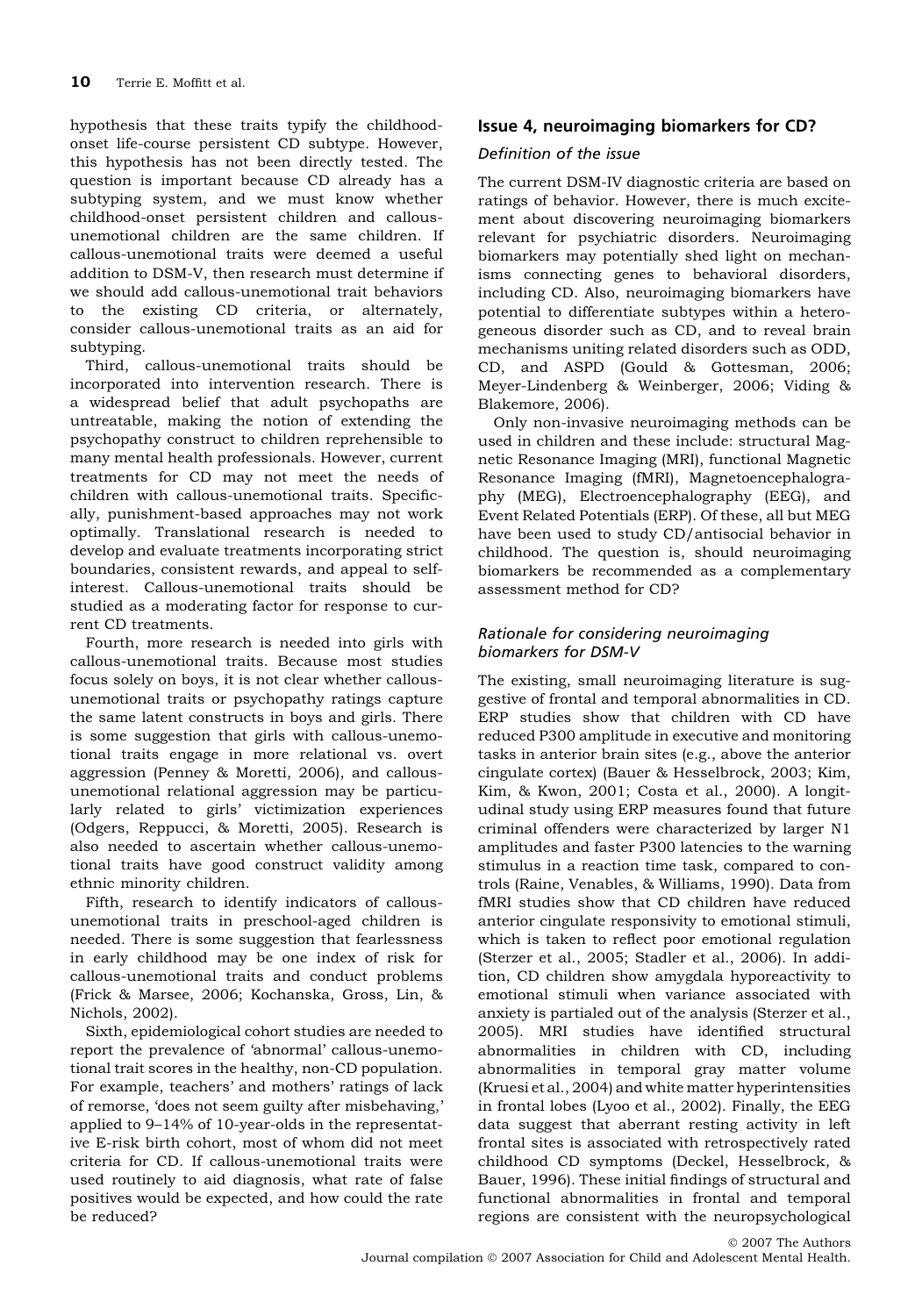literature showing that children with CD have deficits in executive function and affective processing (e.g., Nigg & Huang-Pollock, 2003; Blair et al., 2006).

#### Predictive validity of neuroimaging biomarkers

Only one study to date has looked at the predictive validity of neuroimaging biomarkers in CD. Raine et al. (1990) collected ERP measurements from 101 boys at age 15 and assessed their criminal behavior at age 24. Criminals-to-be were characterized by larger N1 amplitudes and faster P300 latencies to the warning stimulus in a task where they had to be ready to react to an impending stimulus. Clearly, more work is needed to evaluate the predictive validity of neuroimaging for CD children's outcomes.

#### Reliability of assessing neuroimaging biomarkers

Although test–retest reliability data on neuroimaging measures exist (e.g., P300 amplitude and latency show high test–retest reliability above .80; Hall et al., 2006), there is no reliability data on clinical assessment because neuroimaging measures are not yet used to complement symptom diagnosis. The test– retest reliability for MRI structural data and fMRI paradigms runs from adequate to excellent (most reported values in the range of  $r = .60-.90$ , including reasonable test–retest correlations for left amygdala activity (.63–.70; Johnstone et al., 2005). Although calibrating signals across machines at different research sites can be difficult, data are emerging to show that different laboratories running similar fMRI paradigms usually report comparable sites of brain activation (e.g., Phan, Wager, Taylor, & Liberzon, 2002).

### Possible disadvantages of using neuroimaging biomarkers

The current neuroimaging literature related to CD is still sparse, although it is growing. Most neuroimaging samples have been small and subject to selection biases. These small samples are further hampered by heterogeneity because studies have not typically differentiated between CD subtypes. In addition, it is unclear how specific the reviewed neuroimaging biomarkers are to CD. Frontal lobes cover one-third of the brain and several other childhood disorders are associated with frontal lobe dysfunction. Likewise, CD is not the only disorder associated with temporal lobe abnormalities, even if we narrow the abnormality to include the amygdala only.

Neuroimaging methods provide potentially useful information about the mechanisms of a disorder and have strong promise for resolving heterogeneity into subtypes. However, from a clinical point of view, most current neuroimaging methods are not feasible in clinical practice. These measures require intensive specialized training, are very expensive, and are

not currently reimbursed by insurance as a diagnostic procedure. Other considerations include the suitability of fMRI with girls who may be pregnant or with children who have been shot or stabbed and might have metal in their bodies.

### What research on neuroimaging biomarkers is needed?

Replications of the initial findings of neuroimaging biomarkers for CD are needed, and effect sizes for imaging measures should be estimated through meta-analyses. The predictive validity of neuroimaging biomarkers needs to be tested in longitudinal follow-ups of at-risk children who have taken part in imaging studies. The imaging paradigms will also need to be standardized across laboratories to meaningfully interpret and replicate findings related to CD. In addition, neuroimaging biomarkers must be assessed in epidemiological cohort samples in order to address unanswered questions about their sensitivity and specificity to CD (or a particular subtype of CD). For example, it is important to assess potential effects of age, sex, and race differences on these markers, and to estimate the prevalence of 'abnormal' biomarker scores in healthy, non-CD children.

Translational research is needed to develop more accessible and easy-to-employ or automated neuroimaging methods that would be available for wider clinical use. Once protocols are developed, their psychometric properties, such as reliability, should be tested.

Given that children with CD are a heterogeneous group, researchers who study neuroimaging biomarkers should pay attention to CD subtype distinctions in order to prevent sample heterogeneity from masking true associations between neuroimaging biomarkers and specific CD subtypes. As an example, existing neuropsychological research in children suggests that neuroimaging biomarkers may be quite different for CD children with anxiety vs. CD children with callous-unemotional traits; the former show hypersensitivity to threat stimuli and the latter show hyporeactivity to others' distress (Blair et al., 2006). In addition to CD subtype distinctions, researchers should pay attention to gender differences. Currently it is unclear how well the imaging research applies to girls with CD. The majority of the participants in imaging studies have been males.

Ultimately, neuroimaging research may be helpful in validating subtypes, or in guiding treatment development. The strength of neuroimaging approaches is that they enable researchers to access preconscious, automatic emotional and attentional processes and relate these to behavior. As such, neuroimaging research could eventually help clinicians to design treatment approaches that circumvent a patient's impaired brain capacities and draw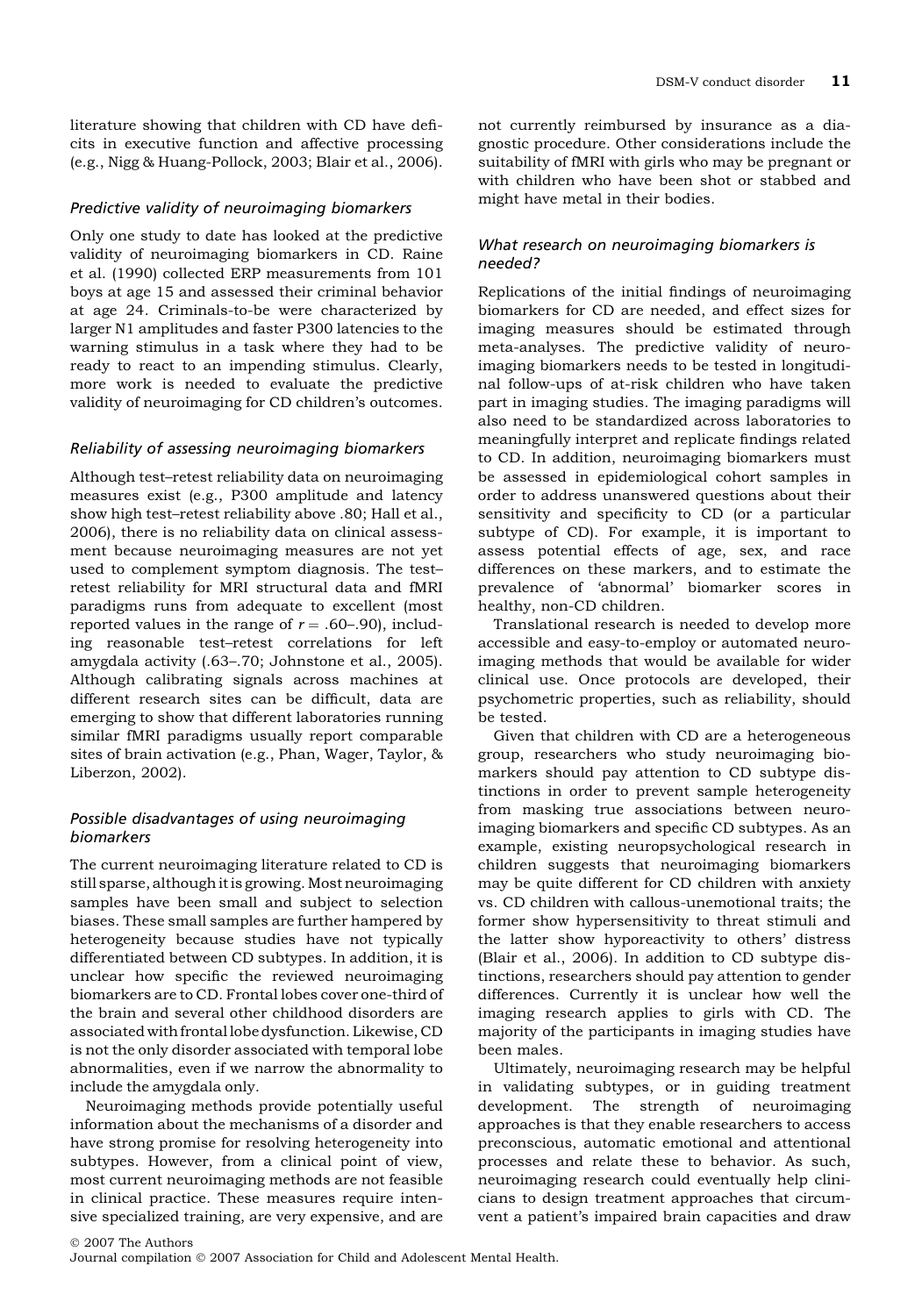on the patient's unimpaired brain capacities. Neuroimaging can also be used to assess functional brain changes in response to treatment, an approach that has not yet been applied to the study of CD. For now, we suggest the emphasis should be placed on using neuroimaging biomarkers to better understand the causal mechanisms involved in CD, rather than to become part of routine diagnostic assessment.

## Issue 5, genotypes as biomarkers for CD?

### Definition of the issue

Research on how genes may contribute to CD is well under way (Moffitt, 2005a, 2005b) and the inclusion of genetic testing has been proposed for future classification systems (Charney et al., 2002). As knowledge builds regarding gene-to-behavior associations, it becomes appropriate to ask whether reliable and valid genotypic indicators of CD are available for improving diagnostic accuracy in DSM-V.

## Rationale for considering genotypic biomarkers of CD for DSM-V

Antisocial disorders are concentrated in families (see section on family history, this article), and there is now solid evidence from twin and adoption studies that conduct problems are at least moderately heritable (Moffitt, 2005a; Rhee & Waldman, 2002).

Studies of gene-to-CD associations consist of two types. First, 'main effect' studies investigate direct associations between genetic variants and CD using candidate-gene association approaches. Second, genotype-by-environment interaction  $(G \times E)$  studies investigate genetic moderation of environmental effects on CD. Suggestive evidence for both types of associations has emerged. Several recent candidate gene studies have reported a main effect association between polymorphisms in the serotonin transporter gene 5HTTLPR and conduct problems (Beitchman et al., 2006; Haberstick, Smolen, & Hewitt, 2006; Sakai et al., 2007). Genes in the dopamine neurotransmitter system that have been implicated in conduct problems include the dopamine receptor DRD4 (Holmes et al., 2002), the dopamine transporter DAT1 (Young et al., 2006), and the catechol O-methyltransferase gene COMT (Caspi et al., in press; Thapar et al., 2005). However, not all replications of these findings are positive (e.g., Sengupta et al., 2006).

A GxE study showed that a polymorphism in the MAOA gene significantly moderates the impact of childhood maltreatment on risk for CD, aggression, and violent crime in adolescence and adulthood (Caspi et al., 2002). The gene encodes the MAOA enzyme which selectively metabolizes serotonin, norepinephrine, and dopamine – neurotransmitters

important for the regulation of mood and behavior. An initial meta-analysis of five studies showed that the interaction between MAOA genotype and childhood maltreatment predicting conduct problems was modest but statistically significant (Kim-Cohen et al., 2006). Pooling the five samples, the correlation between child maltreatment and conduct problems was .12 in individuals with the high-activity MAOA genotype, and .32 in individuals with the low-activity genotype. New studies of this  $G \times E$  hypothesis are appearing (a negative replication by Huizinga et al., 2006; a positive replication by Widom & Brzustowicz, 2006). With these two studies added to the aforementioned meta-analysis, the correlation between maltreatment and conduct problems was .13 in high-activity genotype individuals, and .30 in low-activity genotype individuals (Taylor & Kim-Cohen, 2007). Meta-analyses should be updated to accommodate new data about genetic biomarkers as they emerge.

To date, three genome-wide linkage studies of CD have been conducted (Dick et al., 2004; Kendler et al., 2006; Stallings et al., 2005). Each tentatively suggests regions on chromosomes that might harbor CD-related genes (specific genes must now be identified in these regions). However, the three studies have not converged on the same chromosomal regions, except possibly regions 1q and 2p. These genome-wide scans were carried out in samples originally ascertained to study people at high risk for substance dependence. Such samples may not represent CD that occurs in the absence of familial substance dependence. However, as noted in this article's section on family history, a familial liability to substance abuse particularly characterizes the childhood-onset life-course persistent subtype of CD, and thus the combined CD-substance-risk phenotype may be ideal for gene-finding.

## Predictive validity of genotypic biomarkers of CD

Because genotypes do not change over time, all studies of the above-mentioned genotype-to-behavior associations can be considered to be tests of predictive validity (i.e., temporal order between DNA and behavior is never in question). Beyond this, evidence that genetic markers predict CD with specificity is lacking. For instance, MAOA, DRD4, and DAT1 have been associated with ADHD (Thapar, O'Donovan & Owen, 2005), 5HTTLPR has been associated with depression (Hariri & Holmes, 2006), and COMT has been associated with psychosis (Craddock, Owen, & O'Donovan, 2006). Moreover, no studies have been conducted to show whether genetic markers of CD can improve prediction of prognosis above and beyond conventional symptom information. Finally, no studies have tested if genetic markers can identify CD individuals who need treatment most or who might benefit from types of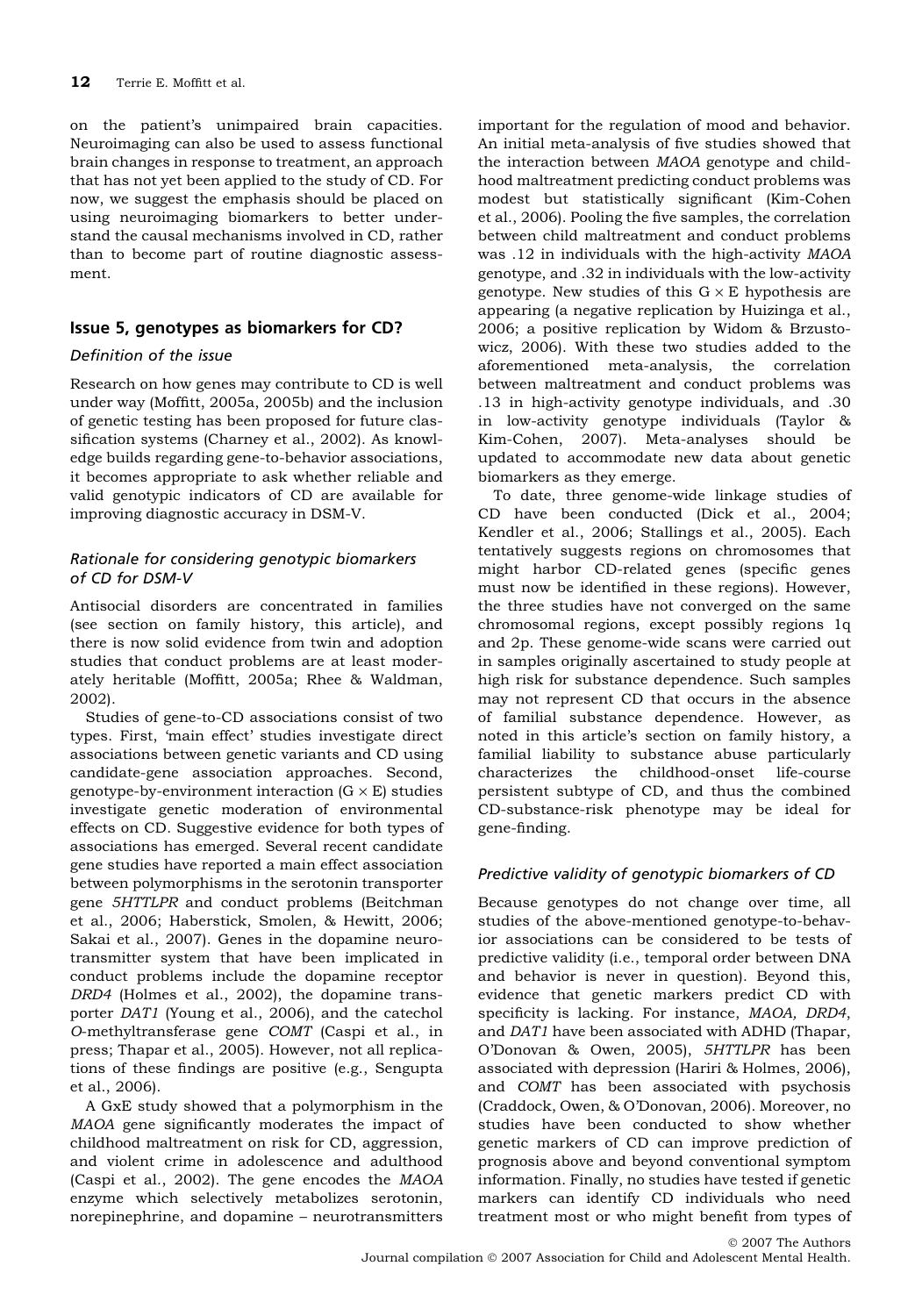treatment, including personalized prescribing of pharmacological treatments.

## Reliability of genotypic biomarkers of CD

Although genotyping error occurs (Pompanon et al., 2005), genotyping is no less reliable than other medical laboratory tests now in routine use. However, it is not yet clear how genotyping or genetic assessments can be incorporated into clinical assessment contexts. Unlike neuroimaging, genotyping need not be costly, but clinicians in most settings do not have access to genotyping facilities nor do insurance carriers reimburse for genotyping at this time. In addition, new genetic-counseling protocols would be needed before clinicians could ethically communicate to families about probabilistic genetic risk for complex childhood disorders such as CD. Therefore, it is not currently feasible for genetic markers to be used to aid diagnosis in typical clinical settings.

#### Possible disadvantages of genotypic biomarkers of CD

The current evidence base reveals many disadvantages in the use of genotypic biomarkers for diagnostic purposes. Application is premature because the replication record is still under construction, and the strength of association between individual genes and psychiatric disorders is weak, often nonspecific, and embedded in complex causal pathways involving other, non-genetic influences (Kendler, 2005). Susceptibility genes, even if they were to be reliably identified, can vary across individuals in the probability that the disease phenotype will be expressed (Merikangas, 2002).  $G \times E$  findings suggest this varying connection to behavior may depend in part on individuals' exposure to the environmental risk factors for CD. Moreover, the frequency of genetic variants and their functions may differ according to age, ancestry and sex (Charney et al., 2002). Therefore, conclusions regarding genotypic markers for CD may not apply to some population subgroups, but specifics remain unknown at present. Finally, labeling at-risk individuals on the basis of their genotype can be stigmatizing, and legal protections against potential discrimination and misuse of genetic diagnostics are not in place.

#### What research on genotypic biomarkers of CD is needed?

The search for specific genetic polymorphisms associated with conduct problems is still a very new initiative and the existing evidence base does not yet support the use of genetic markers for the purpose of diagnosing CD. Taking a cautious view, it is unlikely that genetic markers will be included in DSM-V, because much more research is needed.

Well-designed whole-genome scans are needed to screen for potential new genetic variants associated with CD and its intermediate phenotypes. As new variants are identified, hypothesis-driven studies are needed to elucidate the biological mediators of links between candidate genes and CD. As one example, individuals who differ on the MAOA polymorphism linked to CD also differ on structural and functional MRI measures involving the amygdala and anterior cingulate (Meyer-Lindenberg et al., 2006). Because the environmental causes of CD are well known, both whole-genome scans and hypothesis-driven candidate gene studies should study samples exposed to environmental risk factors for CD. Such samples will help to determine which genetic variants characterize children who do versus do not develop CD when children are exposed to an environmental pathogen such as maltreatment (Moffitt, Caspi, & Rutter, 2005).

In general, non-replication of findings has hampered progress in psychiatric genetics. Thus, independent efforts to replicate published results are needed, and both positive and negative replication studies must be published in order to gain a complete understanding of the evidence base. As findings emerge, meta-analysis to estimate pooled effects across studies can bolster conclusions regarding genetic biomarkers for CD (Ioannidis et al., 2001).

Epidemiological studies will be needed to ascertain basic descriptive information about genetic biomarkers associated with CD before we can evaluate their potential clinical utility. Such questions include: Does the genetic marker show specificity to CD as compared to other psychiatric disorders? Are there potential differences in gene–CD associations across age, sex, race/ethnicity, and CD subtype groups? What is the prevalence of risk genotypes in the healthy, non-CD population? If a genetic test were ever used to aid diagnosis, what rate of false positives would be expected? Can taking a family history provide comparable information to genetic testing, without the inherent disadvantages?

Research is needed that asks whether identified genetic markers can improve prediction of prognosis. Can genotype help identify which subtypes of CD children need treatment most, or which CD patients might benefit from particular types of treatment?

## Issue 6, physiological biomarkers for CD?

#### Definition of the issue

The DSM-IV diagnoses CD on the basis of observable behaviors, but a growing body of research indicates that physiological biomarkers are associated with CD. DSM-IV mentions only heart rate and skin conductance as 'associated laboratory findings' for CD (p. 88). This section reviews the physiological biomarkers that are most robustly associated with conduct problems: heart rate, stress hormones,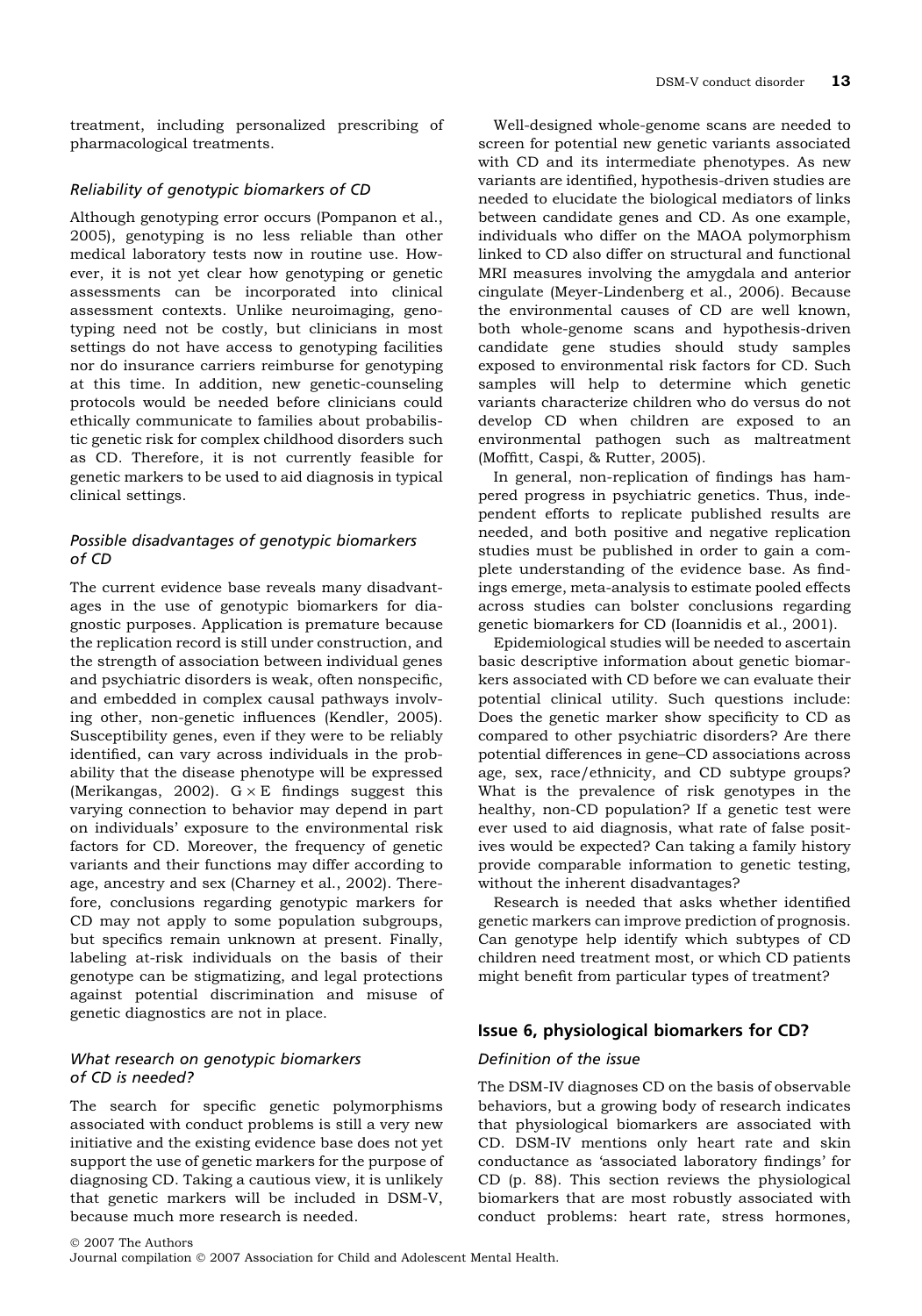neurotransmitters, and perinatal complications. The question is, are any of these biomarkers ready to inform DSM-V?

Slow resting heart rate (or pulse rate) is the most replicated of all biological markers for conduct problems. A meta-analysis of 40 studies concluded that slow heart rate, both resting and during a stressor, is a robust correlate of conduct problems (Ortiz & Raine, 2004). Effect sizes were moderate for resting heart rate  $(-.44)$  and large for heart rate during a stress challenge  $(-.76)$ . The activity of the hypothalamic-pituitary-adrenal axis has also been associated with conduct problems. Studies have shown that low resting and hyper-reactive levels of the stress hormone cortisol characterize children, adolescents, and adults with conduct problems (Susman, 2006). Effect sizes are moderate for both resting cortisol levels (–.40) and reactive cortisol level following a challenge (.42) (van Goozen, Fairchild, Snoek, & Harold, 2007). Other hormones such as testosterone have been linked to aggression and violent behavior (Nelson, 2006). Neurotransmitters have also been linked to conduct problems, particularly serotonin (van Goozen et al., 2007). A metaanalysis of 20 studies of adults and five studies of children reported a moderate association between reduced serotonin metabolite levels and conduct problems (Moore et al., 2002). Perinatal and obstetric complications have been associated with conduct problems across the life span (Brennan, Grekin & Mednick, 2003; Raine et al., 1994). Such complications are assumed to engender or signal fetal brain damage, which in turn may cause neuropsychological deficits that are known risk factors for conduct problems.

## Rationale for considering physiological biomarkers of CD for DSM-V

Two reasons have been suggested for considering physiological markers as potential diagnostic criteria for DSM-V CD (Popma & Raine, 2006). First, physiological markers (like genes and neuroimaging) may confirm homogeneous subtypes of CD individuals with characteristic pathophysiological profiles. Disorders may also be grouped in DSM-V on the basis of shared biomarkers; groupings are currently defined on the basis of surface symptom similarity alone, and the resulting errors retard research (Phillips et al., 2005). Second, physiological biomarkers (like genes and neuroimaging) could bring objective and unbiased information to the diagnostic process, reducing diagnosticians' exclusive reliance on parents' and children's reports.

## Predictive validity of physiological biomarkers

Most studies on physiological markers are crosssectional. Therefore, it remains unclear whether these markers can predict conduct problems or whether they are the consequence of an adverse, antisocial lifestyle. Only a few markers have been studied in the context of prospective longitudinal studies designed to test whether physiological markers predict later-emerging conduct problems. The exception is perinatal complications; because they occur at the very beginning of life, all relevant studies have tested whether perinatal measures prospectively predict later conduct problems.

Increasing evidence suggests that physiological markers operate in interaction with the social environment in predicting conduct problems (Raine, 2002). For example, studies have indicated that perinatal complications (e.g., minor physical anomalies, prenatal exposure to nicotine, obstetric delivery complications) predict conduct problems specifically in children and adolescents who were rejected by their mothers, who grew up in unstable families, or who were raised in deprived environments (Arseneault et al., 2002; Piquero & Tibbetts, 1999; Raine et al., 1994). Similarly, slow heart rate predicts later conduct problems over and above other risk factors, but findings further show that the highest probability of violence is among individuals who show a combination of slow resting heart rate and other social risk factors (e.g., large family size, poor relationship with parents) (Farrington, 1997).

### Reliability of assessing physiological biomarkers of CD

For many physiological protocols, test–retest reliability has not been established. Moreover, measures and assessment methods are not consistent across studies because to date research teams follow different, tailored protocols. Few of the biomarkers mentioned above can easily be assessed by clinicians. Heart rate can be quickly and reliably assessed using non-sophisticated apparatus, although there is no established clinical cut-off for what constitutes 'slow' heart rate (Ortiz & Raine, 2004). However, the assessment of most other physiological biomarkers in the context of clinical settings and for clinical purposes is more complicated. Cortisol levels are also sensitive to circadian cycles, stress, diet, and physical exercise, they require laboratory expertise, and they are expensive to assay. Assessment of serotonin metabolites necessitates lumbar puncture, which may be painful and potentially harmful for children. Information about obstetric complications relies on hospital records but the accessibility, completeness, and reliability of those records varies across institutions.

### Possible disadvantages of including physiological biomarkers in diagnosing CD

The feasibility of assessing most physiological markers in clinical settings is a major obstacle. First, there is no consensus as to when biomarker levels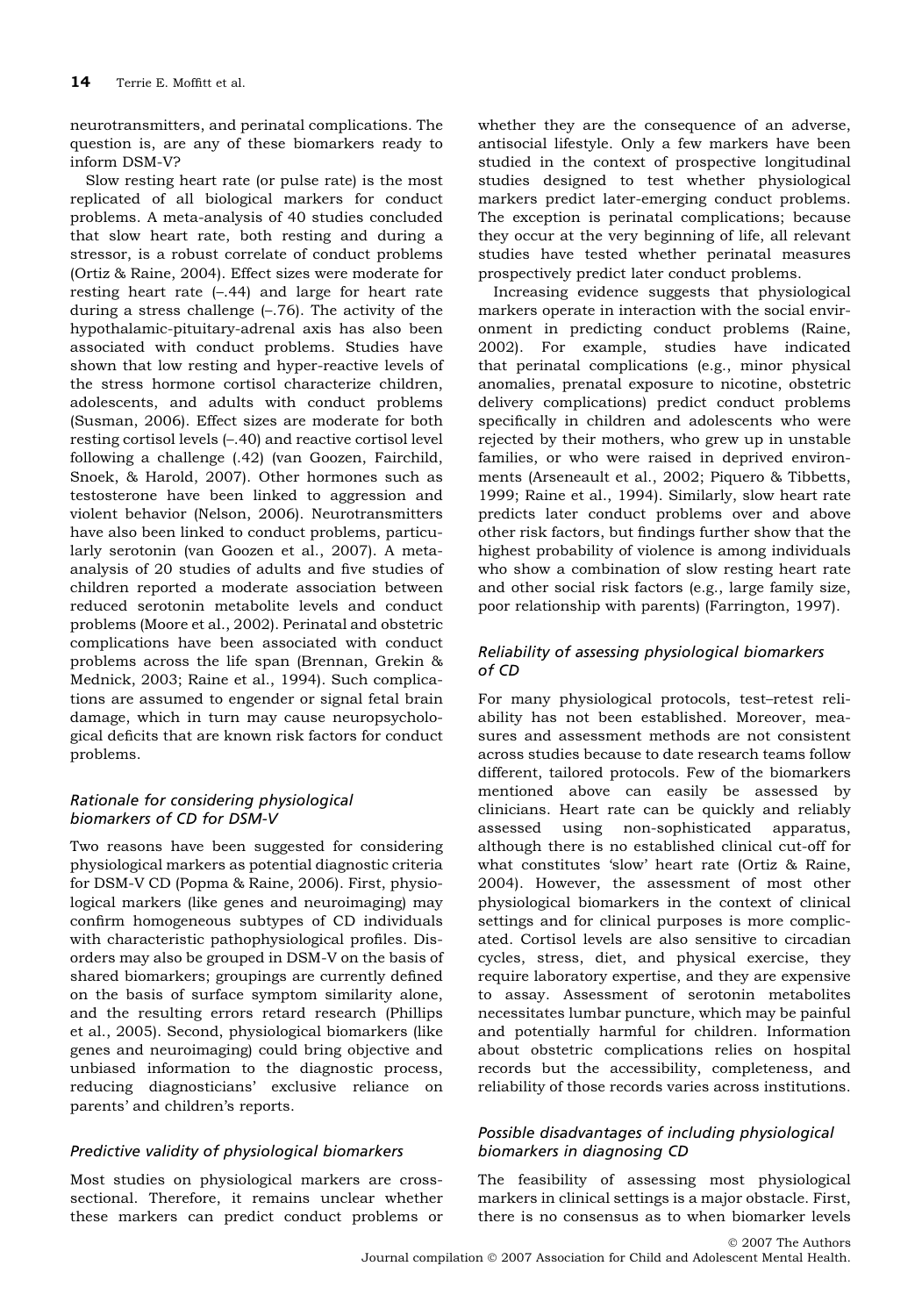are indicative of clinically significant diagnosed CD. Second, physiological biomarkers are sensitive to the influence of other factors such as child-rearing history, stress, diet, and exercise. Thus, including biomarkers among the diagnostic criteria for CD would mean assessing a wide range of potential confounding variables to aid interpretation of biomarker data. Third, some markers may have different correlates for males and females (e.g., testosterone) and little is known about age-related change or stability in biomarker levels.

### What research on physiological biomarkers is needed?

Although assessing physiological markers may improve our understanding about the etiology and course of CD, a great deal of further research is needed before they can inform DSM-V diagnosis. First, the field is far from consensus about the role of these biomarkers in conduct problems. It is essential to develop standardized measures and assessment methods for research into biomarkers, to reconcile divergent findings across studies. Second, epidemiological studies are needed to examine the potential effects of age, sex, and race on the associations between physiological markers and CD. Third, psychiatric control comparisons are needed to determine whether physiological biomarkers show specificity to CD (or group it with etiologically related disorders). For example, low heart rate seems to be a specific risk factor for CD (Ortiz & Raine, 2004), but obstetric complications are not (Cannon et al., 2002). Fourth, longitudinal, prospective, and experimental research is needed to determine whether physiological biomarkers are true etiological factors for CD, or mere correlates, and how well they predict prognosis. Fifth, there is some evidence to suggest that biomarkers such as slow heart rate and perinatal complications differentially characterize the childhood-onset persistent subtype of CD, but more research is needed to ascertain whether other biomarkers relate to CD subtypes. Sixth, epidemiological studies are required to reveal the prevalence rate of abnormal physiological biomarkers in the healthy, non-CD population of children. Prevalence data will help anticipate the risk of false positives if biomarkers were used in diagnosis. Finally, if all of these hurdles were cleared by a biomarker associated with CD, translational research would be needed to convert research paradigms to protocols that are reliable, valid, and feasible for clinical practice.

## Issue 7, diagnosing CD in preschool children?

#### Definition of the issue

The DSM-IV specifies that CD may onset in children as young as age 5–6 years but usually onsets later

(p. 89); DSM-IV makes no mention of whether CD may occur in preschool-aged children. Whether CD can be reliably and validly diagnosed in children ages 2–5 years has been a focus of controversy (Keenan & Wakschlag, 2002). The question for this section is, can and should DSM-V indicate the diagnosis of CD in preschool children?

#### Rationale for considering preschool CD diagnosis for DSM-V

Proponents of early-childhood diagnosis note that CD symptoms first emerge at preschool ages, timely intervention is desirable for both preschoolers and parents, and effective treatments are available. However, a barrier to affordable intervention for high-risk families is access to a diagnosis, which is conventionally required to secure clinical services.

The broader category of disruptive behavior disorders, which includes CD, is the top reason for referral of young children to mental health clinics (Keenan & Wakschlag, 2000). Population studies of preschoolers estimate the prevalence of DSM-IV CD from 3% to 7% (Egger & Angold, 2006; Kim-Cohen et al., 2005). Longitudinal follow-up studies of preschool cohorts have shown that 5–15% of 2–4-yearolds with high levels of aggressive conduct problems develop a persistent course and have poor prognosis many years later (NICHD Early Child Care Research Network, 2004; Campbell et al., 2006; Coté, Vaillancourt, LeBlanc, Nagin, & Tremblay, 2006). Preschool intervention is desirable to prevent chronic CD (Tremblay et al., 2004), and a diagnostic system is needed to determine a reliable and valid threshold for identifying which preschool-aged children require treatment.

Readers may wonder why a diagnosis of ODD is not sufficient to identify treatment needs at preschool ages. In preschool research samples, there is considerable overlap between CD and ODD groups. The ODD diagnosis captures most children who also meet CD criteria, but also quite a few other children who do not (Keenan et al., 2007). Preschool ODD has evidence of predictive validity for short-term prognosis (Speltz et al., 1999), but the CD group within ODD appears to be the subset most urgently in need of services (Keenan & Wakschlag, 2000). Very few studies of preschoolers have examined both ODD and CD in the same samples, and no conclusion can yet be reached regarding whether ODD is sufficient to identify treatment need at this age, or whether a CD diagnosis would improve clinical practice and service delivery (Egger & Angold, 2006).

#### Predictive validity of diagnosing CD in preschoolers

To date, only one epidemiological study has investigated DSM-IV diagnosed CD in non-referred preschoolers. This cohort study found evidence supporting the predictive validity of the prospective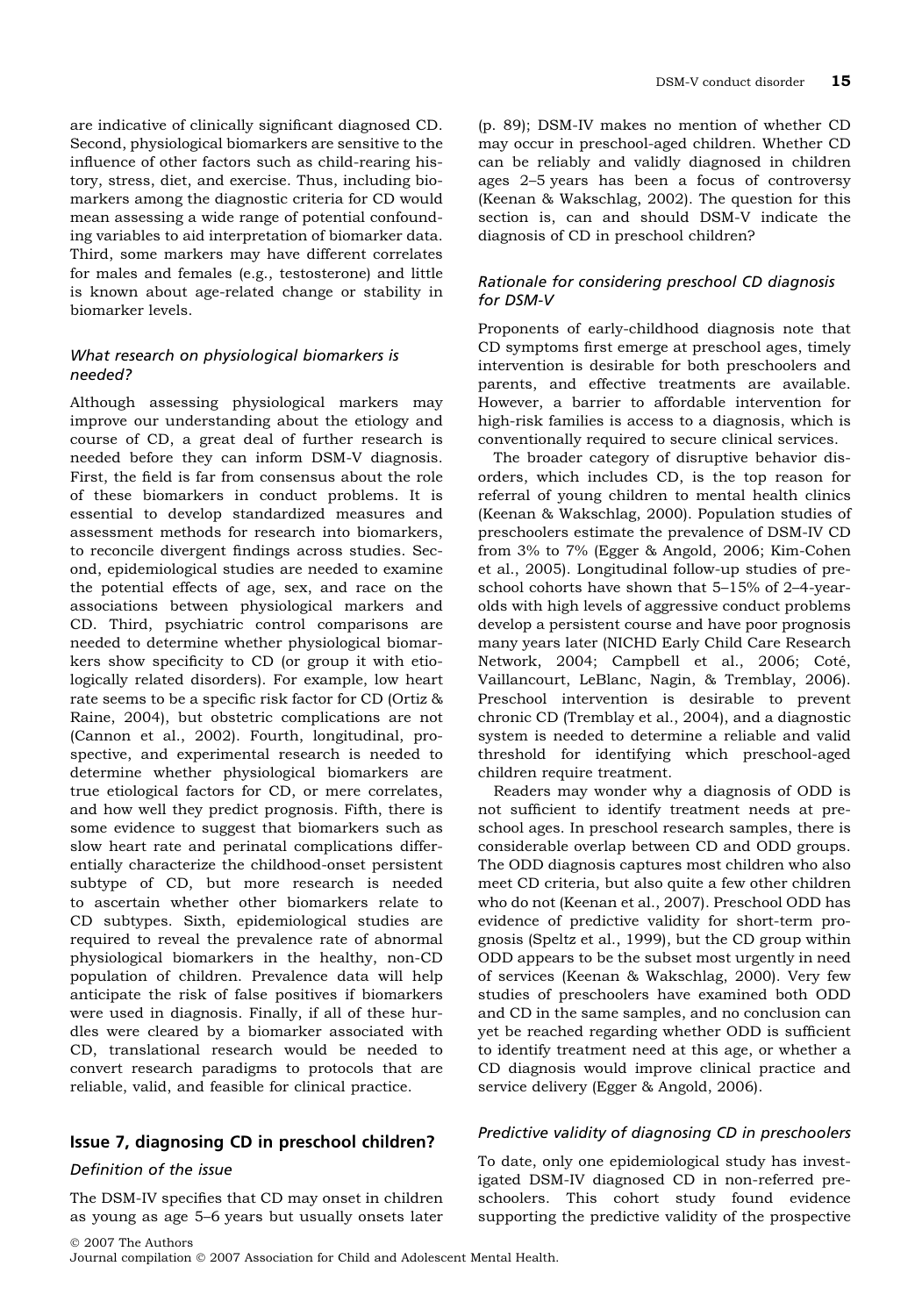DSM-IV CD diagnosis at age  $4\frac{1}{2}$ –5 years by following the cohort up to ages 7 and 10 years. Compared with non-diagnosed children, 5-year-olds diagnosed with CD were at significantly greater risk for a CD diagnosis when followed up at age 7 (OR = 20.6; 95% CI = 12.5– 34.1). Conduct disordered 5-year-olds were also significantly more likely than non-diagnosed counterparts to have behavioral and educational difficulties at age 7. Although many 5-year-olds showed apparent remission from CD by age 7, these children continued to experience clinically significant behavioral and academic difficulties (Kim-Cohen et al., 2005). Diagnosed 5-year-olds' outcomes at age-10 follow-up were similarly poor as at age 7 (Kim-Cohen et al., in revision).

## Reliability of preschool CD diagnosis

The evidence indicates that CD can be reliably diagnosed in the preschool period. The Kiddie-Disruptive Behavior Disorder Schedule (K-DBDS; Keenan et al., 2007) is a semi-structured parent interview that covers DSM-IV CD, ODD, and attention deficit hyperactivity disorder. It is based on the Kiddie-Schedule for Affective Disorders (K-SADS; Orvaschel & Puig-Antich, 1995), and modifications were made to provide developmentally appropriate operational definitions and to eliminate symptoms that lacked face validity (Keenan & Wakschlag, 2004). One-week test–retest reliability for the CD diagnosis is good (kappa  $=$ .73), and inter-rater reliability is excellent  $(r = .96)$ (Keenan et al., 2007).

The Preschool Age Psychiatric Assessment (PAPA; Egger et al., 2006) is a structured parent interview for diagnosing DSM-IV disorders, including CD, in children ages 2–5 years. The PAPA criteria for CD include 10 of the 15 DSM-IV-TR symptoms (5 symptoms were excluded as developmentally inappropriate: 'stealing with confrontation,' 'forced sexual activity,' 'breaking into a house or a car,' 'running away from home,' and 'truancy'). The presence of 3 or more symptoms qualifies for a diagnosis. One-week test–retest reliability is good (kappa = .60; intra-class correlation = .66), and comparable to that reported for structured interviews used to diagnose older children and adolescents (Egger et al., 2006).

## Possible disadvantages of preschool CD diagnosis

The rationale against diagnosing CD in preschoolers comprises several different objections. Aggressive behavior is common and developmentally normative in the preschool period (Tremblay et al., 2004). Most preschoolers will naturally learn alternatives to aggressive behavior as they develop (Campbell, 2002), and the general population trend is for conduct problems to decrease across the first 10 years of life (Hill et al., 2006). The predictive

accuracy of conduct problems for future CD is thought to improve only when children grow older (Bennett & Offord, 2001). 'Down-aging' diagnostic criteria validated for older children and adolescents to young children may promote over-diagnosis and unnecessary treatment (McClellan & Speltz, 2003). Young children may be especially vulnerable to being labeled with a psychiatric disorder that may have adverse consequences for their selfperception and the perceptions of parents and other adults (Egger & Angold, 2006). Finally, diagnosing the problem in the child may overlook the fact that in very young children, the problem often lies in the relationships between children and parents.

### What research on preschool CD diagnosis is needed?

First, research is needed to test the predictive validity of the CD diagnosis in preschoolers. Specifically, research using standardized diagnostic methods and representative samples of children aged 2–4 years is needed. Preferably, follow-up studies will track the outcomes of CD-diagnosed preschoolers over several years, into adolescence.

Second, more research is needed to gain consensus on whether and how diagnostic criteria for CD in preschoolers should be modified to be developmentally appropriate. Diagnostic protocols for CD in preschoolers include the PAPA and K-DBDS. Also, a set of developmentally appropriate diagnostic criteria has been recommended, called the Research Diagnostic Criteria-Preschool Age (RCD-PA; Task Force on Research Diagnostic Criteria: Infancy and Preschool, 2003). However, each of these systems proposes a somewhat different set of modifications to the DSM-IV criteria. The reliability and validity of both symptom definitions and duration criteria should be evaluated (Wakschlag, Leventhal, & Thomas, in press).

Third, children are generally thought to be unable to accurately report about their own behavioral and emotional symptoms. Hence, diagnostic tools for preschoolers have not utilized self-reports. Recent evidence, however, has indicated that using a developmentally appropriate instrument called The Berkeley Puppet Interview can yield reliable assessments of children's disruptive behavior (Arseneault et al., 2005; Measelle, Ablow, Cowen, & Cowen, 1998). The Berkeley Puppet Interview CD scale has test–retest reliability ranging from .52 to .69 (Ablow et al., 1999) and internal consistency reliability of .81 (Arseneault et al., 2005). The utility of incorporating preschoolers' self-reports into CD diagnosis should be explored.

Fourth, longitudinal epidemiological cohort studies are needed that test whether the diagnosis of CD in preschoolers adds incremental predictive validity over and above the diagnosis of ODD.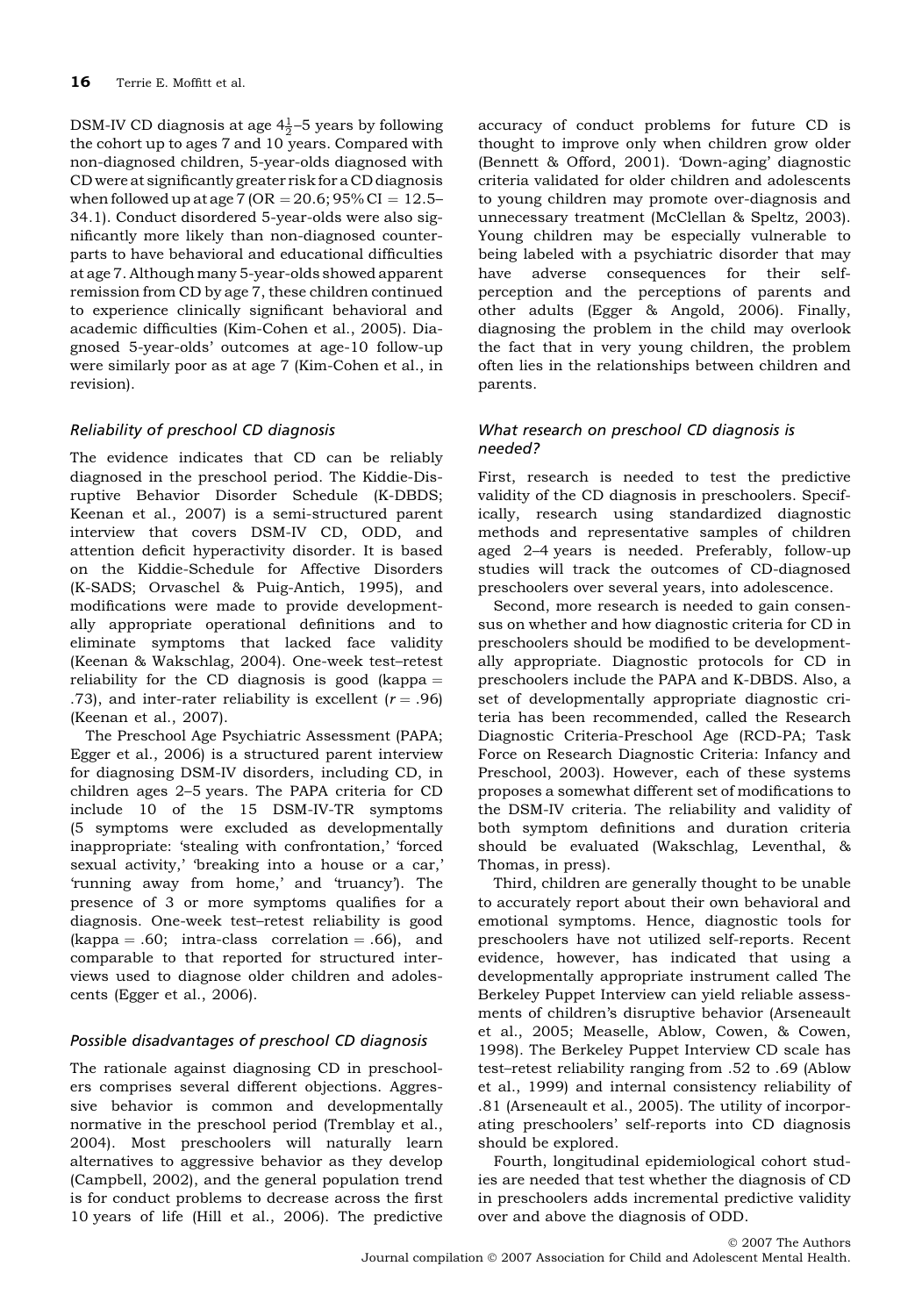## Issue 8, female-specific diagnostic protocols for CD?

#### Definition of the issue

The sex ratio for CD is approximately 2.5 males for each female (Moffitt et al., 2001). There is debate about whether the lower prevalence rate of CD among females reflects true sex-differences in CD versus sex bias against girls in the diagnostic criteria. DSM-IV mentions CD symptoms such as running away and prostitution as typical of girls, and notes that girls tend to use nonconfrontational aggression (p. 88). However, DSM-IV does not currently include sex-specific criteria for CD and the criteria were developed and validated primarily on male samples. Clinicians have become increasingly concerned about treating CD among girls and girls' CD is currently a topic of intense research (Moretti, Odgers, & Jackson, 2004; Pepler et al., 2005; Putallaz & Bierman, 2004). The question for this section is: Should DSM-V incorporate sex-specific aspects into the diagnosis of CD?

### Rationale for considering female-specific diagnostic protocols for DSM-V

There are 3 main positions regarding the need for sexspecific diagnostic protocols for CD in DSM-V. First, girls with subclinical symptoms go on to experience clinically significant long-term outcomes and it may be necessary to lower the symptom threshold for females to ensure that these cases are not missed (Zoccolillo, 1993; Zoccolillo, Tremblay, & Vitaro, 1996). Second, the vast majority of female CD cases onset in adolescence, leading some researchers to argue that a modified version of the adolescent-onset subtype is sufficient to characterize girls' conduct problems, implying that a childhood-onset CD subtype is not needed for girls (Silverthorn & Frick, 1999). Third, the DSM-IV symptom criteria focus on behaviors that are more common among boys, and consequently the current CD criteria may fail to accurately detect CD among girls. Behaviors such as relational aggression, that are more common among girls than physical aggression, are not included in the CD criteria and researchers have argued for their inclusion (Crick & Zahn-Waxler, 2003). Girls' relational aggression shares correlates with boys' childhoodonset conduct problems (Marsee, Silverthorn, & Frick, 2005; Zalecki & Hinshaw, 2004), suggesting that, in the absence of overt DSM-IV CD symptoms, relational aggression may serve as an alternative marker of CD risk for girls (Frick & Dickens, 2006).

## Predictive validity of female-specific diagnostic protocols

Would sex-specific protocols improve prediction of girls' prognosis and identify girls who need treatment?

First, some diagnosticians propose that DSM-V should lower the number of symptoms required to diagnose CD among girls. However, epidemiologic data demonstrate that subclinical conduct problems predict poor prognosis in adulthood among both males and females (Messer et al., 2006; Moffitt et al., 2001). To date, there is no compelling evidence for lowering the CD threshold for one sex versus the other. Rather, as detailed in this article's section on categorical versus continuum approaches, there is little evidence to support a categorical turning point along the distribution of CD symptoms for either males or females – suggesting that a dimensional operationalization of CD may be the best approach for both sexes. In any case, the issue of thresholds may assume less importance in the future as a result of the trend toward incorporating the dimensional approach to disorders in DSM-V.

Second, some diagnosticians propose that DSM-V should specify different subtypes of CD for girls and, specifically, that DSM-V may not need the childhood-onset type for females. However, a number of prospective cohort studies have identified a childhood-onset CD subtype of females who go on to experience poor prognosis in adolescence and adulthood (Coté, Zoccolillo, Tremblay, Nagin, & Vitaro, 2001; Fergusson & Horwood, 2002; Lahey et al., 2006; Odgers et al., in press; Schaeffer et al., 2006). Research also suggests that the origins of childhood-onset conduct problems are the same for the sexes, but that childhood-onset CD is more common among boys than girls because individuallevel risk factors for childhood-onset CD (e.g., hyperactivity, verbal deficits) are more prevalent among boys than girls (Gorman-Smith & Loeber, 2005; Lahey et al., 2006; Messer et al., 2006; Moffitt et al., 2001).

Third, some diagnosticians propose that DSM-V should add female-specific symptom criteria. However, there are currently no empirical data available to evaluate whether the inclusion of sex-specific symptoms improves the prediction of girls' prognosis. Many of the symptoms suggested for girls, such as relational aggression, are highly correlated with other forms of aggression (Archer & Coyne, 2005; Odgers & Moretti, 2002; Xie, Swift, Cairns, & Cairns, 2002) and this redundancy implies that they may not provide incremental predictive validity for prognosis. In addition, some features of relational aggression are already in the DSM system under ODD, which includes criteria such as 'spiteful and vindictive.' Substance misuse has been suggested as particularly prognostic for girls, but this hypothesis needs more research (see this article's section on the early substance use as a criterion for CD).

#### Reliability of female-specific diagnostic protocols

Are female-specific criteria assessed reliably by clinicians? Evidence from clinical settings suggests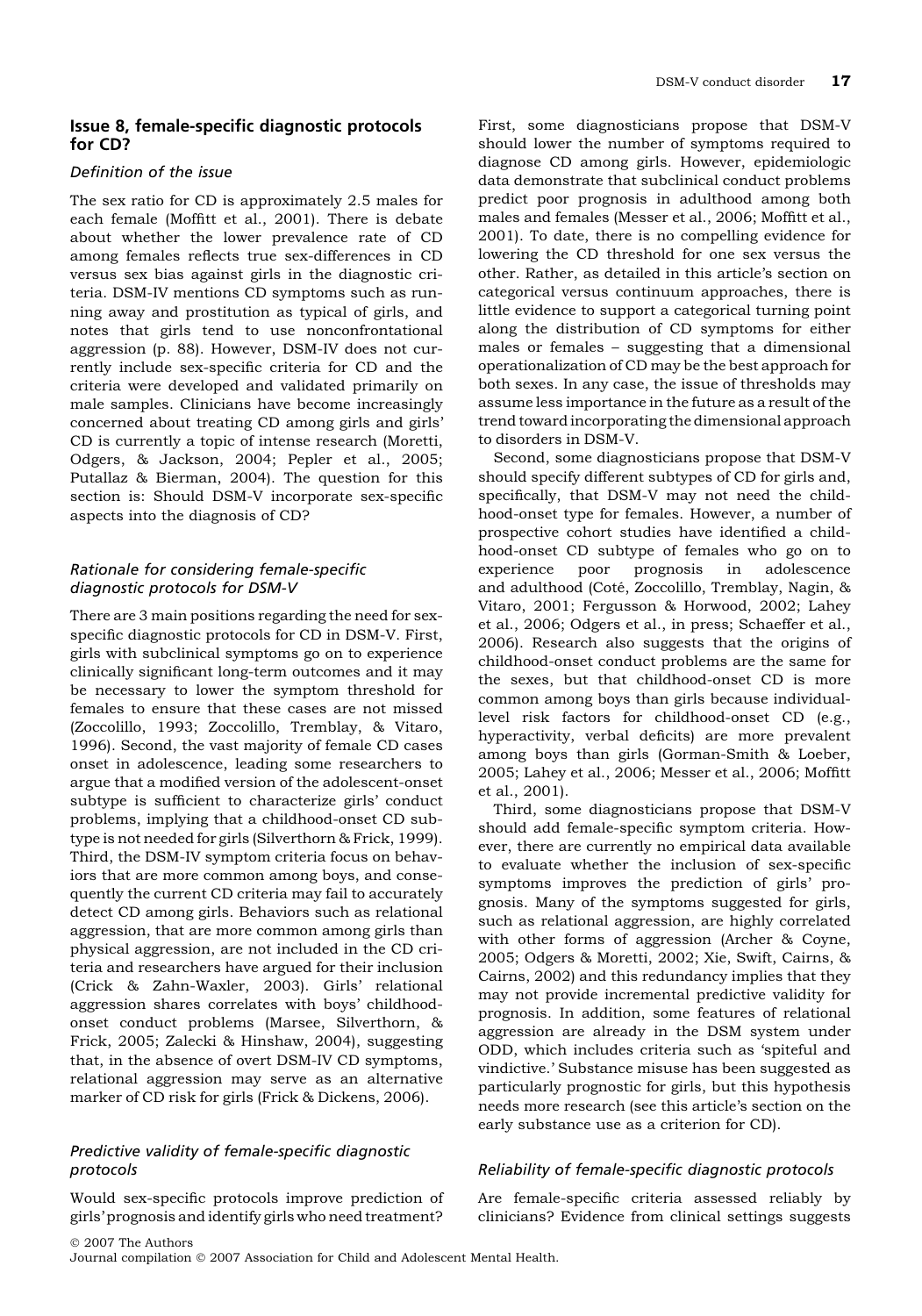that sex-specific criteria are already being used to assess CD. For example, the Early Assessment Risk List for Girls (Levene et al., 2001) is a risk-assessment tool for girls exhibiting symptoms of CD prior to the age of 12. The EARL-21G was constructed by modifying item descriptions and adding two 'gendersensitive' items ('Care-giver Daughter Interaction' and 'Precocious Sexual Development and Behavior') to the more widely used Early Assessment Risk List for Boys (Augimeri et al., 2001). To date, there is little empirical data available to evaluate the psychometric properties and predictive validity of the EARL-21G and, in general, the clinical utility of similar sex-specific initiatives remains an important, but still unanswered, question (Hipwell & Loeber, 2006; Levene et al., 2004).

## Possible disadvantages of female-specific diagnostic protocols

The inclusion in DSM-V of sex-specific diagnostic protocols for CD will necessarily increase the prevalence rate of CD among girls. Lowering the cut-off threshold for diagnosis, or adding more female-specific symptom criteria, would increase the prevalence rate of CD but these changes might also improve detection of girls who need treatment. However, more research on the sensitivity and specificity of any sexspecific protocol is needed to ensure that diagnostic procedures do not over-identify girls who have little risk for poor prognosis.

### What research on female-specific CD protocols is needed?

We noted three proposed sex-specific protocols for CD: lowering the diagnostic threshold, eliminating the childhood-onset subtype for girls, and adding female-specific criteria. Longitudinal cohort studies that have examined CD thresholds and developmental subtypes have not provided compelling support for these two sex-specific changes. In contrast, the proposal to add female-specific criterion symptoms to DSM-V remains under-researched.

Epidemiological research is needed to test whether proposed female-specific symptoms (such as relational aggression, substance misuse, risky sexual behavior, and conflict with caregivers) have specificity to CD. The female-specific symptoms should also transcend race and age, and they should not be so prevalent in the healthy non-CD population of girls that they increase the risk of false-positive diagnosis. In addition, research should check whether symptoms thought to be female-specific might be part of the CD construct for boys, as well as for girls. This research should comprehensively map the 'construct space' for CD by including DSM-IV CD symptoms together with a broad range of candidate female-specific symptoms derived from developmental research and clinical practice.

Longitudinal research in epidemiologic samples is required to evaluate whether female-specific diagnostic protocols would improve prediction of longterm prognosis. Follow-ups should assess a wide range of outcomes relevant to females (e.g., violence in intimate relationships, depression, reproductive and physical health), because women's prognostic outcomes extend beyond crime and antisocial personality disorder.

Evaluations in clinical settings are also required, to assess whether female-specific diagnostic protocols can improve prognosis prediction within clinical populations. Although evidence from longitudinal studies of community cohorts has not supported relaxing symptom thresholds for females, it is not known whether this finding translates into clinical settings where girls and boys are often referred for treatment for different reasons. Also, many treatment programs for adolescents with CD are sexsegregated and sex-tailored. Research should test whether female-specific diagnostic protocols would enhance the relevance of diagnosis for treatment planning (Levene et al., 2001).

To summarize, while there is currently no compelling evidence to include female-specific diagnostic protocols, additional research that systematically compares both sexes is required. While research on CD among girls has been growing rapidly, there is still a need to better understand the basic phenomenon of CD among girls (Hipwell et al., 2002; Pepler et al., 2005). However, female-only samples are not recommended because research must systematically compare both sexes within a cohort to evaluate whether female-specific diagnostic protocols are required.

## A note on other group-specific diagnostic protocols

The question of female-specific diagnostic protocols is part of a much larger question: Should DSM and ICD allow diagnostic protocols tailored for patients of different sexes, ages, races, ethnic groups, cultures, religions, and even generations since immigration? There was vigorous debate about this at the February 2007 meeting of the Committee to Assess Research Needs for DSM-V Externalizing Disorders; here we summarize the major themes. Initial analyses using item-response theory (IRT) suggest that individual CD symptom criteria may carry different weights and meanings in different ethnic research samples in the United States. Thus, group-specific protocols might offer greater precision, and better clinical sensitivity to patient needs. However, support was also voiced for a universally applicable core diagnostic protocol. One objection to group-specific protocols was that the DSM and ICD should provide uniform criteria worldwide to prevent misuse of psychiatry for oppression of minority groups (e.g., using psychiatric drugs or hospitalization to silence political dissidents). It was also thought that, within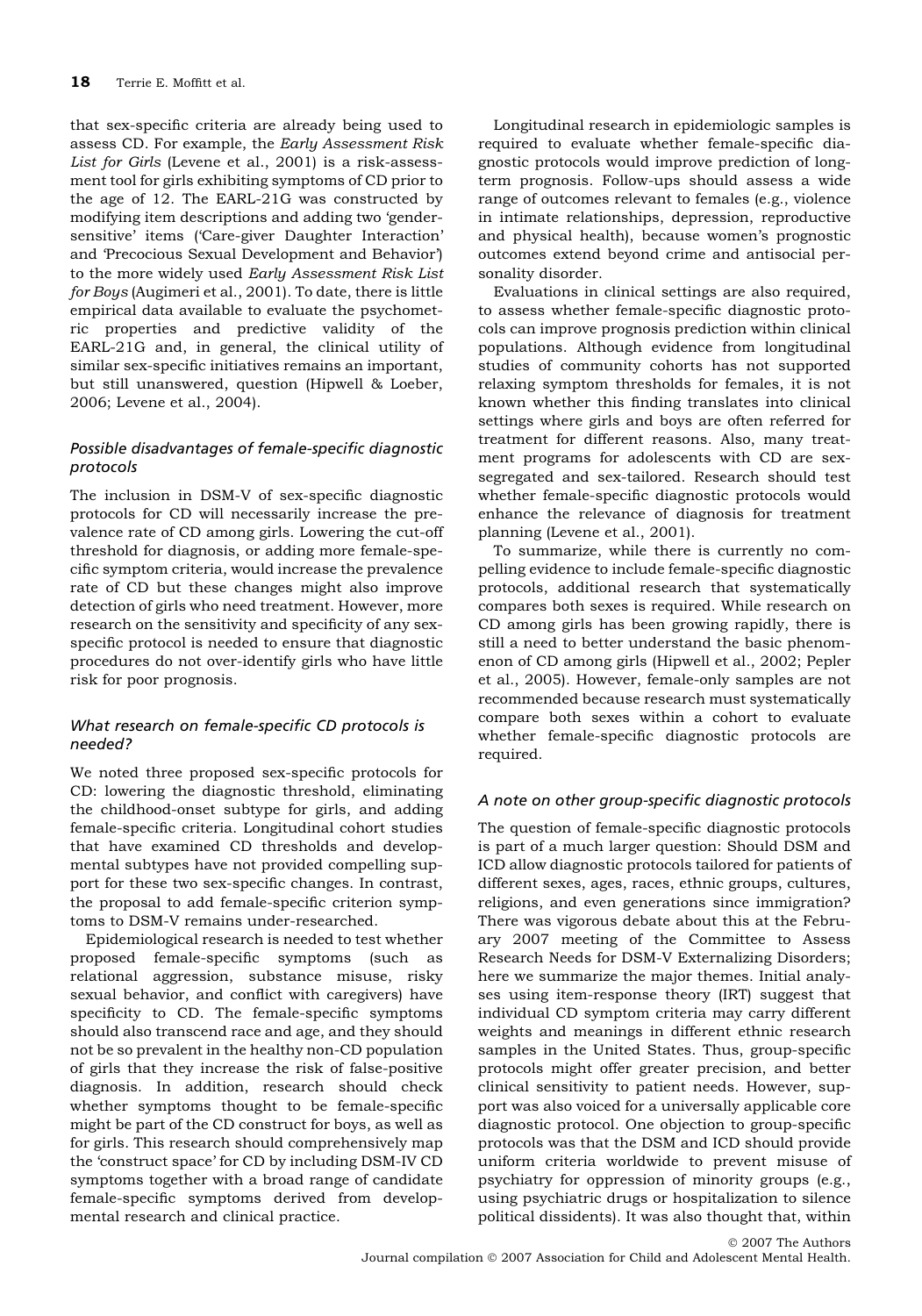a nation, uniform criteria support the idea of fair and equal access to educational services and health-care regardless of sex, race, or culture. A pragmatic objection to group-specific protocols was that these could oblige diagnosticians to use complex algorithms. For example, many symptom weightings could apply if the patient were female, Black race, Hispanic ethnicity, and a third-generation immigrant from Puerto Rico to New York, or if the patient were male, Asian race, Muslim religious culture, and a recent new immigrant from Indonesia to Amsterdam. Moreover, in some regions undergoing rapid cultural change, research-based CD symptom weights derived on today's generation might not apply to tomorrow's young people. DSM-IV approaches this thorny issue of group-specific diagnosis by giving diagnosticians permission to discount a CD symptom if it represents a normative adaptation to the patient's social context (p. 88). Whether such trust in clinical judgment should be supplanted by some more formal arrangement must be subject to debate and research. Of key interest is whether subgroup-specific CD protocols derived from IRT analyses provide incremental predictive validity for patients in cultural subgroups, for example, by improving prediction of their prognosis.

### Issue 9, early substance use as a criterion for CD?

#### Definition of the issue

A criterion for CD called 'substance abuse' (not to be confused with the formal DSM diagnosis of substance abuse) was included in DSM-III, but was subsequently dropped from DSM-III-R and DSM-IV. Drinking alcohol, smoking, and the use of illegal substances are currently listed in the DSM-IV as associated descriptive features for CD (p. 87). The question of this section is: should early substance use be considered a part of the diagnostic criteria for DSM-V CD or continue as an associated feature?

There appear to be two main reasons why early substance use was dropped from the DSM CD criteria. First, there was concern about the inclusion of status offenses that are pathological only when they occur among children. CD can be diagnosed among adults (at least in theory), and substance use would probably not be a valid indicator of CD among adults or older adolescents (Robins, 1987, 1991). Early substance use as a DSM-III criterion was too imprecise and there was no guidance about the age at which drinking modest amounts of alcohol no longer constitutes problematic substance use (Robins, 1987). Robins (1987) recommended the use of age limits for this criterion to resolve this problem, but the proposed age limits were never incorporated into the DSM. Second, although an item assessing early use of tobacco or drugs had adequate psychometric properties in the DSM-III-R field trials, it was

eliminated from the proposed diagnostic criteria for CD because it did not describe behavior that was inherently antisocial (Spitzer, Davies, & Barkley, 1990).

Given that there is disagreement among experts about excluding early substance use as a criterion for CD, the question is worth revisiting for DSM-V. Formally, early substance use is the precocious, ageinappropriate use of substances by children and adolescents (even when it would not meet the criteria for a substance-use disorder diagnosis). The challenge of including early substance use as a diagnostic criterion for CD in the DSM will be the development of a precise definition that incorporates appropriate age limits and identifies children who are involved in problematic behavior, and not merely casual experimentation or the developmentallynormative substance use of later adolescence. An example criterion might be something like 'Repeated use of alcohol, tobacco, or an illegal substance (without parental permission) prior to the age of 13.'

#### Rationale for adding early substance use to the criteria for CD for DSM-V

Substance use and CD are intimately connected (Robins, 1998), even at the level of individual events – that is, many adolescents commit antisocial acts while under the influence of alcohol and other drugs (White et al., 2002). Research has demonstrated that early substance use and antisocial behavior are indicators of an underlying 'problem behavior' dimension among adolescents (e.g., Donovan & Jessor, 1985), and that early alcohol use and CD share overlapping genetic and family-environment etiological factors (e.g., McGue et al., 2001). Thus, there may be a common underlying vulnerability predisposing children to use substances and to engage in other behaviors characteristic of CD.

Early substance use by children and adolescents is ignored in the DSM system, despite the fact that it can have dire short- and long-term consequences for youth (e.g., NIAAA, 2004/2005). Early substance use is a marker of risk for the later development of substance use disorders (e.g., Grant & Dawson, 1997, 1998), as well as associated disorders such as major depression and antisocial personality disorder (e.g., McGue & Iacono, 2005). There are three main reasons why the most logical home for this problematic behavior would be among the symptoms of CD. First, community-based epidemiologic studies consistently find that substance use among adolescents is more strongly associated with CD than with any other psychiatric disorder (Armstrong & Costello, 2002). Second, popular dimensional inventories of externalizing behavior problems typically include items related to substance use (e.g., Achenbach & Rescorla, 2001; Elliott, Huizinga, & Ageton, 1985). Third, purchasing alcohol, cigarettes, and illicit drugs, consuming alcohol underage, and having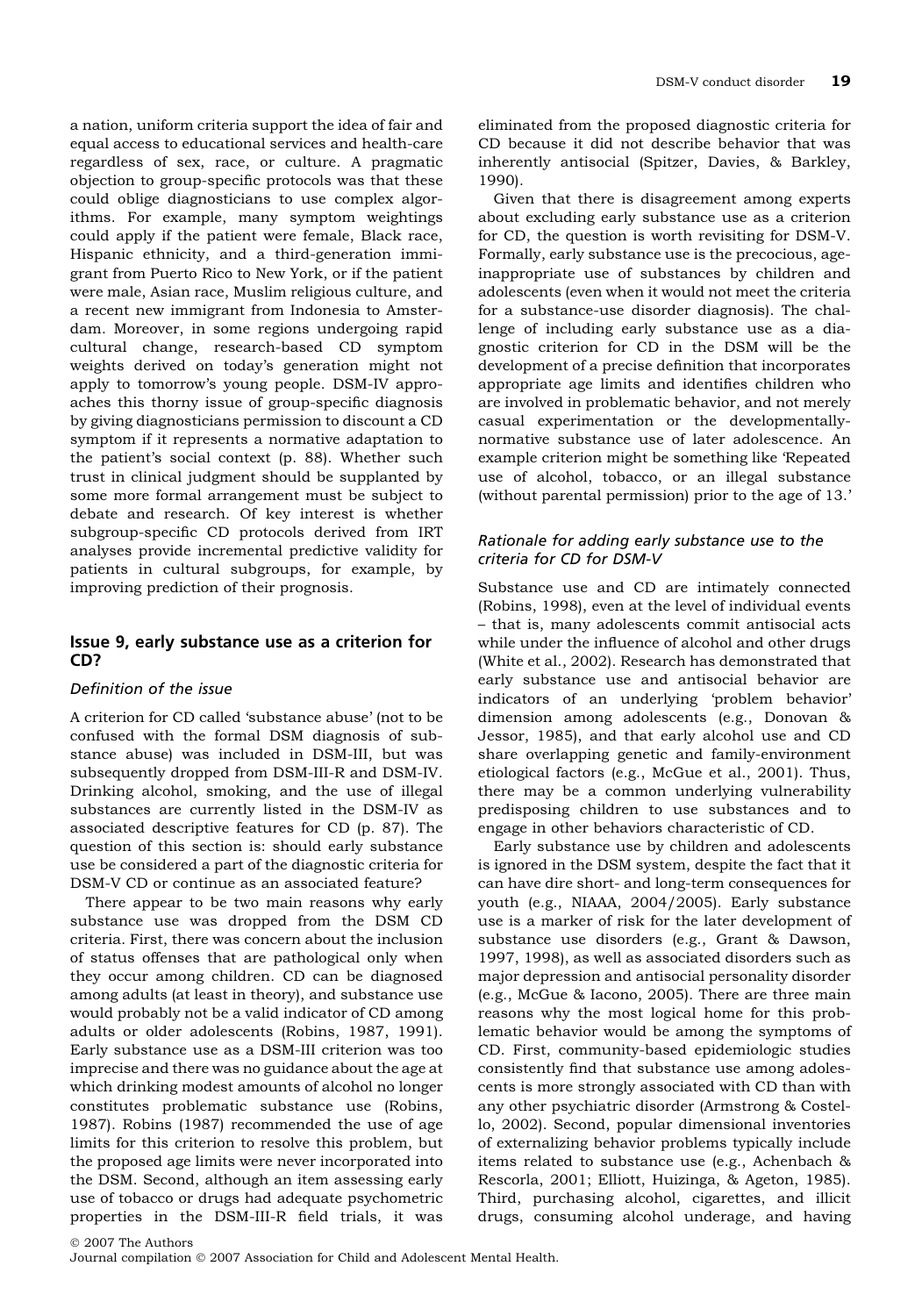illicit drugs in one's possession are all illegal for juveniles in most states in the United States. Thus, early substance use would fit into the CD symptom grouping of 'serious violation of rules' and would be consistent with this essential feature of CD.

In addition, although substance use and CD are relatively rare in pre-adolescent girls, there is evidence to suggest that disruptive behavior disorders in girls rarely occur in the absence of the use of alcohol, tobacco, or illicit drugs (Federman et al., 1997). Early substance use may be an especially sensitive indicator of CD among girls.

#### Predictive validity of early substance use in CD

Perhaps because substance use is one of the later developing symptoms of CD (e.g., Robins, 1987), there is limited research examining the extent to which early substance use prospectively predicts the escalation or persistence of CD. The few studies that have been done suggest that early substance use presages worse outcomes over time. For example, in a community-based study of male and female urban schoolchildren, children who had used alcohol without parental permission by ages 10–12 had higher initial levels of CD symptoms and more rapid increases in CD symptoms over the subsequent two years compared to 10–12-year-old children who had abstained from alcohol use (Johnson et al., 1995). In a study of clinic-referred boys, repeated marijuana use from ages 13–17 was the strongest predictor in a multivariate model of the progression from CD in adolescence to antisocial personality disorder in early adulthood (Loeber et al., 2002).

#### Reliability of assessing early substance use among children and adolescents

Substance use can be reliably assessed among adolescents (Winters et al., 2002). Substance use among elementary school-aged children is relatively under-studied, but there is evidence to suggest that this can be reliably assessed as well (Donovan et al., 2004). Reliably establishing the age of first substance use retrospectively among adolescents and adults might prove difficult due to telescoping, which is the tendency to recall onset of substance use as years later than it truly occurred (Parra et al., 2003). Like other covert antisocial behaviors that are symptoms of CD, it is essential to obtain self-reports directly from the young patient because parents often are unaware of their children's substance involvement.

#### Possible disadvantages of including early substance use as a CD criterion

Even if a criterion of early substance use were precisely defined to exclude experimentation and agenormative use, there might still be disadvantages. Including early substance use as a CD criterion will probably exacerbate the problem of comorbidity in the DSM because more individuals may meet diagnostic criteria for both CD and a substance use disorder. Including early substance use within the CD diagnosis may also have disadvantages for research. The availability of a relatively 'clean' CD construct facilitated much of the important research examining the relation between substance userelated behaviors and CD and in identifying shared and unique risk factors for these inter-related problem behaviors.

#### What research into early substance use and CD is needed?

The most critical research in evaluating whether early substance use should be included as a CD criterion in DSM-V will be in the area of criterion development. An age cut-off for 'early' must be determined and the wording of the symptom must effectively differentiate developmentally-appropriate substance use behaviors from behaviors indicative of CD. These goals can be accomplished by conducting in-depth surveys of substance involvement and psychopathology in representative communitybased samples of children and adolescents, with retest assessments included to evaluate the reliability of candidate criteria. The prevalence of these new candidate criteria should be estimated as well as their effect on the prevalence of CD. Are more children and adolescents being diagnosed with CD with the inclusion of a new candidate criterion than without it? Comparisons of the prevalence of CD in boys and girls before and after including a new candidate criterion will also be informative. Does the inclusion of early substance use reduce the gender disparity in the diagnosis of CD? Finally, does a CD diagnosis including early substance use identify children who are impaired and in need of treatment better than the current CD diagnosis?

In the end, the decision of whether to include early substance use as a criterion for CD may rest upon the answers to questions that may not be completely answerable through empirical research. For example, when is a correlate of a disorder considered a core symptom versus an associated feature?

#### Issue 10, category or continuum?

#### Definition of the issue

DSM-IV takes a categorical approach to disorders, including CD. DSM-IV lists 15 symptom criteria for CD; children meeting three criteria receive the diagnosis. Recently, support has emerged for including dimensional operationalizations of all disorders in DSM-V, as a complementary option to accompany traditional diagnostic categories (First, 2006a; Helzer, Kraemer, & Krueger, 2006; Krueger, Watson,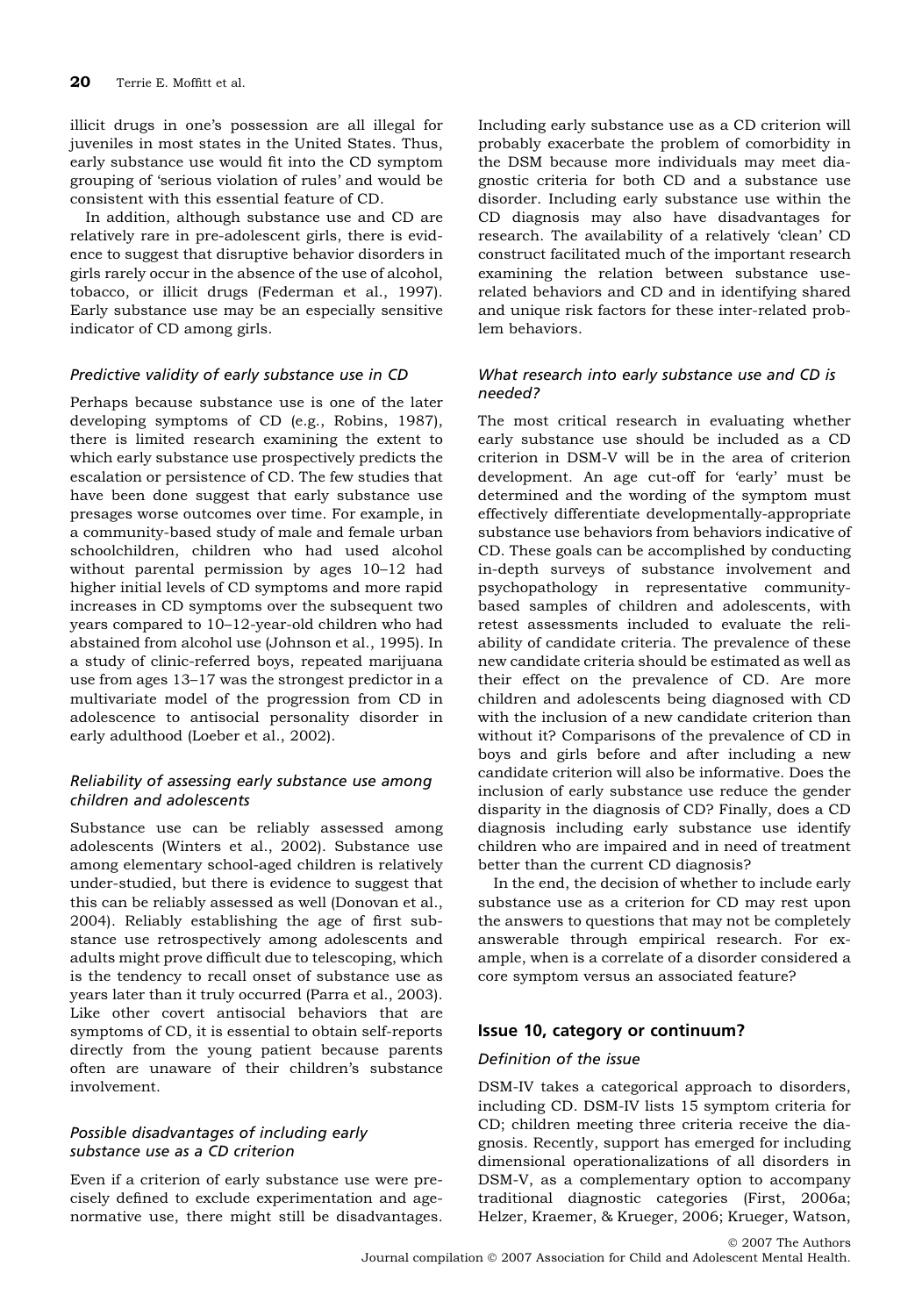& Barlow, 2005; Widiger & Samuel, 2005). Ahead of this wave, the continuum approach to assessing CD has enjoyed strong empirical support for many years (Achenbach, 1985; Robins, 1978).

### Rationale for considering a continuum of CD for DSM-V

The categorical diagnosis of CD has a number of disadvantages that do not afflict dimensional approaches. First, with a categorical approach, variation in severity of dysfunction among children falling below and above the cut-off is lost (Hinshaw, Lahey, & Hart, 1993). Second, categories can create a false impression of change in a disorder's course when patients who slip below the cut-off by a symptom or two are considered to have recovered. In a longitudinal study, 80% of CD-diagnosed children evidenced apparent remission between repeated assessment intervals, but when CD symptoms were analyzed on a continuum, the cohort's mean-level and rank-order stability were moderate to strong across ten years, indicating little substantive change (Moffitt, Caspi, Rutter, & Silva, 2001). Third, unless there is evidence that conduct problems operate in a categorical fashion, the cut-off point inevitably must be a matter of convention. Studies searching for evidence of a categorical threshold point along the distribution of CD symptoms have not found it (e.g., Lahey et al., 1994). An epidemiological study compared potential cut-off points of 2, 3, 4, 5, and 6 symptom criteria, and reported that each was an arbitrary point along a linear continuum of CD severity (Moffitt et al., 2001). Arbitrary definitions could undermine confidence in the legitimacy of the DSM-V.

#### Predictive validity of the CD continuum

One prospective cohort study compared the predictive validity of the categorical diagnosis versus dimensional measurement of CD (Fergusson & Horwood, 1995). The dimensional variable was the better predictor of outcome. With increasing severity of CD along the continuum, there was increasing risk for juvenile offending and school dropout. Another cohort study reported a similar dose–response relationship in which the number of CD symptoms on a continuum (below and above the diagnostic cut-off) predicted later adult outcomes of education, worklife, relationships, parenting, mental health, physical health, substance abuse, and crime (Moffitt et al., 2001). Such dose–response patterns in followup studies indicate that variation in symptom severity both above and below the diagnostic cut-off is informative about prognosis.

#### Reliability of assessing CD as a continuum

In current research and clinical practice, CD is already commonly defined as both category and continuum. The most popular assessment tools reflect these two conceptualizations. Structured diagnostic interviews operationalize the specific DSM-IV CD criteria to achieve a categorical diagnosis (Costello et al., 1996; Goodman, Ford, Richards, Gatward, & Meltzer, 2000; Shaffer et al., 2000). Dimensional instruments cover a broad variety of conduct problems on symptom checklists (Achenbach & Rescorla 2001; Elander & Rutter 1996; Goodman, 1997). Dimensional instruments operate on two evidence-based principles: (a) aggregation of symptoms enhances reliability, and (b) the variety of antisocial behaviors is the best predictor of poor prognosis. Assessing CD as a continuum is widely acknowledged to be practically feasible and psychometrically sound (Koot, Crijnen, & Ferdinand, 1999).

Regarding the DSM-IV subtypes of childhoodonset versus adolescent-onset CD, two dimensional scales (called 'aggression' versus 'rule-breaking') have been shown to map fairly well respectively onto the two CD subtype constructs in research samples (Achenbach & Rescorla, 2001; Moffitt, 2006; Tackett, Krueger, Iacono, & McGue, 2005).

#### Possible disadvantages of a continuum approach to CD

In relation to other disorders, there is concern about the risk of including in DSM-V dimensional definitions that are 'useful for researchers but unfamiliar, burdensome, and of unknown utility to clinicians' (First, 2006a, p. 1679). However, assessing CD on a continuum is familiar to most pediatric clinicians, and it has known utility for predicting prognosis. DSM-IV implicitly acknowledges this by specifying CD severity (albeit imprecisely) as mild, moderate, or severe on the basis of symptom criteria in excess of the required three (p. 91). Clinicians will need diagnoses to guide the categorical decision to treat or not to treat. Nevertheless, complementing the DSM-V CD diagnosis by adding a more formal, structured continuum approach would not appear to have marked disadvantages.

#### What research on dimensional measures of CD is needed?

DSM-III improved psychiatric research and practice by encoding reliable, standardized definitions of diagnostic categories. Preparation of DSM-V is guided by a recognition that the scientific basis of psychiatry can now be further improved by adding reliable, standardized dimensional definitions of each disorder. For most mental disorders other than CD, there is a need for basic psychometric research to develop dimensional assessment tools, and epidemiological research to ascertain how the resulting dimensional scores relate to factors such as age, sex, ethnicity, developmental subtypes, and prognosis (First, 2006b). For these other disorders, psychometric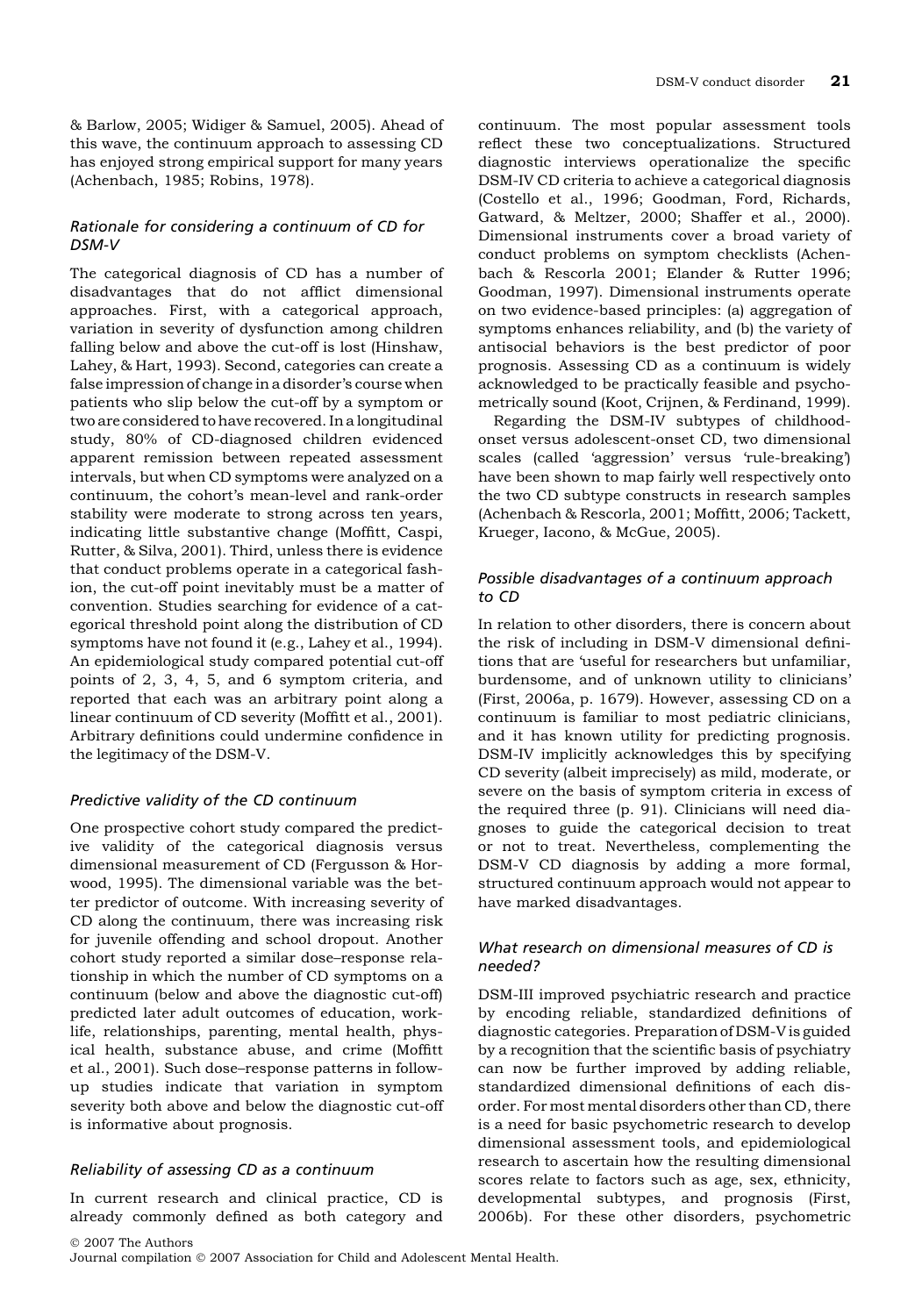evaluations must be made to address questions about the best techniques for achieving dimensional measures. As examples: Should some symptoms receive heavier weighting than others, to reflect their greater severity? Must such weights differ at different ages? What response options should be used to record each symptom; should codes reflect simple presence versus absence (yes, no), or symptom frequency over time (never, sometimes, often), or severity (mild, moderate, severe)? Are patients' self-reports on symptom checklists a valid basis for making a diagnosis? What is the best way to combine ratings from different reporters, such as mothers and teachers? For CD, this psychometric work has by and large already been accomplished, much of it in preparation for DSM-IV (Frick et al., 1994). Conclusions about the best ways to measure the dimension of antisocial behavior have already been published in developmental psychopathology journals and criminology journals (most publications conclude that for CD, the simplest approaches are best). However, these findings have not been organized, and thus a metaanalysis to summarize the findings would be very useful before DSM-V.

## Issue 11, life-course continuity from ODD to CD to ASPD?

## Definition of the issue

This section addresses the degree of continuity and discontinuity in the association from ODD to CD to ASPD over the life-course. That is, are there empirical links among these disorders? And if so, do these links represent a pattern of heterotypic continuity that constitutes meaningful progression in the course of a single disorder, despite developmental changes in symptomatology? If these different disorders reflect heterotypic continuity in a single disorder, what is the core latent feature that unites them? Regrettably, thorough treatments of all nosological issues related to ODD or ASPD are beyond the scope of this article. We limit our focus to how ODD and ASPD relate developmentally to CD.

DSM-IV organizes ODD, CD, and ASPD hierarchically and developmentally, as if they reflect agedependent expressions of the same underlying disorder. This hierarchical organization is reflected in the fact that DSM-IV does not allow for concurrent comorbidity among these disorders. ODD is conceptualized as a developmental precursor to CD. DSM-IV further states that 'all of the features of ODD are usually present in CD' (p. 93). ODD may be diagnosed only if criteria for CD are not also met. In turn, CD is similarly conceptualized as a developmental precursor to ASPD. A diagnosis of ASPD requires evidence of CD before age 15 years. For individuals over age 18 years, a diagnosis of CD can be given only if criteria for ASPD are not also met. Interestingly, whereas ODD and CD are Axis I

disorders in DSM-IV, ASPD is 'downgraded' hierarchically, to an Axis II disorder. Thus, if there is an underlying disorder uniting ODD, CD, and ASPD, a patient who has this one disorder would be inexplicably shifted from Axis I to Axis II on his or her 18th birthday.

### Rationale for considering the continuity from ODD to CD to ASPD

The future of ODD and ASPD were discussed at the February 2007 meeting of the Committee to Assess Research Needs for DSM-V Externalizing Disorders; here we summarize the main themes. Regarding ASPD, preliminary consensus was reached for a recommendation to move it to Axis I, and re-label it Antisocial Disorder. Regarding ODD, some sentiment was voiced for reconsidering its status as a disorder. Critics of the DSM often point to ODD as an example of how psychiatry errs by defining normal behavior as pathological; critics argue that oppositional behavior is a reasonable part of the terribletwos or teen-aged rebellion, not a mental illness. Some committee members thought ODD was transient and benign unless accompanied by ADHD, CD, or depression, implying that ODD might be redefined as a complicating condition for other disorders in DSM-V. Some members noted that ODD symptoms are virtually synonymous with the content of personality traits called high negative emotionality and low agreeableness (e.g., Lahey & Waldman, 2003), implying that ODD might be redefined as a personality dimension in DSM-V. Some members thought ODD involving conflict between a child and one parent could be redefined as a relational disorder in DSM-V, implying that ODD should be reserved for children who meet oppositional-defiant criteria in more than one setting, with a teacher as well as a parent. Proponents of ODD as a disorder noted that it is a precursor not only to CD, but also to ADHD, depression, anxiety, bipolar disorder, and substance abuse (e.g., Speltz et al., 1999); implying that treating ODD provides a valuable opportunity to prevent many other disorders. Proponents also noted that a diagnosis of ODD serves many families as a 'soft option,' promoting timely use of treatment services for a child, while avoiding a potentially more damaging diagnostic label. Each of the aforementioned points of view warrants research to build an evidence base. Here we ask how ODD relates to CD and ASPD.

### Cross-sectional overlap between ODD, CD, and ASPD

This review did not identify any reports of crosssectional overlap between CD and ASPD during adulthood, perhaps because most studies of adults have implemented the exclusionary rule in which CD is only diagnosed if ASPD is absent.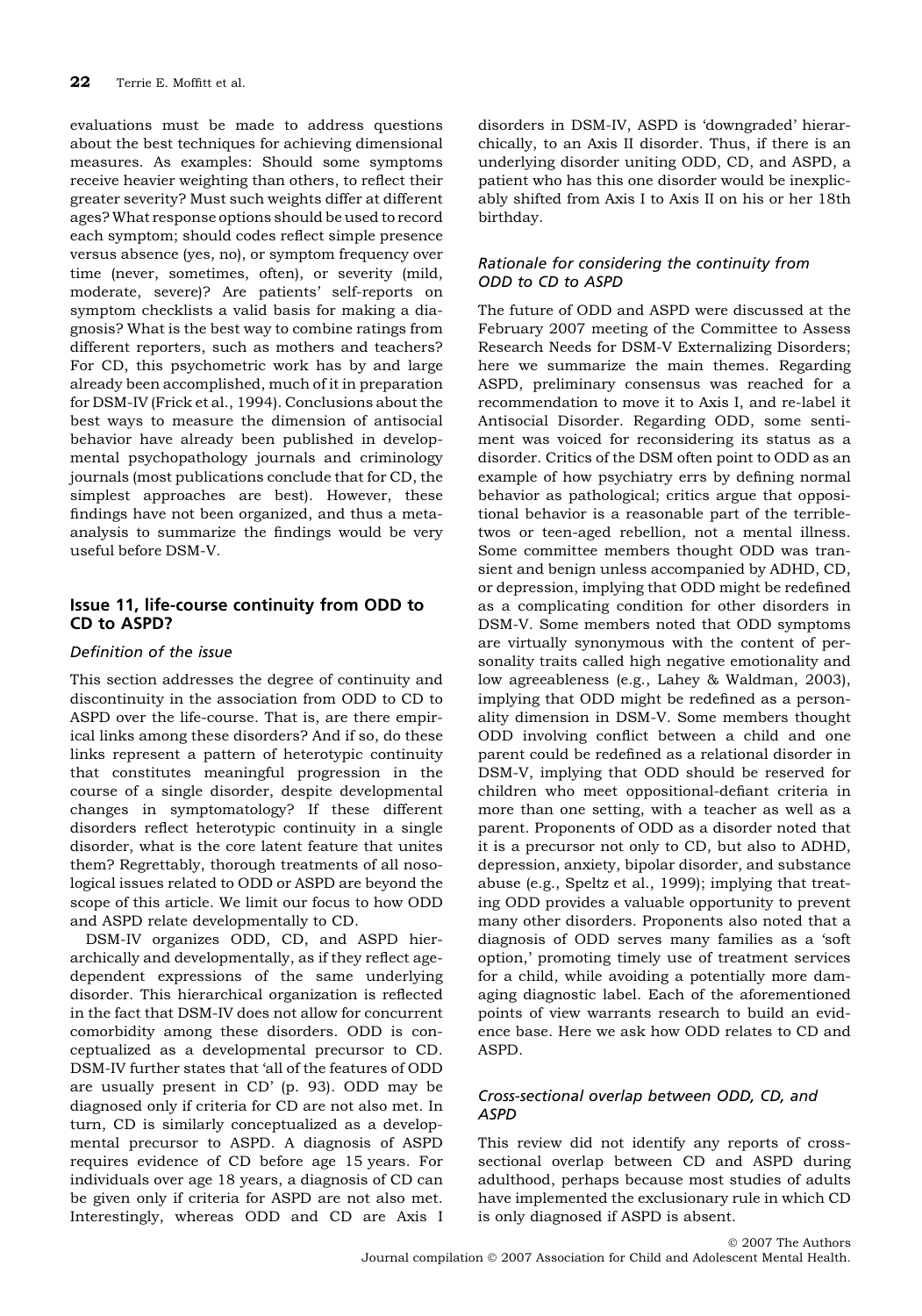However, there is evidence of considerable construct overlap between ODD and CD from crosssectional studies. In general, this evidence shows that some children with ODD also have CD features at the same age, whereas most children with CD also have ODD features at the same age. In two studies, research diagnostic criteria for ODD were relaxed so that CD did not exclude concurrent ODD. First, in an epidemiological sample of British youth, the percentage of children with ODD who also had CD increased with age, from about 10% among 5–7 year-olds to 60% among 13–15-year-olds (Maughan et al., 2004). The percentage of children with CD who also had ODD was about 60%, with no major variation by age. Second, in the Great Smoky Mountains Study community sample, about 30% of youth with CD met full criteria for concurrent ODD, but 95% of CD youth had at least one ODD symptom (Rowe, Maughan, Pickles, Costello, & Angold, 2002).

### Predictive validity of ODD to CD and CD to ASPD

The hypothesis of continuity among ODD, CD, and ASPD has not been widely studied. Nevertheless, the available studies have used two longitudinal designs, follow-forward and follow-back. As a rule of thumb, the two designs reveal complementary pictures regarding continuity. Follow-back studies show that most CD children had prior ODD, and most (if not all) ASPD adults had prior CD. In contrast, follow-forward studies show that most ODD children do not develop CD, and most CD children do not develop ASPD. Thus, adult ASPD indicates a longstanding history of antisocial disorder from early life. However, children who begin life with an antisocial disorder need not progress toward ASPD. Indeed most such children recover (as noted in this article's section on CD subtypes).

Typically, ODD symptoms appear first, and then in a subset of ODD boys, CD symptoms follow (Lahey et al., 1997; Loeber et al., 1995). In a follow-back analysis in the Developmental Trends Study of clinic-referred boys, 80% of boys with childhood CD had prior ODD (Lahey et al., 1997). In a followforward analysis from this same sample, about 60% of all boys with ODD subsequently progressed to later CD (Lahey et al., 1997). A follow-forward analysis from the Great Smoky Mountains Study of a community sample showed that 40% of boys with ODD progressed to CD (Rowe et al., 2002).

Although clearly not all youth with CD progress toward an adult ASPD diagnosis, the degree of continuity is strong; follow-forward analyses show that about one-third to one-half of children with CD grow up to have adult ASPD (Robins, 1966, 1978). In the Developmental Trends Study's follow-forward analyses, 50% of youths with CD in adolescence later had ASPD (Loeber, Burke, & Lahey, 2002). Followback analyses show that even when ASPD is diagnosed for research purposes without requiring

pre-existing CD symptoms, most ASPD individuals are found to have prior CD. In the Developmental Trends Study of a clinical cohort, 90% of adults with ASPD had a prior CD diagnosis (Loeber et al., 2002). In the Dunedin Longitudinal Study of a community cohort, 60% of adults with ASPD had a prior CD diagnosis (Kim-Cohen et al., 2003).

Many longitudinal studies report strong continuity from childhood to adulthood using dimensional measures of antisocial behavior or through trajectory analyses. However, almost no studies have examined the long-term continuity of diagnosed disorders in a longitudinal study from childhood ODD to adult ASPD. Existing evidence suggests that very few children who meet criteria for ODD in adolescence progress to ASPD without also having intermediate CD (Lahey, Loeber, Burke, & Applegate, 2005; Loeber et al., 2002). Also, some evidence suggests that individuals who do progress from ODD to CD to ASPD represent a more serious level of antisocial psychopathology, relative to children who recover and do not progress. For example, ODD is more often present in the history of the early-onset than the late-onset subtype of CD (Lahey et al., 1997), and ODD progresses to CD more often in boys than girls (Rowe et al., 2002). Also youths with CD who progress to ASPD, as compared to youths who do not progress to ASPD, more often exhibit callousunemotional traits, comorbid depression, marijuana use, and serious violent behavior (Loeber et al., 2002). This evidence seems consistent with the findings about CD subtypes, which indicate that childhood-onset, life-course persistent antisocial behavior represents a more serious (and male-typical) form of antisocial psychopathology, as compared to the shorter-term childhood-limited and adolescent-onset subtypes of CD (see this article's section on subtypes).

#### What research on life-course continuity from ODD to CD to ASPD is needed?

First, research is needed on whether an individual's continuity among the three diagnoses constitutes a specific subtype of disorder unified by a core latent feature or features. Unpacking the broader diagnostic categories into a more specific subtype characterized by continuity across the life course may help identify whether a unifying psychopathological diathesis links ODD, CD, and ASPD (Krueger, 1999). Elsewhere in this article we have discussed leading candidates for this unifying core, including family history, biomarkers, and callous-unemotional traits. We have not focused on hyperactivity-impulsivity, but it too should be investigated as a leading candidate for the common core uniting ODD, CD, and ASPD. ADHD is highly comorbid with ODD (Egger & Angold, 2006). Several studies have pointed to ADHD as a developmental precursor of persistent, serious CD (Loeber et al., 1995; Mannuzza et al.,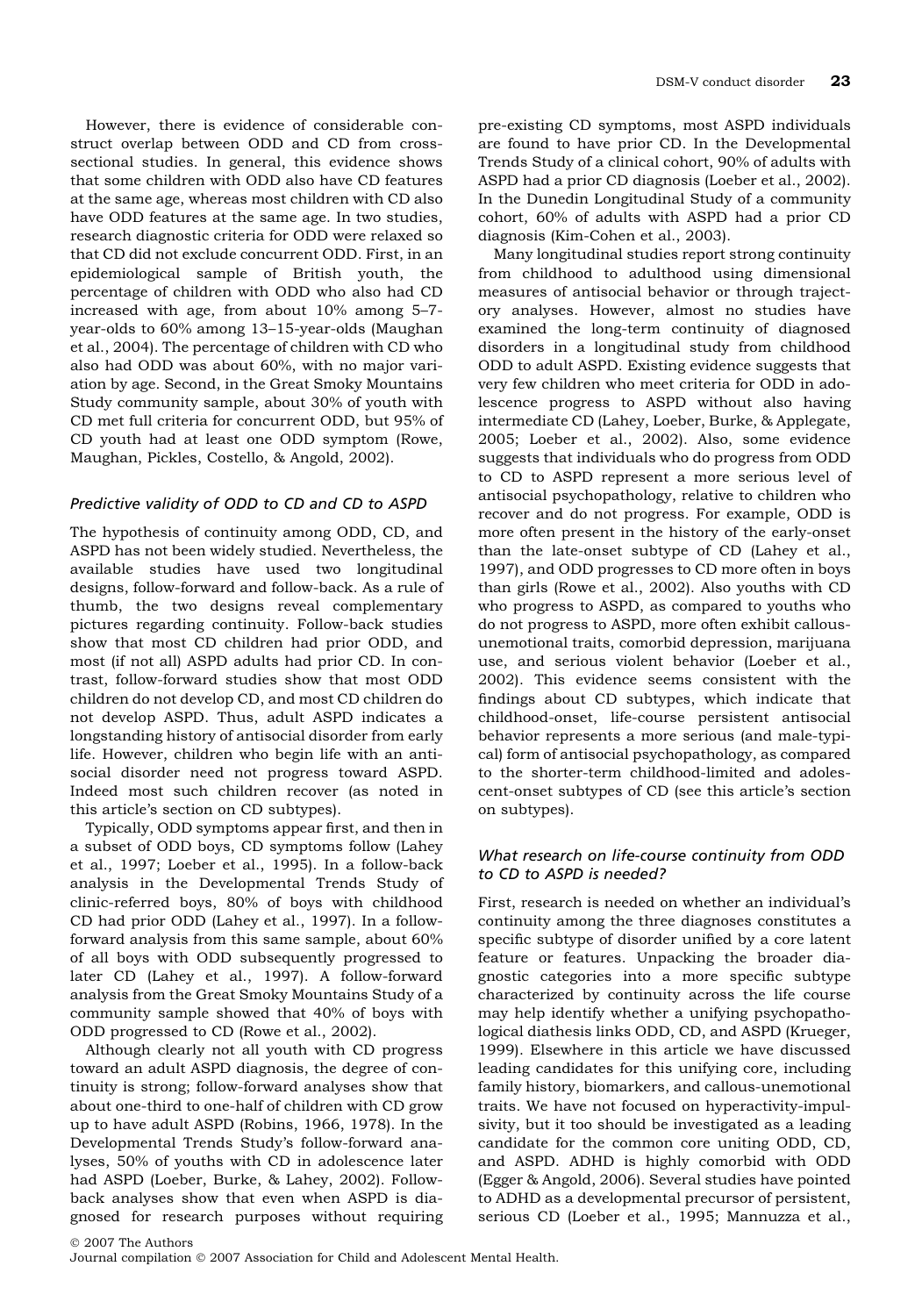2004; Moffitt et al., 1996). In particular, symptoms of hyperactivity and impulsivity predict early-onset CD (Loeber et al., 1995). Longitudinal follow-up studies are needed to distinguish whether ADHD might be a key syndrome that accounts for the subgroup of individuals who show continuity from ODD to CD to ASPD.

Second, the empirical support for shifting from Axis I (ODD, CD) to Axis II (ASPD) at age 18 should be evaluated (Hudziak et al., 2007). One potential key is whether the same personality trait abnormalities can be used to characterize individuals with ODD, CD, and ASPD. There is currently much enthusiasm for incorporating dimensional personality trait approaches to diagnostic constructs in DSM-V as a means of resolving oddities in the axis system (Krueger et al., 2005), and ASPD is frequently presented as a key example of the advantages of such personality trait approaches (First, 2006a).

Third, much previous research on ODD–CD–ASPD continuity has been conducted in males. What little is known about females suggests they show little continuity across time for the diagnosis of CD, because girls generally meet fewer criteria than boys (Moffitt, Caspi, Rutter, & Silva, 2001; Rowe et al., 2002). Research is needed to provide basic descriptive information about relations among ODD, CD, and ASPD in females.

## Summary and conclusions

Since the DSM-IV appeared in 1994, an impressive amount of new information about CD has emerged. New biological correlates of CD have been discovered, resulting in a whole new world of intriguing physiological, neuroimaging, and genotype biomarkers associated with CD. Longitudinal birth cohorts launched in the 1970s and 1980s have now reached adulthood, and powerful new statistical procedures have been created to dissect the repeated measures from these cohorts, giving us our first views of conduct-problem trajectories from early childhood to mid-life. Groups formerly overlooked in CD research, such as girls and preschool children, have received vigorous research attention in the past 5 years, with provocative results. A concept formerly considered to be relevant to adults only, psychopathic callousunemotional traits, has been successfully transported into the world of child and adolescent CD research. Progress in genetics research has recently revived enthusiasm about the potential of familypsychiatric-history data for understanding CD.

On one hand, these scientific advances change the way researchers and clinicians think about CD, and as a result, these advances generate some serious contenders for changing the diagnostic protocol for CD in DSM-V. On the other hand, our background work for this article indicated that the current DSM-IV CD protocol is widely considered to be very good, as it is. We found no serious proposals to delete any of the current criteria for CD, or to shift the threshold for diagnosis up or down to 'correct' the prevalence rate of CD. Subtyping by age of onset enjoys a supportive evidence base, and although the age-of-onset system may need some tweaking, clinicians and researchers appear to be using it. In both research and clinical settings, using dimensional conduct-problem scales alongside the categorical CD diagnosis is already considered good practice, and reliable and valid dimensional scales are available. The current CD protocol involves a straightforward count of observable symptom behaviors; it is not much challenged by the complexities that engender controversy for other disorders (e.g., about core symptoms, requisite numbers of symptoms within different criterion sets, dubious subtypes, or blurred boundaries between strongly overlapping disorders). Overall, the current protocol for CD is short and simple, and it performs fairly well, at least in research settings. Finally, many pundits believe that DSM-V and ICD should maintain the status quo unless there is overwhelming evidence that obliges a change; even modest changes could transfigure patients' access to health-care and educational services, confuse the use of diagnoses in the courts, and undermine the cumulative nature of scientific research into mental disorders.

The contenders for change that we identified and reviewed here are mostly proposals to add something to the existing CD diagnostic protocol for DSM-V: a childhood-limited subtype, family psychiatric history, callous-unemotional traits, various and sundry biomarkers, female-specific criteria, preschool-specific criteria, or early substance use. Reasonable rationales have been put forward for adding each of these. However, in the absence of serious dissatisfaction with the current CD protocol, these contenders will have to present a far more compelling evidence base than is now available if they are to be considered for incorporation into DSM-V. Thus, we hope that vigorous efforts will be undertaken to meet the many research needs raised in this article. In particular, we found little evidence that biomarkers are ready to be incorporated into DSM-V, or even mentioned as associated features, because most biomarkers lack evidence of specificity to CD, evidence that they predict prognosis, and evidence that they can be translated for routine clinical use. We hope future biomarker research will take seriously our challenge to address questions of specificity, prediction, and translation.

To our surprise, although there is a great deal of interesting research into each of the 11 issues we reviewed in this article, very little of it has been strategically aimed toward providing the sort of evidence base that will be required to justify any alteration to the DSM-V. We found that many case– control comparisons have already been carried out; these have documented that each of the 11 issues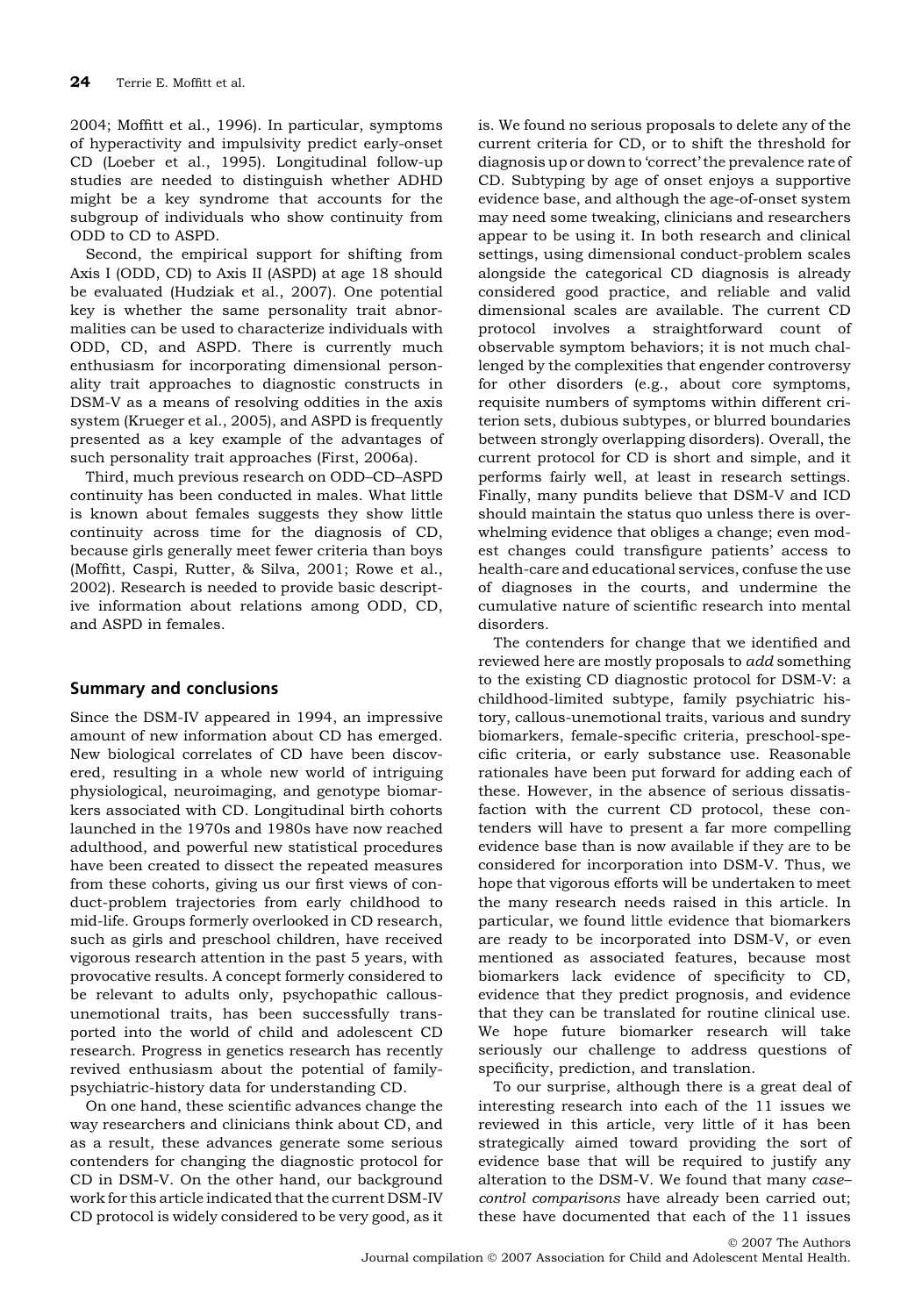reviewed here is relevant to CD, and brought each to attention in the field. This article recommends other key designs that are fundamental for answering questions about whether or not an issue should be incorporated into DSM-V. Epidemiological cohort studies are needed to assess a diagnostic criterion's prevalence across age, sex, and race/ethnicity. Such cohort studies can also report the prevalence of 'abnormal' scores in the healthy population. If a criterion were added to the CD diagnosis, what rate of false positives would be expected? Cohort studies can also reveal whether the criterion in question is distributed as a category or a continuum in the population. Psychiatric controls are needed to evaluate the specificity of a diagnostic criterion to CD versus other disorders. Longitudinal follow-up studies are needed to test if a criterion improves prediction of CD children's course and prognosis. Such studies should follow up community cohorts, clinical samples, and forensic samples to insure that findings apply broadly. Subtype comparisons are needed because a criterion that seems to be only modestly related to CD children overall may in fact be strongly related to one specific subtype. Translational research is needed to convert researcher's data-collection paradigms into assessment tools that are practical in clinical and forensic settings. Psychometric evaluations are needed to assess the test– retest and inter-rater reliability of new assessment tools for CD. Clinical trials are needed to identify whether potential CD diagnostic criteria can predict treatment compliance or treatment response. These research approaches are urgently needed to prepare for DSM-V.

## Acknowledgements

Our writing was supported by UK Medical Research Council grants G0401170 (EV) and G0100527 (TEM); US NIH grants MH070627 (KCK), HD50691 (SRJ), MH45070 (CLO and TEM) and MH66206 (WSS); the UK Dept. of Health (LA); a Michael Smith Foundation for Health Research traineeship ST-PDF-431 04-1 POP (CLO); and a Royal Society Wolfson Merit Award (TEM). Avshalom Caspi provided helpful feedback.

## Correspondence to

Email: t.moffitt@iop.kcl.ac.uk

#### References

Ablow, J.C., Measelle, J.R., Kraemer, H.C., Harrington, R., Luby, J., Smider, N., et al., (1999). The MacArthur Three-City Outcome Study: Evaluating multi-informant measures of young children's symptomatology. Journal of the American Academy of Child and Adolescent Psychiatry, 38, 1580–1590.

- Achenbach, T.M. (1985). Assessment and taxonomy of child and adolescent psychopathology. Newbury Park, CA: Sage.
- Achenbach, T.M., & Rescorla, L.A. (2001). Manual for ASEBA School-Age Forms and Profiles. Burlington, VT: University of Vermont, Research Center for Children, Youth, & Families.
- American Psychiatric Association. (1980). Diagnostic and statistic manual of mental disorders (3rd edn, DSM-III). Washington, DC: Author.
- American Psychiatric Association. (1987). Diagnostic and statistical manual of mental disorders (3rd edn – rev., DSM-IIIR). Washington, DC: Author.
- American Psychiatric Association (1994). Diagnostic and statistical manual of mental disorders (4th edn, DSM-IV). Washington, DC: APA.
- Andreasen, N.C., Endicott, J., Spitzer, R.L., & Winokur, G. (1977). Family history method using diagnostic criteria – reliability and validity. Archives of General Psychiatry, 34, 1229–1235.
- Archer, J., & Coyne, S.M. (2005). An integrated review of indirect, relational and social aggression. Personality and Social Psychology Review, 9, 212–230.
- Armstrong, T.D., & Costello, E.J. (2002). Community studies on adolescent substance use, abuse, or dependence and psychiatric comorbidity. Journal of Consulting and Clinical Psychology, 70, 1224–1239.
- Arseneault, L., Kim-Cohen, J., Taylor, A, Moffitt, T.E., & Caspi, A. (2005). Psychometric evaluation of 5- and 7-year-old children's self-reports of conduct problems. Journal of Abnormal Child Psychology, 33, 537–550.
- Arseneault, L., Moffitt, T.E., Caspi, A., Taylor, A., Rijsdijk, F.V., Jaffee, S.R., Ablow, J.C., & Measelle, J.R. (2003). Strong genetic effects on cross-situational antisocial behavior among 5-year-old children according to mothers, teachers, examiner-observers, and twins' self-reports. Journal of Child Psychology and Psychiatry, 44, 832–848.
- Arseneault, L., Tremblay, R.E., Boulerice, B., & Saucier, J.-F. (2002). Obstetrical complications and adolescent violent behaviors: Testing two developmental pathways. Child Development, 73, 496–508.
- Augimeri, L.K., Koegl, C.J., Webster, C.D., & Levene, K.S. (2001). Early Assessment Risk List for Boys (EARL-20B). Toronto, Ontario: Earlscourt Child and Family Centre.
- Bauer, L.O., & Hesselbrock, V.M. (2003). Brain maturation and subtypes of conduct disorder: Interactive effects on p300 amplitude and topography in male adolescents. Journal of American Academy of Child and Adolescent Psychiatry, 42, 106–115.
- Beitchman, J.H., Baldassarra, L., Mik, H., De Luca, V., King, N., Bender, D., Ehtesham, S., & Kennedy, J.L. (2006). Serotonin transporter polymorphisms and persistent, pervasive childhood aggression. American Journal of Psychiatry, 163, 1103–1105.
- Bennett, K.J., & Offord, D.R. (2001). Screening for conduct problems: Does the predictive accuracy of conduct disorder symptoms improve with age? Journal of the American Academy of Child and Adolescent Psychiatry, 40, 1418–1425.
- Blair, R.J.R., Peschardt, K.S., Budhani, S., Mitchell, D.G.V., & Pine, D.S. (2006). The development of psychopathy. Journal of Child Psychology and Psychiatry, 47, 262–275.

#### © 2007 The Authors

Journal compilation © 2007 Association for Child and Adolescent Mental Health.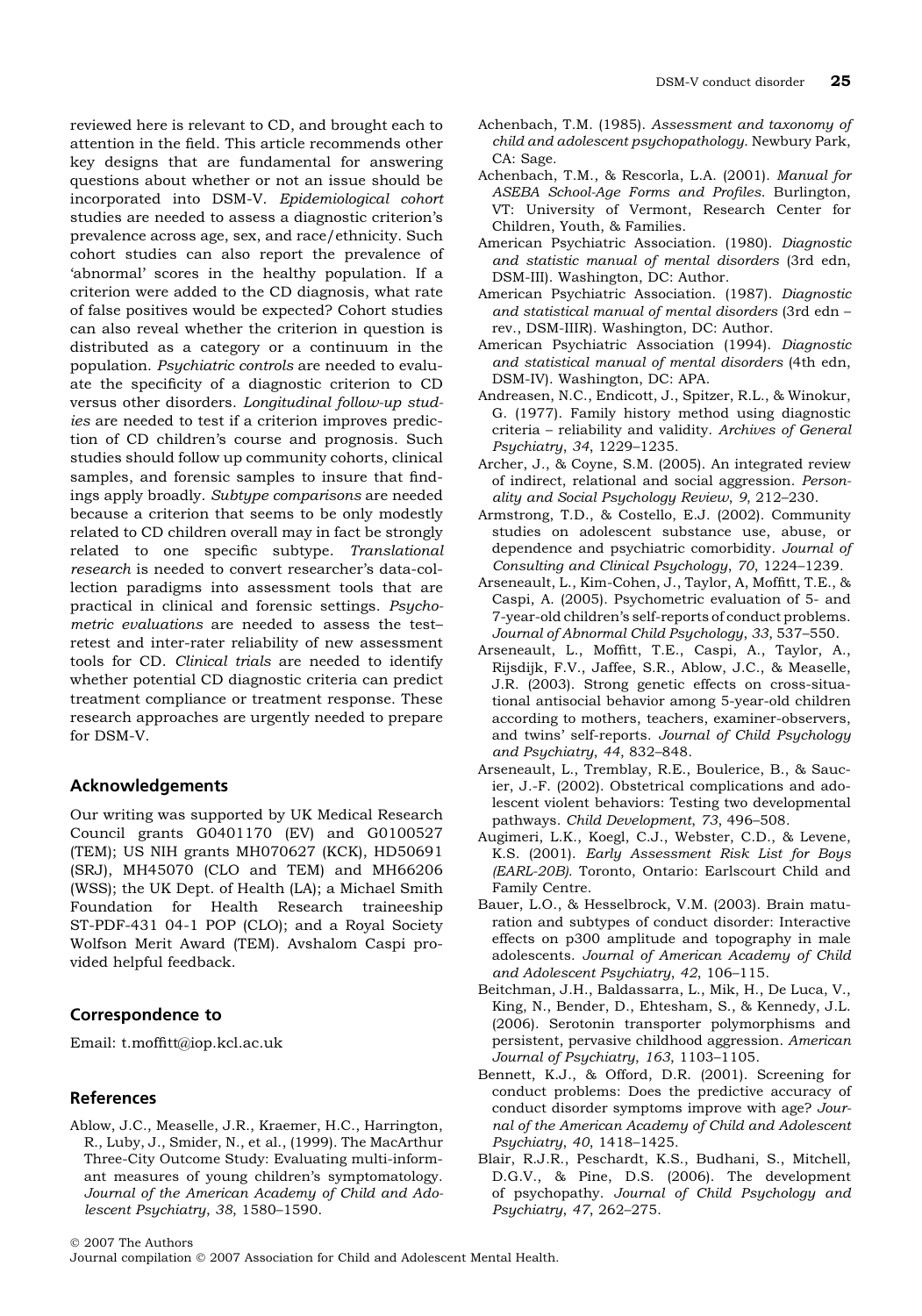- Borum, R., Bartel, P., & Forth, A. (2006). Manual for the Structured Assessment of Violence Risk in Youth (SAVRY). Lutz, FL: Psychological Assessment Resources, Inc.
- Brennan, P.A., Grekin, E.R., & Mednick, S.A. (2003). Prenatal and perinatal influences on conduct disorder and delinquency. In B. Lahey, T.E. Moffitt, & A. Caspi, (Eds.), Causes of conduct disorder and delinquency (pp. 319–344). New York: Guilford Press.
- Burke, J.D., Loeber, R., & Lahey, B.B. (2007). Adolescent conduct disorder and interpersonal callousness as predictors of psychopathy in young adults. Journal of Clinical Child and Adolescent Psychology, 36, 334– 346.
- Campbell, S.B. (2002). Behavior problems in preschool children: Clinical and developmental Issues (2nd edn). New York: Guilford.
- Campbell, S.B., Spieker, S., Burchinal, M., & Poe, M.D. (2006). Trajectories of aggression from toddlerhood to age 9 predict academic and social functioning through age 12. Journal of Child Psychology and Psychiatry, 47, 791–800.
- Cannon, M., Jones, P.B, & Murray, R.M. (2002). Obstetric complications and schizophrenia: Historical and meta-analytic review. American Journal of Psychiatry, 159, 1080–1092.
- Caspi, A., Langley, K., Milne, B., Moffitt, T.E., O'Donovan, M., Owen, M.J., Polo Tomas, M., Poulton, R., Rutter, M., Taylor, A., Williams, B., & Thapar, A. (in press). A replicated molecular basis for subtyping antisocial behavior in ADHD. Archives of General Psychiatry.
- Caspi, A., McClay, J., Moffitt, T.E., Mill, J., Martin, J., Craig, I.W., et al., (2002). Role of genotype in the cycle of violence in maltreated children. Science, 297, 851– 854.
- Charney, D., Barlow, D., Botteron, K., Cohen, J., Goldman, D., Gur, R., Lin, K., Lopez, J., Meador-Woodruff, J., Moldin, S., Nestler, E., Watson, S., & Zalcman, S. (2002). Neuroscience research agenda to guide development of a pathophysiologically based classification system. In D.J. Rupfer, M.B. First & D.A., Regier (Eds.), A research agenda for DSM-V (pp. 31–83). Washington, DC: American Psychiatric Association.
- Costa, L., Bauer, L., Kuperman, S., Porjesz, B., O'Connor, S., Hesselbrock, V., Rohrbaugh, J., & Begleiter, H. (2000). Frontal P300 decrements, alcohol dependence, and antisocial personality disorder. Biological Psychiatry, 47, 1064–1067.
- Costello, E.J., Angold, A., Burns, B., Stangl, D., Tweed, D., & Erkanli, A. (1996). The Great Smokey Mountain Study of Youth, I: Prevalence and correlates of DSM-III-R disorders. Archives of General Psychiatry, 53, 1137–1143.
- Coté, S., Vaillancourt, T., LeBlanc, J.C., Nagin, D.S., & Tremblay, R.E. (2006). The development of physical aggression from toddlerhood to pre-adolescence: A nationwide longitudinal study of Canadian children. Journal of Abnormal Child Psychology, 34, 71–85.
- Coté, S., Zoccolillo, M., Tremblay, R.E., Nagin, D., & Vitaro, F. (2001). Predicting girls' conduct disorder in adolescence from childhood trajectories of disruptive

behaviors. Journal of the American Academy of Child and Adolescent Psychiatry, 40, 678–684.

- Craddock, N., Owen, M.J., & O'Donovan, M.C. (2006). The catechol-O-methyl transferase (COMT) gene as a candidate for psychiatric phenotypes: Evidence and lessons. Molecular Psychiatry, 11, 446–458.
- Crick, N.R., & Zahn-Waxler, C. (2003). The development of psychopathology in females and males: Current progress and future challenges. Development and Psychopathology, 15, 719–742.
- Dadds, M.R., Perry, Y., Hawes, D.J., Merz, S., Riddell, A.C., Haines, D.J., Solak, E., & Abeygunawardane, A.I. (2006). Attention to the eyes and fear-recognition deficits in child psychopathy. British Journal of Psychiatry, 189, 280–281.
- Deckel, A.W., Hesselbrock, V.M., & Bauer, L.O. (1996). Antisocial personality disorder, childhood delinquency, and frontal brain functioning: EEG and neuropsychological findings. Journal of Clinical Psychology, 52, 639–650.
- Dick, D.M., Li, T-K., Edenberg, H.J., Hesselbrock, V., Kramer, J., Kuperman, S., Porjesz, B., Bucholz, K., Goate, A., Nurnberger, J. Jr., & Foroud, T. (2004). A genome-wide screen for genes influencing conduct disorder. Molecular Psychiatry, 9, 81–86.
- Donovan, J.E., & Jessor, R. (1985). Structure of problem behavior in adolescence and young adulthood. Journal of Consulting and Clinical Psychology, 53, 890–904.
- Donovan, J.E., Leech, S.L., Zucker, R.A., Loveland-Cherry, C.J., Jester, J.M., Fitzgerald, H.E., Puttler, L.I., Wong, M.M., & Looman, W.S. (2004). Really underage drinkers: Alcohol use among elementary students. Alcoholism: Clinical and Experimental Research, 28, 341–349.
- Egger, H.L., & Angold, A. (2006). Common emotional and behavioral disorders in preschool children: Presentation, nosology, and epidemiology. Journal of Child Psychology and Psychiatry, 47, 313–337.
- Egger, H.L., Erkanli, A., Keeler, G., Potts, E., Walter, B.K., & Angold, A. (2006). Test–retest reliability of the Preschool Age Psychiatric Assessment (PAPA). Journal of the American Academy of Child and Adolescent Psychiatry, 45, 538–549.
- Elander, J., & Rutter, M. (1996). Use and development of the Rutter parents' and teachers' scale. International Journal of Methods in Psychiatric Research, 6, 63–78.
- Elliott, D.S., Huizinga, D., & Ageton, S. (1985). Explaining delinquency and drug use. Beverly Hills, CA: Sage.
- Farrington, D. (1997). The relationship between low resting heart rate and violence. In A. Raine, P.A. Brennan, D. Farrington, & S.A. Mednick (Eds.), Biosocial bases of violence (pp. 89–105). New York: Plenum.
- Farrington, D.P., Gallagher, B., Morley, L., St. Ledger, R.J., & West, D. (1988). Are there any successful men from criminogenic backgrounds? Psychiatry, 51, 116–130.
- Farrington, D.P., Jolliffe, D., Loeber, R., Stouthamer-Loeber, M., & Kalb, L.M. (2001). The concentration of offenders in families, and family criminality in the prediction of boys' delinquency. Journal of Adolescence, 24, 579–596.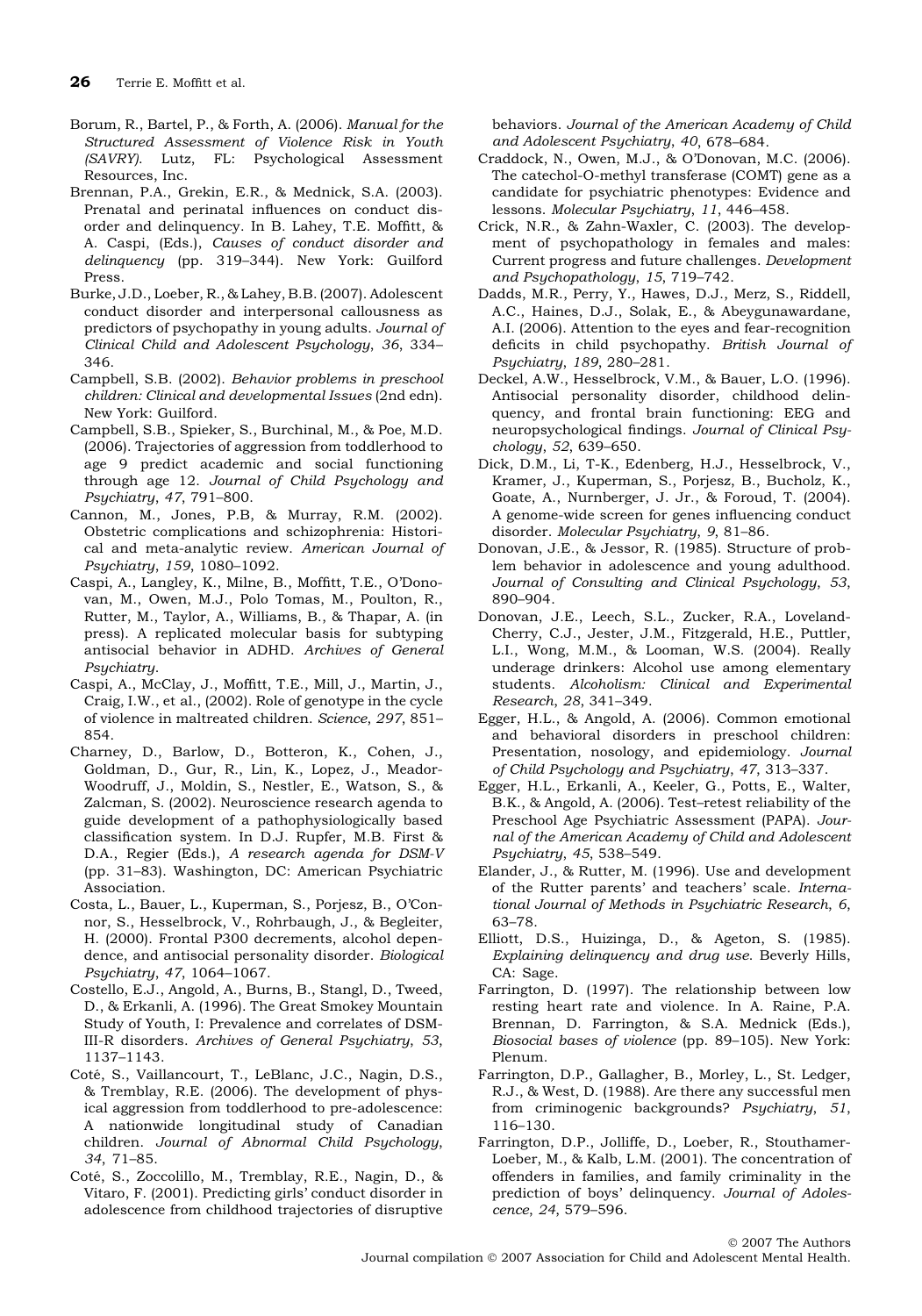- Farrington, D.P., & Loeber, R. (2000). Epidemiology of juvenile violence. Child and Adolescent Psychiatric Clinics of North America, 9, 733–748.
- Federman, E.B., Costello, E.J., Angold, A., Farmer, E.M.Z., & Erkanli, A. (1997). Development of substance use and psychiatric comorbidity in an epidemiologic study of white and American Indian young adolescents: The Great Smoky Mountains Study. Drug and Alcohol Dependence, 44, 69–78.
- Fergusson, D.M., & Horwood, L.J. (1995). Predictive validity of categorically and dimensionally scored measures of disruptive childhood behaviors. Journal of the American Academy of Child and Adolescent Psychiatry, 34, 477–487.
- Fergusson, D.M., & Horwood, L.J. (2002). Male and female offending trajectories. Development and Psychopathology, 14, 159–177.
- First, M.B. (2006a). Beyond clinical utility: Broadening the DSM-V research appendix to include alternative diagnostic constructs. American Journal of Psychiatry, 163, 1679–1681.
- First, M.B. (2006b). Dimensional approaches in diagnostic classification: A critical appraisal. Conference Summary, June.
- Forth, A.E., Kosson, D.S., & Hare, R.D. (2003). The Psychopathy Checklist: Youth Version. Toronto: Multi-Health Systems.
- Frick, P.J., & Dickens, C. (2006). Current perspectives on conduct disorder. Current Psychiatry Reports, 8, 59–72.
- Frick, P.J., & Hare, R.D. (2001). Antisocial process screening device. Toronto: Multi-Health Systems.
- Frick, P.J., Kimonis, E.R., Dandreaux, D.M., & Farrell, J.M. (2003). The 4 year stability of psychopathic traits in non-referred youth. Behavioral Sciences and the Law, 21, 713–736.
- Frick, P.J., Lahey, B.B., Applegate, B., Kerdyck, L., Ollendick, T., Hynd, G.W., Garfinkel, B., Greenhill, L., Biederman, J., Barkley, R.A., McBurnett, K., Newcorn, J., & Waldman, I. (1994). DSM-IV field trials for the disruptive behavior disorders: Symptom utility estimates. Journal of the American Academy of Child and Adolescent Psychiatry, 33, 529–539.
- Frick, P.J., & Marsee, M.A. (Eds.). (2006). Psychopathy and developmental pathways to antisocial behavior in youth. New York: Guilford.
- Frick, P.J., O'Brien, B.S., Wootton, J.M., & McBurnett, K. (1994). Psychopathy and conduct problems in children. Journal of Abnormal Psychology, 103, 700– 707.
- Frick, P.J., Stickle, T.R., Dandreaux, D.M., Farrell, J.M., & Kimonis, E.R. (2005). Callous-unemotional traits in predicting the severity and stability of conduct problems and delinquency. Journal of Abnormal Child Psychology, 33, 471–487.
- Goodman, R. (1997). The Strengths and Difficulties Questionnaire (SDQ). Journal of Child Psychology and Psychiatry, 38, 581–586.
- Goodman, R., Ford, T., Richards, H., Gatward, R., & Meltzer, H. (2000). The Development & Well-Being Assessment (DAWBA). Journal of Child Psychology and Psychiatry, 41, 645–655.
- Gorman-Smith, D., & Loeber, R. (2005). Are developmental pathways in disruptive behaviors the same for

girls and boys? Journal of Child and Family Studies, 14, 15–27.

- Gould, T.D., & Gottesman, I.I. (2006). Psychiatric endophenotypes and the development of valid animal models. Genes, Brain and Behavior, 5, 113–119.
- Grant, B.F., & Dawson, D.A. (1997). Age at onset of alcohol use and its association with DSM-IV alcohol abuse and dependence: Results from the National Longitudinal Alcohol Epidemiologic Survey. Journal of Substance Abuse, 9, 103–110.
- Grant, B.F., & Dawson, D.A. (1998). Age at onset of drug use and its association with DSM-IV drug abuse and dependence: Results from the National Longitudinal Alcohol Epidemiologic Survey. Journal of Substance Abuse, 10, 163–173.
- Haag, A.L. (2007). Biomarkers trump behavior in mental illness diagnosis. Nature Medicine, 13, 3.
- Haberstick, B.C., Smolen, A., & Hewitt, J.K. (2006). Family-based association test of the 5HTTLPR and aggressive behavior in a general population sample of children. Biological Psychiatry, 59, 836–843.
- Hall, M.H., Schulze, K., Rijsdijk, F., Picchioni, M., Ettinger, U., Bramon, E., Freedman, R., Murray, R.M., & Sham, P. (2006). Heritability and reliability of P300, P50 and duration mismatch negativity. Behavior Genetics, 36, 845–857.
- Hariri, A.R., & Holmes, A. (2006). Genetics of emotional regulation: The role of the serotonin transporter in neural function. Trends in Cognitive Science, 10, 182–191.
- Henry, B., Moffitt, T.E., et al., (1994). On the 'remembrance of things past': A longitudinal evaluation of the retrospective method. Psychological Assessment, 6, 92–101.
- Hawes, D.J., & Dadds, M.R. (2005). The treatment of conduct problems in children with callous-unemotional traits. Journal of Consulting and Clinical Psychology, 73, 737–741.
- Helzer, J.E., Kraemer, H.C., & Krueger, R.F. (2006). The feasibility and need for dimensional psychiatric diagnoses. Psychological Medicine, 36, 1671–1680.
- Hill, A.L., Degnan, K.A., Calkins, S.D., & Keane, S.P. (2006). Profiles of externalizing behavior in boys and girls across preschool: The roles of emotion regulation and inattention. Developmental Psychology, 42, 913–928.
- Hinshaw, S., Lahey, B.B., & Hart, E. (1993). Issues of taxonomy and comorbidity in the development of conduct disorder. Development and Psychopathology, 5, 31–50.
- Hipwell, A., & Loeber, R. (2006). Do we know which interventions are effective for disruptive and delinquent girls? Clinical Child and Family Psychology Review, 9, 221–255.
- Hipwell, A.E., Loeber, R., Stouthamer-Loeber, M., Keenan, K., White, H.R., & Krone-Man, L. (2002). Characteristics of girls with early onset disruptive and antisocial behavior. Criminal Behavior and Mental Health, 12, 99–118.
- Hipwell, A.E., Pardini, D.A., Loeber, R., Sembower, M., Keenan, K., & Stouthamar-Loeber, M. (2007). Callous-unemotional behaviors in young girls. Shared and unique effects relative to conduct problem. Journal of Clinical Child and Adolescent Psychology, 36, 293–304.

Journal compilation © 2007 Association for Child and Adolescent Mental Health.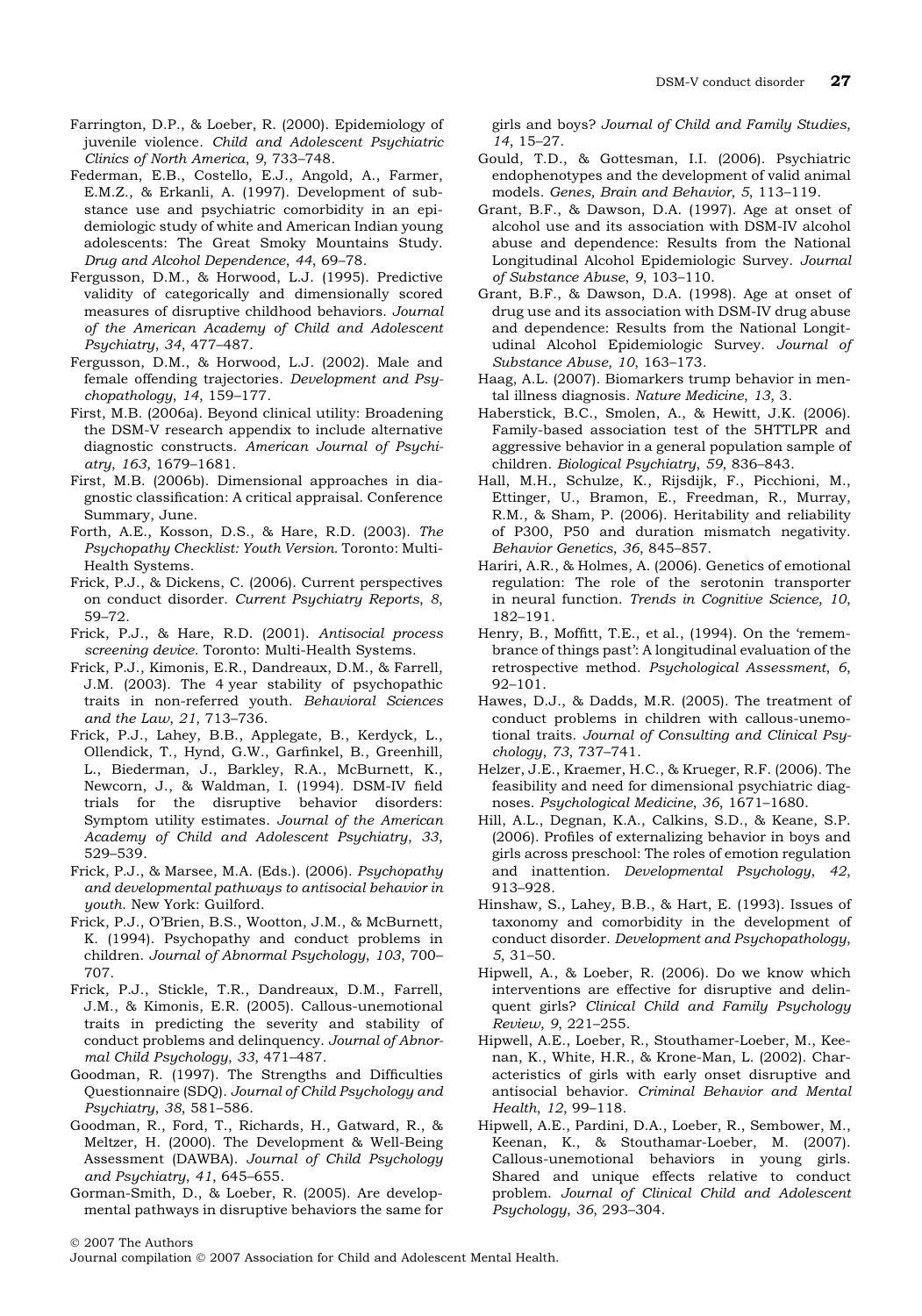- Holmes, J., Payton, A., Barrett, J., Harrington, R., McGuffin, P., Owen, M., et al., (2002). Association of DRD4 in children with ADHD and comorbid conduct problems. American Journal of Medical Genetics Part B, 114, 150–153.
- Howell, J.C., & Hawkins, J.D. (1998). Prevention of youth violence. Crime and Justice: A Review of Research, 24, 263–316.
- Hudziak, J.J., Achenbach, T.M., Althoff, R.R., & Pine, D.S. (2007). A dimensional approach to developmental psychopathology. International Journal of Methods in Psychiatric Research, 16, 16–23.
- Huizinga, D., Haberstick, B.C., Smolen, A., Menard, S., Young, S.E., Corley, R.P., Stallings, M.C., Grotpeter, J., & Hewitt, J.K. (2006). Childhood maltreatment, subsequent antisocial behavior, and the role of monoamine oxidase A genotype. Biological Psychiatry, 60, 677–683.
- Hunt, S.C., Gwinn, M., & Adams, T.D. (2003). Family history assessment – strategies for prevention of cardiovascular disease. American Journal of Preventive Medicine, 24, 136–142.
- Ioannidis, J., Ntzani, E., Trikalinos, T., & Contopoulos-Ioannidis, D. (2001). Replication validity of genetic association studies. Nature Genetics, 29, 306–309.
- Jaffee, S.R., Belsky, J., Harrington, H., Caspi, A., & Moffitt, T.E. (2006). When parents have a history of conduct disorder: How is the caregiving environment affected? Journal of Abnormal Psychology, 115, 309–319.
- Johnson, E.O., Arria, A.M., Borges, G., Ialongo, N., & Anthony, J.C. (1995). The growth of conduct problem behaviors from middle childhood to early adolescence: Sex differences and the suspected influence of early alcohol use. Journal of Studies on Alcohol, 56, 661–671.
- Johnstone, T., Somerville, L.H., Alexander, A.L., Oakes, T.R., Davidson, R.J., Kalin, N.H., & Whalen, P.J. (2005). Stability of amygdala BOLD response to fearful faces over multiple scan sessions. Neuroimage, 25, 1112–1123.
- Kazdin, A.E., Holland, L, & Crowley, M. (1997). Family experience of barriers to treatment and premature termination from child therapy. Journal of Consulting and Clinical Psychology, 65, 453–63.
- Keenan, K., & Wakschlag, L.S. (2000). More than the terrible twos: The nature and severity of behavior problems in clinic-referred preschool children. Journal of Abnormal Child Psychology, 28, 33–46.
- Keenan, K., & Wakschlag, L.S. (2002). Can a valid diagnosis of disruptive behavior disorder be made in preschool children? American Journal of Psychiatry, 159, 351–358.
- Keenan, K., & Wakschlag, L.S. (2004). Are oppositional defiant and conduct disorder symptoms normative behaviors in preschoolers? A comparison of referred and nonreferred children. American Journal of Psychiatry, 161, 356–358.
- Keenan, K., Wakschlag, L.S., Danis, B., Hill, C., Humphries, M., Duax, J., & Donald, R. (2007). Further evidence of the reliability and validity of DSM-IV ODD and CD in preschool children. Journal of the American Academy of Child and Adolescent Psychiatry, 46, 457–468.
- Kendler, K. (2005). 'A gene for…': The nature of gene action in psychiatric genetics. American Journal of Psychiatry, 162, 1243–1252.
- Kendler, K.S., Kuo, P., Webb, B.T., Kalsi, G., Neale, M.C., Sullivan, P.F., Walsh, D., Patterson, D.G., Riley, B., & Prescott, C.A. (2006). A joint genomewide linkage analysis of symptoms of alcohol dependence and conduct disorder. Alcoholism: Clinical and Experimental Research, 30, 1972–1977.
- Kendler, K.S., & Roy, M.A. (1995). Validity of a diagnosis of lifetime major depression obtained by personal interview versus family history. American Journal of Psychiatry, 152, 1608–1614.
- Kim, M.S., Kim, J.J., & Kwon, J.S. (2001). Frontal P300 decrement and executive dysfunction in adolescents with conduct problems. Child Psychiatry and Human Development, 32, 93–106.
- Kim-Cohen, J., Arseneault, L., Caspi, A., Polo Tomas, M., Taylor, A., & Moffitt, T.E. (2005). Validity of DSM-IV Conduct Disorder in 41/2–5-year-old children: A longitudinal epidemiological study. American Journal of Psychiatry, 162, 1108–1117.
- Kim-Cohen, J., Caspi, A., Moffitt, T.E., Harrington, H.L., Milne, B., & Poulton, R. (2003). Prior juvenile diagnoses in adults with mental disorder: Developmental follow-back of a prospective-longitudinal cohort. Archives of General Psychiatry, 60, 709–717.
- Kim-Cohen, J., Caspi, A., Rutter, M., Tomas, M.P., & Moffitt, T.E. (2006). The caregiving environments provided to children by depressed mothers with or without an antisocial history. American Journal of Psychiatry, 163, 1009–1018.
- Kim-Cohen, J., Caspi, A., Taylor, A., Williams, B., Newcombe, R., Craig, I., & Moffitt, T.E. (2006). MAOA, maltreatment, and gene–environment interaction predicting children's mental health: New evidence and a meta-analysis. Molecular Psychiatry, 11, 903– 913.
- Kim-Cohen, J., & The E-Risk Team (in revision). Predictive validity of DSM-IV conduct disorder diagnosis in 41/2–5-year-old children to age 10. American Journal of Psychiatry.
- Kochanska, G., Gross, J.N., Lin, M.H., & Nichols, K.E. (2002). Guilt in young children: Development, determinants, and relations with a broader system of standards. Child Development, 73, 461–482.
- Koot, H., Crijnen, A., & Ferdinand, R. (1999). Child psychiatric epidemiology. Rotterdam, The Netherlands: van Gorcum.
- Krueger, R. (1999). The structure of common mental disorders. Archives of General Psychiatry, 56, 921– 926.
- Krueger, R.F., Watson, D., & Barlow, D.H. (2005). Toward a dimensionally based taxonomy of psychopathology. Journal of Abnormal Psychology, 114, 491–493.
- Kruesi, M.J., Casanova, M.F., Mannheim, G., & Johnson-Bilder, A. (2004). Reduced temporal lobe volume in early onset conduct disorder. Psychiatry Research, 132, 1–11.
- Lahey, B.B., Applegate, B., Barkley, R.A., Garfinkel, B., McBurnett, K., Kerdyk, L., Greenhill, L., Hynd, G.W., Frick, P.J., & Newcorn, J. (1994). DSM-IV field trials for ODD and CD in children and adolescents. American Journal of Psychiatry, 151, 1163–1171.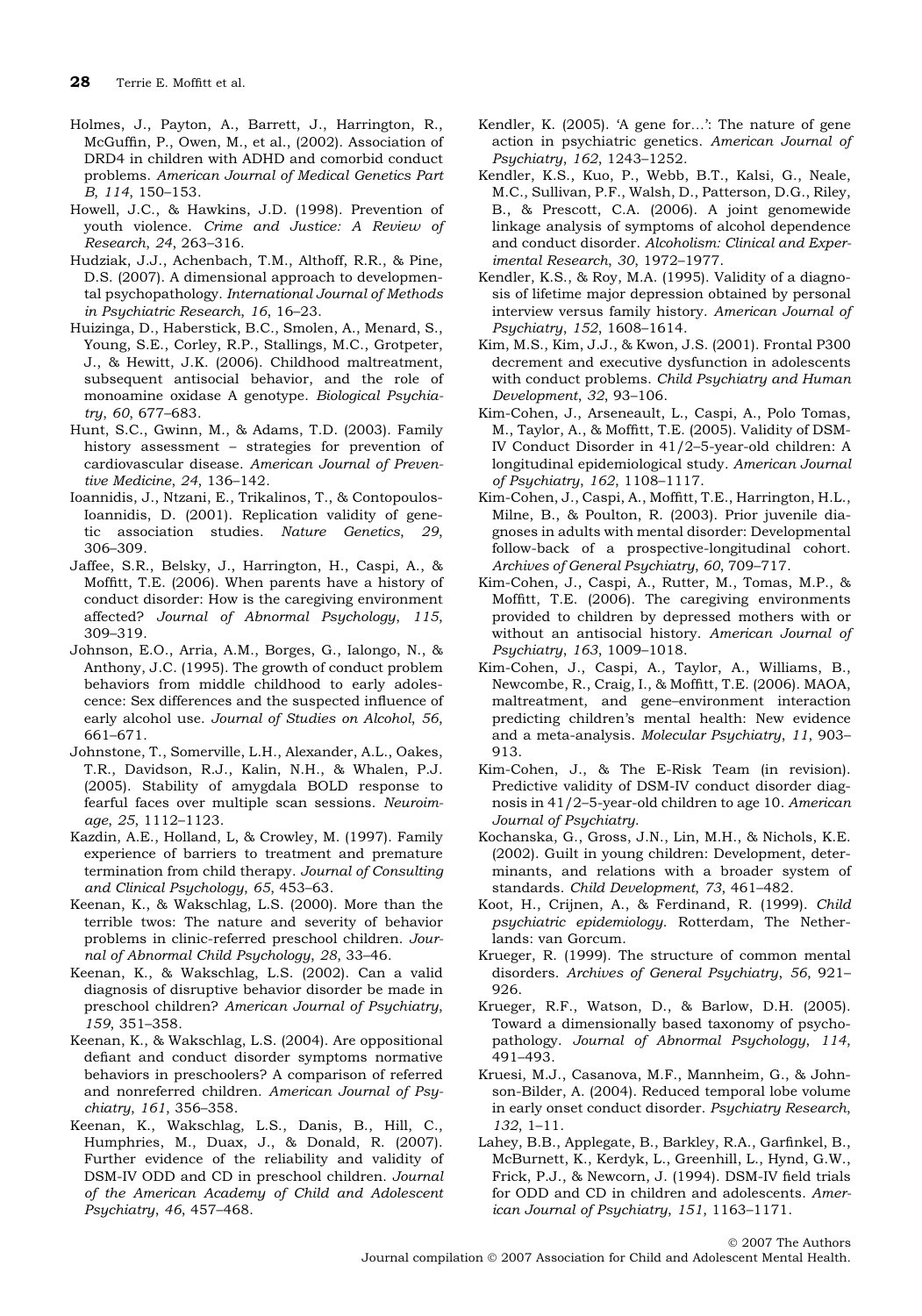- Lahey, B.B., Loeber, R., Quay, H.C., Applegate, B., Shaffer, D., Waldman, I., et al., (1998). Validity of DSM-IV subtypes of conduct disorder based on age of onset. Journal of the American Academy of Child and Adolescent Psychiatry, 37, 435–442.
- Lahey, B.B., Loeber, R., Burke, J.D., & Applegate, B. (2005). Predicting future antisocial personality disorder in males from a clinical assessment in childhood. Journal of Consulting and Clinical Psychology, 73, 389–399.
- Lahey, B.B., Loeber, R., Quay, H.C., Frick, P.J., & Grimm, J. (1997). Oppositional defiant disorder and conduct disorder. In T.A. Widiger, A.J. Frances, H.A. Pincus, R. Ross, M.B. First, & W. Davis (Eds.), DSM-IV sourcebook (vol. 3, pp. 189–209). Washington, DC: American Psychiatric Association.
- Lahey, B.B., Van Hulle, C.A., Waldman, I.D., Rodgers, J.L., D'Onofrio, B.M., Pedlow, S., Rathouz, P., & Keenan, K. (2006). Testing descriptive hypotheses regarding sex differences in the development of conduct problems and delinquency. Journal of Abnormal Child Psychology, 34, 737–55.
- Lahey, B.B., & Waldman, I.D. (2003). A developmental propensity model of the origins of conduct problems during childhood and adolescence. In B.B. Lahey, T.E. Moffitt & A. Caspi (Eds.), Causes of conduct disorder and serious delinquency (pp. 76–117). New York: Guilford Press.
- Levene, K.S., Augimeri, L.K., Pepler, D.J., Walsh, M.M., Webster, C.D., & Koegl, C.J. (2001). Early Assessment Risk List for Girls: EARL-21G. Toronto, ON: Earlscourt Child and Family Centre.
- Levene, K.S., Walsh, M.M., Augimeri, L.K., & Pepler, D.J. (2004). Linking identification and treatment of early risk factors for female delinquency. In M.M. Moretti, C.L. Odgers, & M.A. Jackson (Eds.), Girls and aggression: Contributing factors and intervention principles (pp. 147–63). New York: Kluwer Academic/ Plenum Publishers.
- Loeber, R., Burke, J.D., & Lahey, B.B. (2002). What are the adolescent antecedents to antisocial personality disorder? Criminal Behavior and Mental Health, 12, 24–36.
- Loeber, R., Green, S.M., Keenan, K., & Lahey, B.B. (1995). Which boys will fare worse? Early predictors of the onset of conduct disorder in a six-year longitudinal study. Journal of the American Academy of Child and Adolescent Psychiatry, 34, 499– 509.
- Lynam, D.R. (1997). Pursuing the psychopath: Capturing the fledgling psychopath in a nomological net. Journal of Abnormal Psychology, 106, 425–438.
- Lynam, D.R., Caspi, A., Moffitt, T.E., Loeber, R., & Stouthamer-Loeber, M. (2007). Longitudinal evidence that psychopathy scores in early adolescence predict adult psychopathy. Journal of Abnormal Psychology, 116, 155–165.
- Lynam, D.R., & Gudonis, L. (2005). The development of psychopathy. Annual Reviews of Clinical Psychology, 1, 381–407.
- Lyoo, I.K., Lee, H.K., Jung, J.H., Noam, G.G., & Renshaw, P.F. (2002). White matter hyperintensities on magnetic resonance imaging of the brain in children with psychiatric disorders. Comparative Psychiatry, 43, 361–368.
- McCart, M.R., Priester, P.E., Davies, W.H., & Azen, R. (2006). Differential effectiveness of behavioral parenttraining and cognitive-behavioral therapy for antisocial youth: A meta-analysis. Journal of Abnormal Child Psychology, 34, 527–543.
- McClellan, J.M., & Speltz, M.L. (2003). Psychiatric diagnosis in preschool children (letter). Journal of the American Academy of Child and Adolescent Psychiatry, 42, 127–128.
- McGue, M., & Iacono, W.G. (2005). The association of early adolescent problem behavior with adult psychopathology. American Journal of Psychiatry, 162, 1118–1124.
- McGue, M., Iacono, W.G., Legrand, L.N., & Elkins, I. (2001). Origins and consequences of age at first drink. II. Familial risk and heritability. Alcoholism: Clinical and Experimental Research, 25, 1166–1173.
- Mannuzza, S., Klein, R.G., Abikoff, H., & Moulton, J.L. (2004). Significance of childhood conduct problems to later development of conduct disorder among children with ADHD: A prospective follow-up study. Journal of Abnormal Child Psychology, 32, 565–573.
- Marsee, M.A., Silverthorn, P., & Frick, P.J. (2005). The association of psychopathic traits with aggression and delinquency in non-referred boys and girls. Behavioral Sciences and the Law, 23, 803–817.
- Maughan, B., Rowe, R., Messer, J., Goodman, R., & Meltzer, H. (2004). Conduct disorder and oppositional defiant disorder in a national sample: Developmental epidemiology. Journal of Child Psychology and Psychiatry, 45, 609–621.
- Maughan, B., & Rutter, M. (2001), Antisocial children grown up. In J. Hill & B. Maughan (Eds.), Conduct disorders In childhood and adolescence (pp. 507– 552). Cambridge: Cambridge University Press.
- Measelle, J.R., Ablow, J.C., Cowen, P.A., & Cowen, C.P. (1998). Assessing young children's views of their academic, social, and emotional lives: An evaluation of the self-perception scales of the Berkeley Puppet Interview. Child Development, 69, 1556–1576.
- Merikangas, K.R. (2002). Implications of genetic epidemiology for classification. In J.E. Helzer & J.J. Hudziak (Eds.), Defining psychopathology in the 21st century (pp. 195–209). Washington, DC: American Psychiatric Publishing, Inc.
- Messer, J., Goodman, R., Rowe, R., Meltzer, H., & Maughan, B. (2006). Preadolescent conduct problems in girls and boys. Journal of the American Academy of Child and Adolescent Psychiatry, 45, 184–191.
- Meyer-Lindenberg, A., Buckholtz, J.W., Kolachana, B., Hariri, A.R., Blasi, G., Wabnitz, A., Honea, R., Verchinski, B., Callicott, J., Egan, M., Mattay, V., & Weinberger, D.R. (2006). Neural mechanisms of genetic risk for impulsivity and violence in humans. Proceedings of the National Academy of Sciences, 103, 6269–6274.
- Meyer-Lindenberg, A., & Weinberger, D.R. (2006). Intermediate phenotypes and genetic mechanisms of psychiatric disorders. Nature Reviews Neuroscience, 7, 818–827.
- Moffitt, T.E. (1993), Adolescence-limited and lifecourse-persistent antisocial behavior: A developmental taxonomy. Psychological Review, 100, 674–701.
- Moffitt, T.E. (2003). Life-course persistent and adolescence-limited antisocial behavior: A 10-year research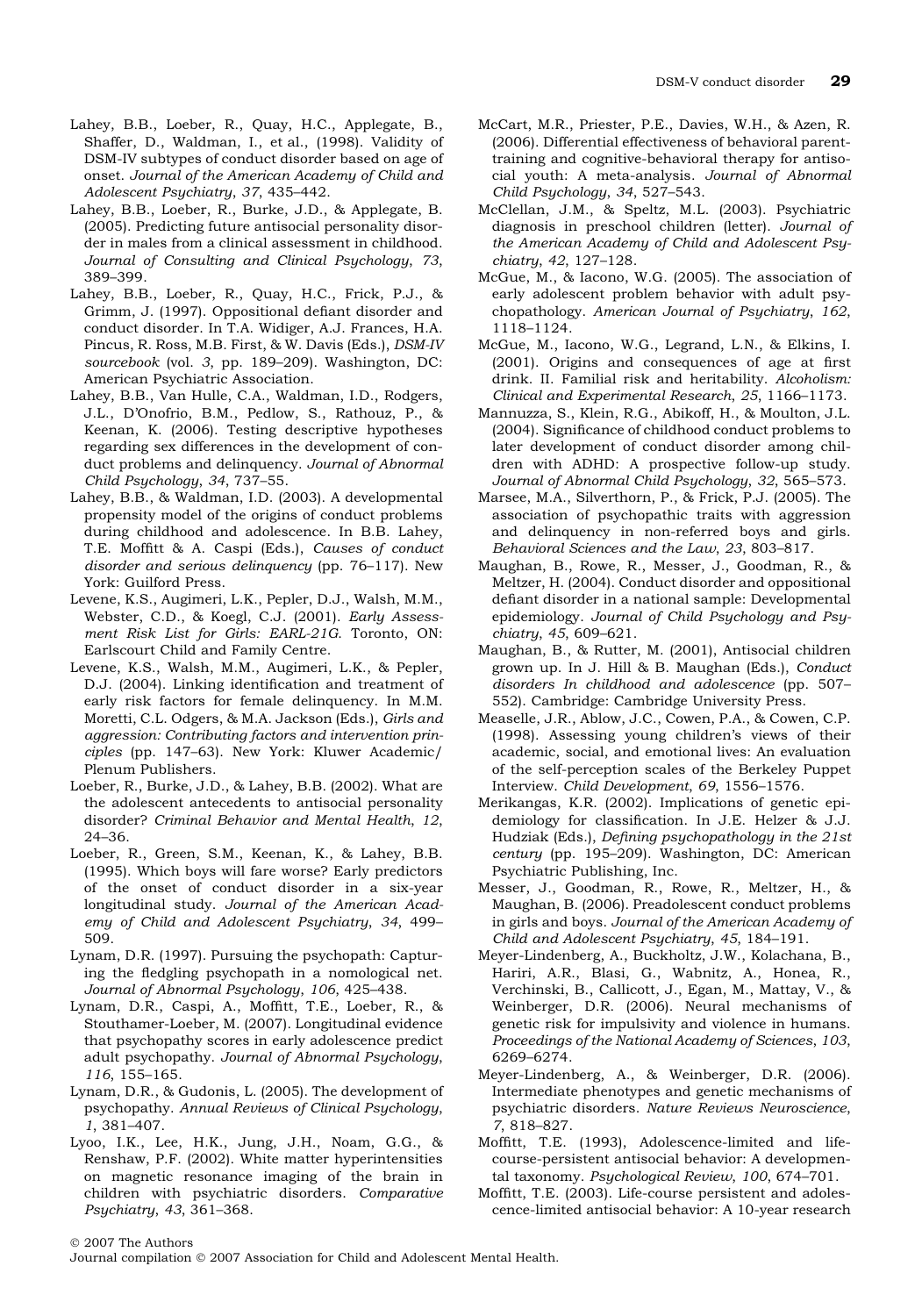review and a research agenda. In B. Lahey, T.E. Moffitt, & A. Caspi (Eds.), The causes of conduct disorder and serious juvenile delinquency (pp. 49–75). New York: Guilford.

- Moffitt, T.E. (2005a). Genetic and environmental influences on antisocial behaviors: Evidence from behavioral-genetic research. Advances in Genetics, 55, 41–104.
- Moffitt, T.E. (2005b). The new look of behavioral genetics in developmental psychopathology: Gene–environment interplay in antisocial behaviors. Psychological Bulletin, 131, 533–54.
- Moffitt, T.E. (2006). Life-course persistent versus adolescence-limited antisocial behavior. In D. Cicchetti & D.J. Cohen (Eds.), Developmental psychopathology, 2nd edn, Vol. 3. Risk, disorder, and adaptation (pp. 570–598). New York: Wiley.
- Moffitt, T.E., Caspi, A., Dickson, N., Silva, P., & Stanton, W. (1996). Childhood-onset versus adolescent-onset antisocial conduct problems in males: Natural history from ages 3–18 years. Development and Psychopathology, 8, 399–424.
- Moffitt, T.E., Caspi, A., Harrington, H.L., & Milne, B. (2002), Males on the life- course-persistent and adolescence-limited antisocial pathways: Follow-up at age 26 years. Development and Psychopathology, 14, 179–207.
- Moffitt, T.E., Caspi, A., Rutter, M., & Silva, P.A. (2001). Sex differences in antisocial behavior: Conduct disorder, delinquency, and violence in the Dunedin Longitudinal Study. New York: Cambridge University Press.
- Moffitt, T.E., Caspi, A., & Rutter, M. (2005). Strategy for investigating interaction between measured genes and measured environments. Archives of General Psychiatry, 62, 473–481.
- Moore, T.M., Scarpa, A., & Raine, A. (2002). A metaanalysis of serotonin metabolite 5-HIAA and antisocial behavior. Aggressive Behavior, 28, 299–316.
- Moretti, M.M., Odgers, C.L., & Jackson, M.A. (2004). Girls and aggression: Contributing factors and intervention principles. New York: Kluwer Academic/Plenum Publishers.
- Muthén, B., & Muthén, L. (2004). Latent variable analysis: Growth mixture modeling and related techniques for longitudinal data. In D. Kaplan (Ed.), Handbook of quantitative methodology for the social sciences (pp. 345–368). Newbury Park, CA: Sage Publications.
- Nagin, D.S. (1995). Group-based modeling of development. Cambridge, MA: Harvard University Press.
- Nagin, D.S., Farrington, D.P., & Moffitt, T.E. (1995). Life-course trajectories of different types of offenders. Criminology, 29, 163–190.
- Nelson, R.J. (2006). Biology of aggression. New York: Oxford University Press.
- NIAAA. (20042005). Alcohol and development in youth – a multidisciplinary perspective. Alcohol Research and Health, 28, 105–176.
- NICHD Early Child Care Research Network. (2004). Trajectories of physical aggression from toddlerhood to middle childhood. Monographs of the Society for Research in Child Development, 69, No. 278.
- Nigg, J.T., & Huang-Pollock, C.L. (2003). An earlyonset model of the role of executive functions and intelligence in CD. In B.B. Lahey, T.E. Moffitt, &

A. Caspi (Eds.), Causes of conduct disorder and juvenile delinquency (pp. 227–253). New York: The Guildford Press.

- NIH State of the Science. (2004). Preventing violence and related health-risking behaviors in adolescents. An NIH Sate of the Science Consensus report: http:// consensus.nih.gov/PREVIOUSSTATEMENTS.htm# 2004YouthViolence.
- Odgers, C., Caspi, A., Poulton, R., Harrington, H.L, Thomson, M., Broadbent, J., Dickson, N., Sears, M., Hancox, B., & Moffitt, T.E. (2007). Conduct problem subtypes predict differential adult health burden. Archives of General Psychiatry, 64, 476–484.
- Odgers, C.L., Milne, B., Caspi, A., Crump, R., Poulton, R., & Moffitt, T.E. (2007). Predicting prognosis for the conduct-problem boy: Can family history help? Journal of the American Academy of Child and Adolescent Psychiatry, 46, 1240–1249.
- Odgers, C.L., Moffitt, T.E., Caspi, A., Broadbent, J.M., Dickson, N.P., Hancox, R., Harrington, H., Poulton, R., Sears, M.R., & Thomson, W.M. (in press). Female and male antisocial trajectories: From childhood origins to adult outcomes. Development and Psychopathology.
- Odgers, C.L., & Moretti, M.M. (2002). Aggressive and antisocial girls: Research update and challenges. International Journal of Forensic Mental Health, 1, 103–19.
- Odgers, C.L., Reppucci, N.D., & Moretti, M.M. (2005). Nipping psychopathy in the bud: An examination of the convergent, predictive, and theoretical utility of the PCL-YV among adolescent girls. Behavioral Sciences and the Law, 23, 743–63.
- Ortiz, J., & Raine, A. (2004). Heart rate and antisocial behavior in children and adolescents: A meta-analysis. Journal of the American Academy of Child and Adolescents Psychiatry, 43, 154–162.
- Orvaschel, H., & Puig-Antich, J. (1995). Schedule for Affective Disorders and Schizophrenia for School-Age Children – Epidemiologic 5th Version. Ft. Lauderdale, FL: Nova University.
- Oxford, M., Cavell, T.A., & Hughes, J.N. (2003). Callous-unemotional traits moderate the relation between ineffective parenting and child externalizing problems: A partial replication and extension. Journal of Clinical Child and Adolescent Psychology, 32, 577– 585.
- Pardini, D.A., Lochman, J.E., & Frick, P.J. (2003). Callous/unemotional traits and social-cognitive processes in adjudicated youths. Journal of the American Academy of Child and Adolescent Psychiatry, 42, 364–371.
- Parra, G.R., O'Neill, S.E., & Sher, K.J. (2003). Reliability of self-reported age of onset of substance involvement onset. Psychology of Addictive Behaviors, 17, 211– 218.
- Penney, S.R., & Moretti, M.M. (2006). The relation of psychopathy to concurrent aggression and antisocial behavior in high-risk adolescent girls and boys. Behavioral Sciences and the Law [Epub ahead of print].
- Pepler, D.J., Madsen, K.C., Webster, C., & Levene, K.S. (2005). The development and treatment of girlhood aggression. Mahwah, NJ: Lawrence Erlbaum Associates.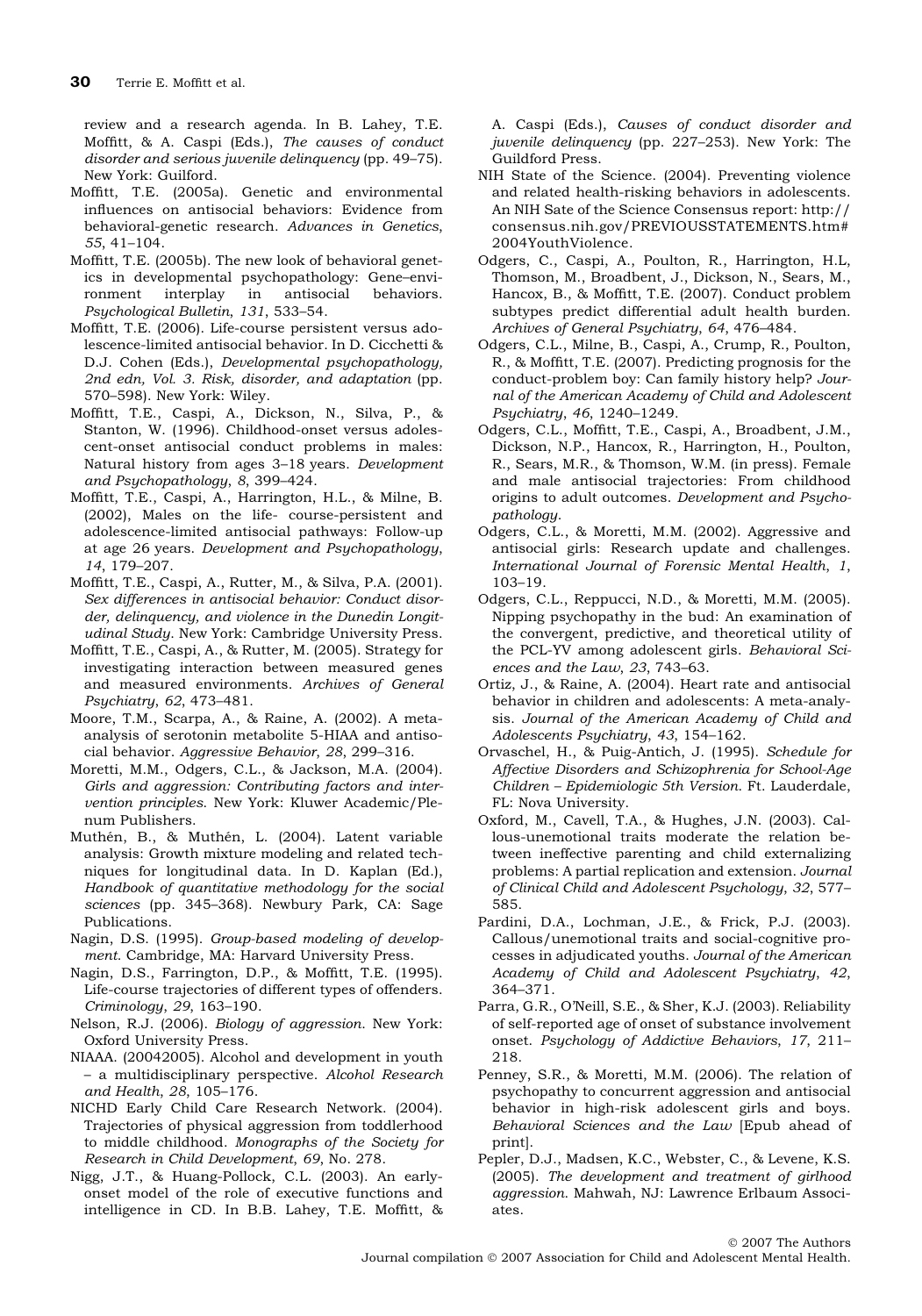- Phan, K.L., Wager, T., Taylor, S.F., & Liberzon, I. (2002). Functional neuroimaging studies of human emotions. Neuroimage, 16, 331–348.
- Phillips, K.A., First, M.B., & Pincus, H.A. (2005). Advancing DSM. Washington, DC: American Psychiatric Association.
- Piquero, A. (2005). Taking stock of developmental trajectories of criminal activity over the life course. Washington, DC: National Institute of Justice.
- Piquero, A.R., Gibson, C.L., Daigle, L.E., Piquero, N., & Tibbetts, S.G. (2007). Are life-coursepersistent offenders at risk for adverse health outcomes? Research in Crime and Delinquency, 44, 185–207.
- Piquero, A., & Tibbetts, S. (1999). The impact of pre/ perinatal disturbances and disadvantaged familial environment in predicting criminal offending. Studies on Crime and Crime Prevention, 8, 52–70.
- Pompanon, F., Bonin, A., Bellemain, X., & Teberlet, P. (2005). Genotyping errors: Causes, consequences, and solutions. Nature Reviews Genetics, 6, 847–859.
- Popma, A., & Raine, A. (2006). Will future forensic assessment be neurobiologic? Child and Adolescent Psychiatric Clinics of North America, 15, 429–444.
- Putallaz, M., & Bierman, K.L. (2004). Aggression, antisocial behavior, and violence among girls: A developmental perspective. New York: Guilford Press.
- Raine, A. (2002). Biosocial studies of antisocial and violent behavior in children and adults: A review. Journal of Abnormal Child Psychology, 30, 311–326.
- Raine, A., Brennan, P., & Mednick, S.A. (1994). Birth complications combined with early maternal rejection at age 1 predispose to violent crime at age 18 years. Archives of General Psychiatry, 51, 984–988.
- Raine, A., Venables, P.H., & Williams, M. (1990). Relationships between N1, P300, and contingent negative variation recorded at age 15 and criminal behavior at age 24. Psychophysiology, 27, 567–74.
- Rhee, S.H., & Waldman, I.D. (2002). Genetic and environmental influences on antisocial behavior: A meta-analysis of twin and adoption studies. Psychological Bulletin, 128, 490–529.
- Roberts, B.W., & DelVecchio, W.F. (2000). The rankorder consistency of personality traits from childhood to old age: A quantitative review of longitudinal studies. Psychological Bulletin, 126, 25–30.
- Robins, L.N. (1966). Deviant children grown-up: A sociological and psychiatric study of sociopathic personalities. Baltimore: Williams and Wilkins.
- Robins, L.N. (1978). Sturdy childhood predictors of antisocial behavior: Replications from longitudinal studies. Psychological Medicine, 8, 611–622.
- Robins, L.N. (1987). An evaluation of the DSM-III diagnosis of conduct disorder. In G.L. Tischler (Ed.), Diagnosis and classification in psychiatry: A critical appraisal of DSM-III (pp. 384–395). Cambridge: Cambridge University Press.
- Robins, L.N. (1991). Conduct disorder. Journal of Child Psychology and Psychiatry, 32, 193–212.
- Robins, L.N. (1998). The intimate connection between antisocial personality and substance abuse. Social Psychiatry and Psychiatric Epidemiology, 33, 393– 399.
- Rowe, R., Maughan, B., Pickles, A., Costello, E.J., & Angold, A. (2002). The relationship between DSM-IV

oppositional defiant disorder and conduct disorder: Findings from the Great Smoky Mountains Study. Journal of Child Psychology and Psychiatry, 43, 365– 373.

- Rutter, M., Kim-Cohen, J., & Maughan, B. (2006). Continuities and discontinuities in psychopathology between childhood and adult life. Journal of Child Psychology and Psychiatry, 47, 276–95.
- Sakai, J.T., Young, S.E., Stallings, M.C., Timberlake, D., Smolen, A., Stetler, G.L., & Crowley, T.J. (2007). Case– control and within-family tests for an association between conduct disorder and 5HTTLPR. American Journal of Medical Genetics, Part B, 141, 825–832.
- Schaeffer, C.M., Petras, H., Ialongo, N., Masyn, K.E., Hubbard, S., Poduska, J., & Kellam, S. (2006). A comparison of girls' and boys' aggressive-disruptive behavior trajectories across elementary school: Prediction to young adult antisocial outcomes. Journal of Consulting and Clinical Psychology, 74, 500–10.
- Scott, E.S., & Grisso, T. (1997). The evolution of adolescence: A developmental perspective on juvenile justice reform. The Journal of Criminal Law and Criminology, 88, 137–189.
- Sengupta, S.M., Grizenko, N., Schmitz, N., Schwartz, G., Ben Amor, L., Bellingham, J., de Guzman, R., Polotskaia, A., Ter Stepanian, M., Thakur, G., & Joober, R. (2006). COMT Val108/158Met gene variant, birth weight, and conduct disorder in children with ADHD. Journal of the American Academy of Child and Adolescent Psychiatry, 45, 1363–1369.
- Shaffer, D., Fisher, P., Lucas, C.P., Dulcan, M.K., & Schwab-Stone, M.E. (2000). NIMH Diagnostic Interview Schedule for Children Version IV (NIMH DSIC-IV). Journal of the American Academy of Child and Adolescent Psychiatry, 39, 28–38.
- Silverthorn, P., & Frick, P.J. (1999). Developmental pathways to antisocial behavior: The delayed-onset pathway in girls. Development and Psychopathology, 11, 101–126.
- Simon, G.E., & VonKorff, M. (1995), Recall of psychiatric history in cross-sectional surveys: Implications for epidemiologic research. Epidemiologic Reviews, 17, 221–227.
- Speltz, M.L., McClellan, J., DeKlyen, M., & Jones, K. (1999). Preschool boys with oppositional defiant disorder: Clinical presentations and diagnostic change. Journal of the American Academy of Child and Adolescent Psychiatry, 38, 838–845.
- Spitzer, R.L., Davies, M., & Barkley, R.A. (1990). The DSM-III-R field trial of disruptive behavior disorders. Journal of the American Academy of Child and Adolescent Psychiatry, 29, 690–697.
- Stadler, C., Sterzer, P., Schmeck, K., Krebs, A., Kleinschmidt, A., & Poustka, F. (2006). Reduced anterior cingulate activation in aggressive children and adolescents during affective stimulation: Association with temperament traits. Journal of Psychiatric Research, Mar 2; [Epub ahead of print].
- Stallings, M.C., Corley, R.P., Dennehey, B., Hewitt, J.K., Krauter, K.S., Lessem, J.M., Milulich-Gilbertson, S.K., Rhee, S.H., Smolen, A., Young, S.E., & Crowley, T.J. (2005). A genome-wide search for quantitative trait loci that influence antisocial drug dependence in adolescence. Archives of General Psychiatry, 62, 1042–1051.

Journal compilation © 2007 Association for Child and Adolescent Mental Health.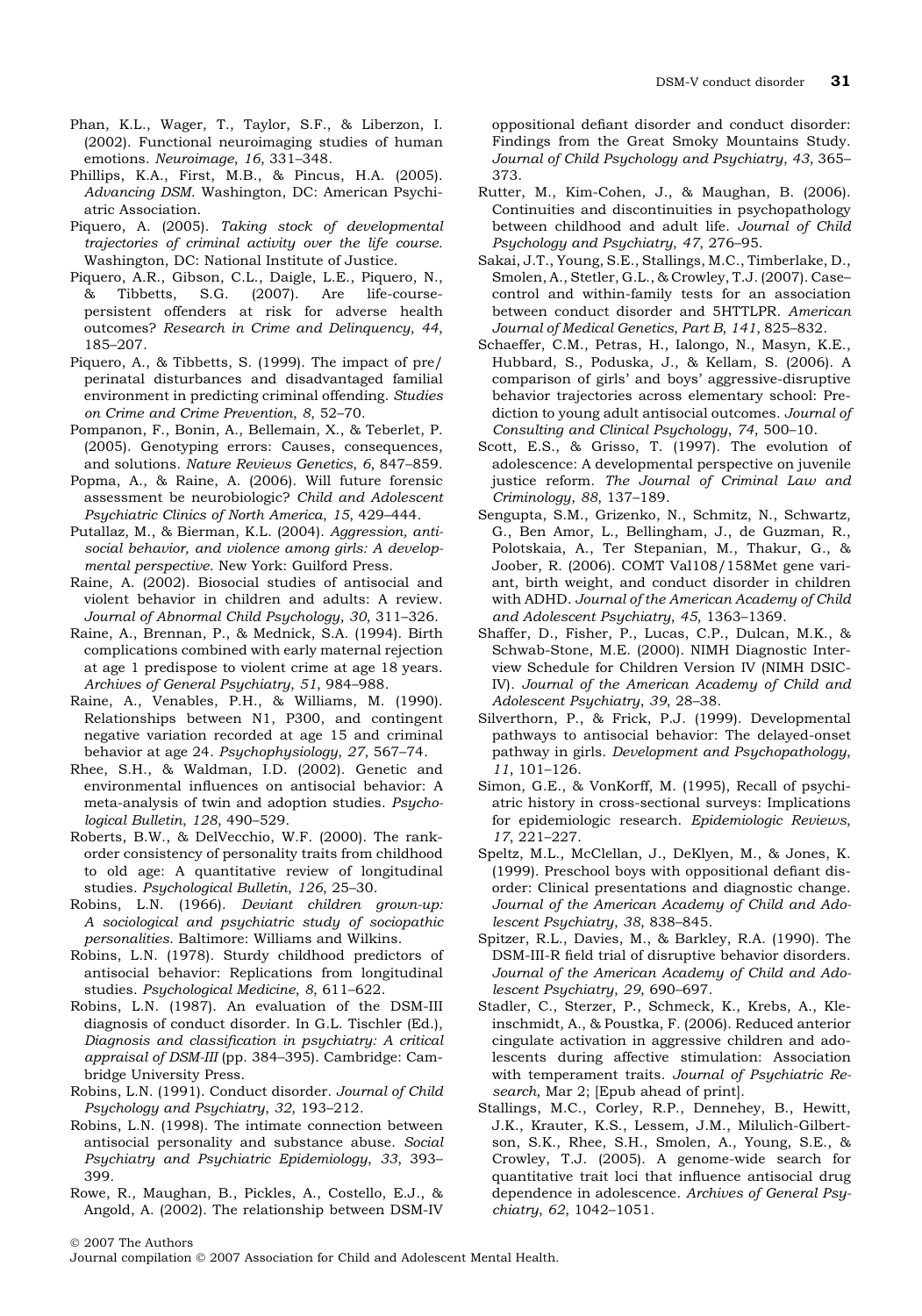- Sterzer, P., Stadler, C., Krebs, A., Kleinschmidt, A., & Poustka, F. (2005). Abnormal neural responses to emotional visual stimuli in adolescents with conduct disorder. Biological Psychiatry, 57, 7–15.
- Susman, E.J. (2006). Psychobiology of persistent antisocial behavior: Stress, early vulnerabilities and the attenuation hypothesis. Neuroscience and Biobehavioral Reviews, 30, 376–389.
- Tackett, J.L., Krueger, R.F., Iacono, W.G., & McGue, M. (2005). Symptom-based subfactors of DSM-defined conduct disorder: Evidence for etiologic distinctions. Journal of Abnormal Psychology, 114, 483–487.
- Task Force on Research Diagnostic Criteria: Infancy and Preschool. (2003). Research diagnostic criteria for infants and preschool children: The process and empirical support. Journal of the American Academy of Child and Adolescent Psychiatry, 42, 1504–1512.
- Taylor, J., Iacono, W.G., & McGue, M. (2000). Evidence for a genetic etiology for early-onset delinquency. Journal of Abnormal Psychology, 109, 634–643.
- Taylor, A., & Kim-Cohen, J. (2007). Meta-analysis of gene–environment interactions in developmental psychopathology. Development and Psychopathology, 19, 1029–1037.
- Thapar, A., Langley, K., Fowler, T., Rice, F., Turic, D., Whittinger, N., Aggleton, J., Ven den Bree, M., Owen, M., & O'Donovan, M. (2005). Catechol O-methyltransferase gene variant and birth weight predict early-onset antisocial behavior in children with attention-deficit/hyperactivity disorder. Archives of General Psychiatry, 62, 1275–1278.
- Thapar, A., O'Donovan, M., & Owen, M.J. (2005). The genetics of attention deficit hyperactivity disorder. Human Molecular Genetics, 14, Spec No. 2, R275–282.
- Thompson, W.D., Orvaschel, H., Prusoff, B.A., & Kidd, K.K. (1982). An evaluation of the family history method for ascertaining psychiatric-disorders. Archives of General Psychiatry, 39, 53–8.
- Tremblay, R.E. (2000), The development of aggressive behavior during childhood: What have we learned in the past century? International Journal of Behavioral Development, 24, 129–141.
- Tremblay, R.E. (2003). Why socialization fails. In B. Lahey, T.E. Moffitt, & A. Caspi (Eds.), Causes of conduct disorder and delinquency (pp. 182–226). New York: Guilford Press.
- Tremblay, R.E., Nagin, D.S., Seguin, J.R., Zoccolillo, M., Zelazo, P.D., Boivin, M., et al., (2004). Physical aggression during early childhood: Trajectories and predictors. Pediatrics, 114, 43–50.
- Van Goozen, S., Fairchild, G., Snoek, H., & Harold, G.T. (2007). The evidence for a neurobiological model of childhood antisocial behavior. Psychological Bulletin, 133, 149–182.
- Viding, E., Blair, R.J.R., Moffitt, T.E., & Plomin, R. (2005). Evidence for substantial genetic risk for psychopathy in 7-year-olds. Journal of Child Psychology and Psychiatry, 46, 592-597.
- Viding, E., & Blakemore, S-J. (2006). Endophenotype approach to the study of developmental disorders: Implications for autism research. Behavior Genetics, Sept [Epub ahead of print].
- Wakschlag, L.S., Leventhal, B.L., & Thomas, J.M. (in press). Disruptive behavior disorders and ADHD in preschool children: Characterizing heterotypic

continuities for a developmentally-informednosology for DSM-V. In: D. Regier, M. First, & W. Narrow (eds.), Age and gender considerations in psychiatric diagnosis: A research agenda for DSM-V. Washington, DC: American Psychiatric Publishing, Inc.

- Wiesner, M., Kim, H.K., & Capaldi, D. (2005). Developmental trajectories of offending: Validation and prediction to young adult alcohol use, drug use, and depressive symptoms. Development and Psychopathology, 17, 251–270.
- Weissman, M.M., Wickramaratne, P., Adams, P., Wolk, S., Verdeli, H., & Olfson, M. (2000). Brief screening for family psychiatric history: The family history screen. Archives of General Psychiatry, 57, 675–82.
- White, H.R., Tice, P.C., Loeber, R., & Stouthamer-Loeber, M. (2002). Illegal acts committed by adolescents under the influence of alcohol and drugs. Journal of Research in Crime and Delinquency, 39, 131–152.
- Widiger, T., & Samuel, D. (2005). Diagnostic categories or dimensions: A question for the Diagnostic and Statistical Manual of Mental Disorders-5th edn. Journal of Abnormal Psychology, 114, 494–504.
- Widom, C.S., & Brzustowicz, L.M. (2006). MAOA and the 'cycle of violence:' Childhood abuse and neglect, MAOA genotype, and risk for violent and antisocial behavior. Biological Psychiatry, 60, 684–689.
- Wiesner, M., & Capaldi, D.M. (2003). Relations of childhood and adolescent factors to offending trajectories of young men. Journal of Research in Crime and Delinquency, 40, 231–262.
- Winters, K.C., Latimer, W.W., & Stinchfield, R. (2002). Clinical issues in the assessment of adolescent alcohol and other drug use. Behavior Research and Therapy, 40, 1443–1456.
- Wootton, J.M., Frick, P.J., Shelton, K.K., & Silverthorn, P. (1997). Ineffective parenting and childhood conduct problems: The moderating role of callousunemotional traits. Journal of Consulting and Clinical Psychology, 65, 301–308.
- Xie, H., Swift, D.J., Cairns, B., & Cairns, R.B. (2002). Aggressive behaviors in social interaction and developmental adaptation: A narrative analysis of interpersonal conflicts during early adolescence. Social Development, 11, 205–224.
- Yoon, P.W., Scheuner, M.T., & Khoury, M. (2003). Research priorities for evaluating family history in the prevention of common chronic diseases. American Journal of Preventive Medicine, 24, 128–35.
- Young, S., Smolen, A., Hewitt, J., Haberstick, B., Stallings, M., Corley, R., et al., (2006). Interaction between MAO-A genotype and maltreatment in risk for conduct disorder: Failure to confirm in adolescent patients. American Journal of Psychiatry, 163, 1019– 1025.
- Zalecki, C.A., & Hinshaw, S.P. (2004). Overt and relational aggression in girls with attention deficit hyperactivity disorder. Journal of Child and Adolescent Psychology, 33, 125–137.
- Zimmerman, M., McGlinchey, J.B., Young, D., & Chelminski, I. (2006). Diagnosing major depressive disorder VII – family history as a diagnostic criterion. Journal of Nervous and Mental Disease, 194, 704–7.